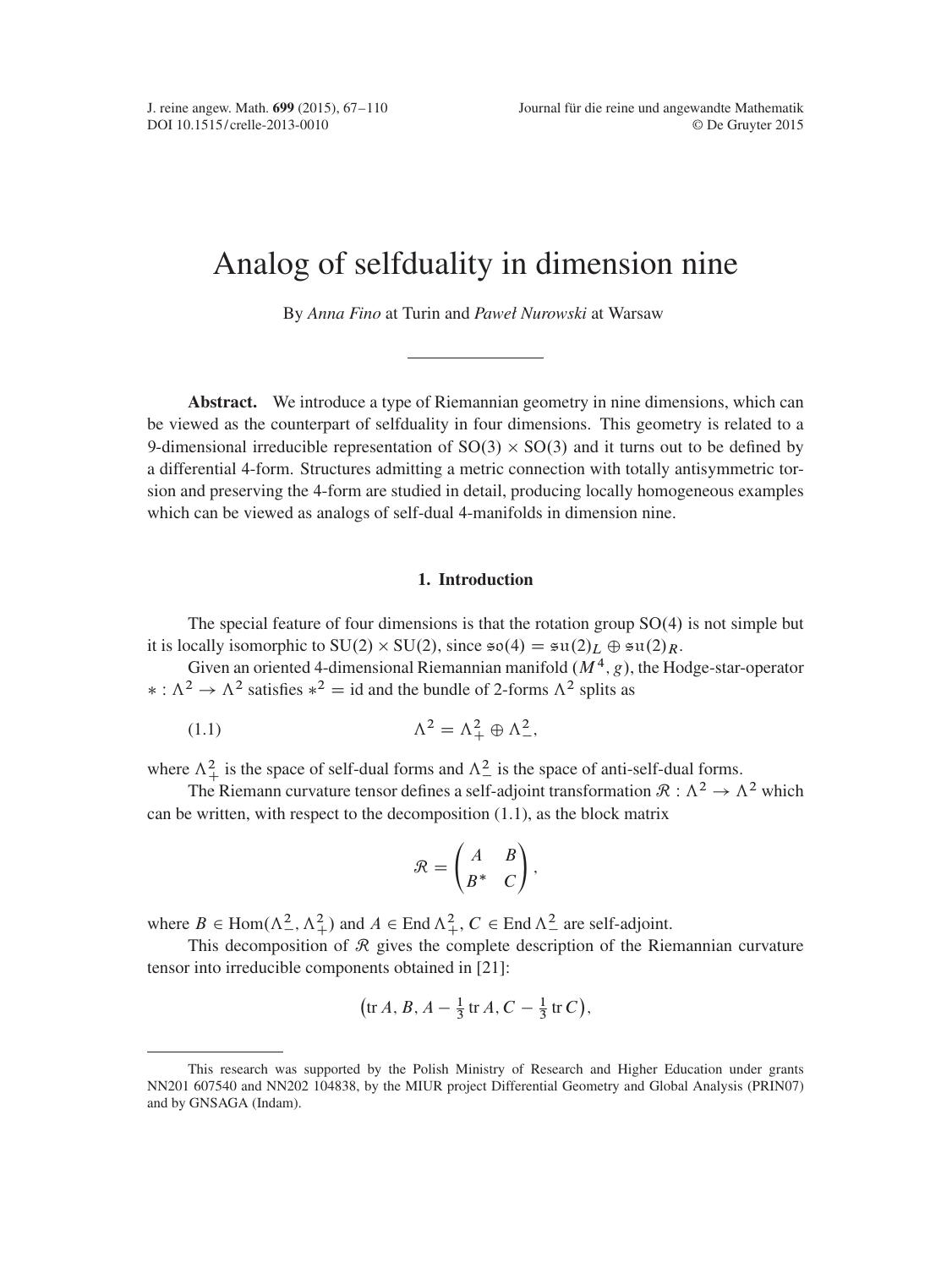where tr  $A = \text{tr } C$  is the Ricci scalar, B is the traceless Ricci tensor, and the last two components  $W_+ = A - \frac{1}{3}$  $\frac{1}{3}$  tr *A* and  $W = C - \frac{1}{3}$  $\frac{1}{3}$  tr C, together give the conformally invariant Weyl tensor  $W = W_+ + W_-$ . We recall from [\[4\]](#page-42-1) that g is Einstein if and only if  $B = 0$  and g is self-dual if and only if  $W_ = 0$ .

In terms of the Lie algebra valued 1-form  $\Gamma$  of the Levi-Civita connection and of its curvature 2-form  $\Omega$  we have the decompositions

$$
\Gamma = \Gamma + \overline{\Gamma} \quad \text{and} \quad \overline{\Omega} = \overline{\Omega} + \overline{\Omega},
$$

where  $\overline{\Gamma}$  and  $\overline{\Omega}$  are  $\sin(2)_L$ -valued, and  $\overline{\Gamma}$  and  $\overline{\Omega}$  are  $\sin(2)_R$ -valued.

Then the condition for the Riemannian metric  $g$  to be Einstein and self-dual is equivalent to  $\overline{Q} = 0$ .

A natural problem is to study a geometry in higher dimensions, which can be viewed as the counterpart of selfduality in four dimensions. The Lie group  $SO(n)$  for  $n > 5$  is simple and there is no splitting of  $\mathfrak{so}(n)$ , so an idea is to try with a Lie group of the form  $H \times H$  in  $SO(n)$ .

In this paper we will consider the case of  $SO(3) \times SO(3) \subset SO(9)$ . To this aim we need an irreducible 9-dimensional representation of  $SO(3) \times SO(3)$ , which turns out to be related to a 9-dimensional irreducible representation  $\rho$  of the Lie group  $SL(2, \mathbb{R}) \times SL(2, \mathbb{R})$ . Perhaps for the first time the representation  $\rho$  was used by G. Peano [\[20\]](#page-43-1) in his extension of the classical invariant theory to the action of the Cartesian product  $SL(2, \mathbb{R}) \times SL(2, \mathbb{R})$  on the Cartesian product  $\mathbb{R}^2 \times \mathbb{R}^2$ . Similarly to the classical invariant theory [\[19,](#page-43-2) Chapter 10, p. 242], Peano in [\[20\]](#page-43-1) defines irreducible representations of  $SL(2, \mathbb{R}) \times SL(2, \mathbb{R})$  group, by considering its action on homogeneous polynomials in four variables  $(\phi_1, \phi_2, \psi_1, \psi_2) = (\phi, \vec{\psi}) \in \mathbb{R}^2 \times \mathbb{R}^2$ .

Given a defining action of SL(2, R) on  $\mathbb{R}^2$ ,  $(h, \vec{\phi}) \rightarrow h \vec{\phi}$ , the irreducible action of  $SL(2, \mathbb{R}) \times SL(2, \mathbb{R})$  on  $\mathbb{R}^{m+1} \times \mathbb{R}^{\mu+1}$  is defined as follows.

Let  $a_{\lambda}$ ,  $l = 0, ..., m$ ,  $\lambda = 0, ..., \mu$ , be coordinates in  $\mathbb{R}^{m+1} \times \mathbb{R}^{\mu+1}$ . They define a homogeneous polynomial

(1.2) 
$$
w(\vec{\phi}, \vec{\psi}) = \sum_{l=0}^{m} \sum_{\lambda=0}^{\mu} a_{l\lambda} {m \choose l} {m \choose \lambda} \phi_1^{m-l} \phi_2^l \psi_1^{\mu-\lambda} \psi_2^{\lambda}.
$$

Now given  $(h_L, h_R) \in SL(2, \mathbb{R}) \times SL(2, \mathbb{R})$ , we define  $a_{l\lambda}^{(h_L, h_R)} \in \mathbb{R}^{m+1} \times \mathbb{R}^{\mu+1}$  via

<span id="page-1-1"></span>
$$
\sum_{l=0}^{m} \sum_{\lambda=0}^{\mu} a_{l\lambda}^{(h_L, h_R)} \binom{m}{l} \binom{\mu}{\lambda} \phi_1^{m-l} \phi_2^l \psi_1^{\mu-\lambda} \psi_2^{\lambda} = w(h_L \vec{\phi}, h_R \vec{\psi}).
$$

It follows that the map

 $\text{SL}(2,\mathbb{R})\times \text{SL}(2,\mathbb{R})\times \mathbb{R}^{(m+1)(\mu+1)} \ni (h_L, h_R, a_{\lambda}) \rightarrow (a_{\lambda}^{(h_L, h_R)}) \in \mathbb{R}^{(m+1)(\mu+1)}$ 

is an action of SL $(2, \mathbb{R}) \times$ SL $(2, \mathbb{R})$  on  $\mathbb{R}^{(m+1)(\mu+1)}$ , and therefore it defines an  $(m+1)(\mu+1)$ dimensional representation  $\rho$  of this group by  $\rho(h_L, h_R) a_{l\lambda} = a_{l\lambda}^{(h_L, h_R)}$ .

For each value of  $(m, \mu)$  this representation is irreducible. In the paper we are interested in the case  $(m, \mu) = (2, 2)$ . In such case the polynomial w reads

<span id="page-1-0"></span>(1.3) 
$$
w(\vec{\phi}, \vec{\psi}) = a_{00}\phi_1^2 \psi_1^2 + 2a_{10}\phi_1 \phi_2 \psi_1^2 + a_{20}\phi_2^2 \psi_1^2 + 2a_{01}\phi_1^2 \psi_1 \psi_2 + 4a_{11}\phi_1 \phi_2 \psi_1 \psi_2 + 2a_{21}\phi_2^2 \psi_1 \psi_2 + a_{02}\phi_1^2 \psi_2^2 + 2a_{12}\phi_1 \phi_2 \psi_2^2 + a_{22}\phi_2^2 \psi_2^2.
$$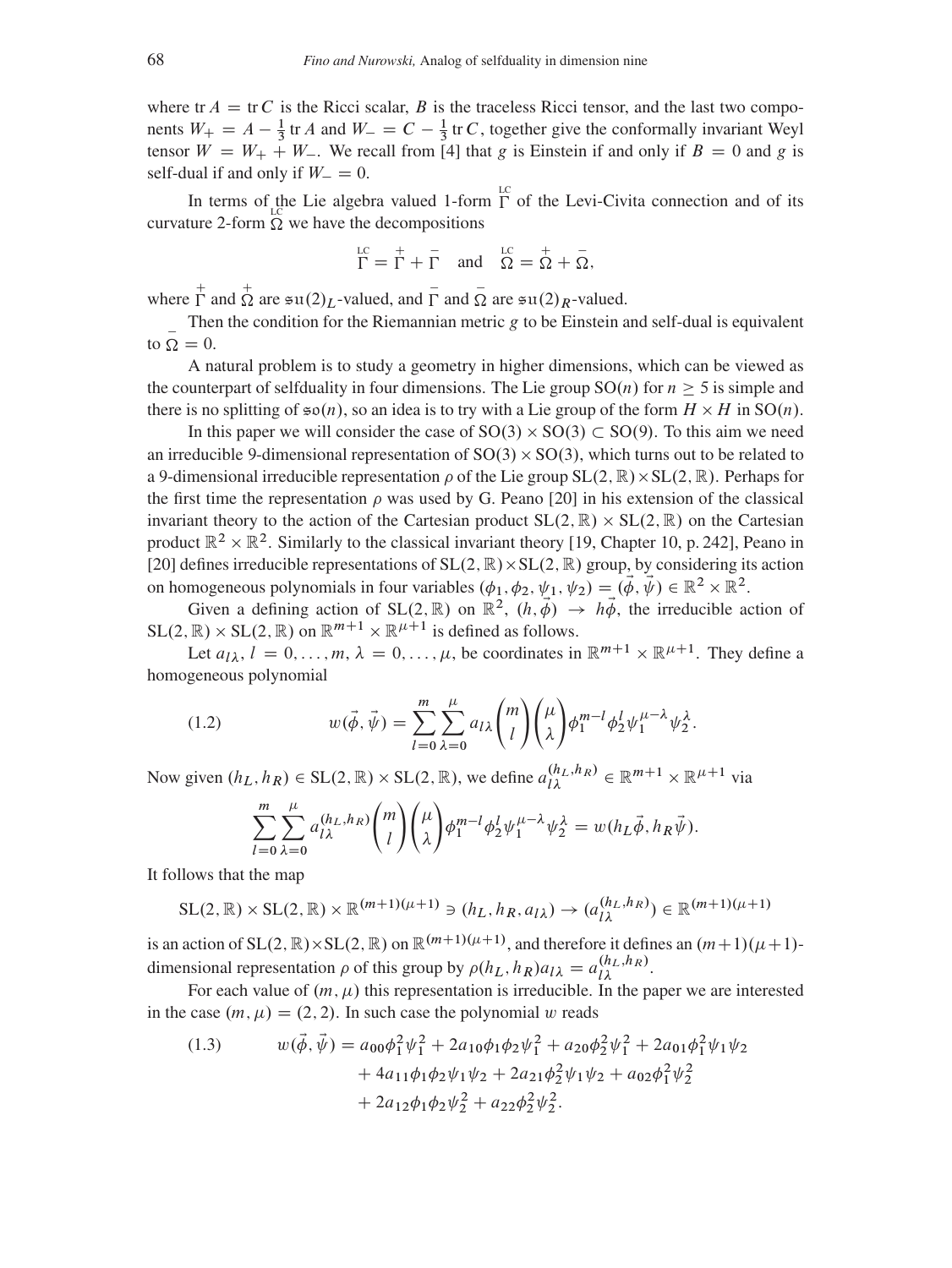The 9-dimensional space  $\mathbb{R}^9$  consisting of vectors

$$
\vec{x} = (x_0, x_1, x_2, x_3, x_4, x_5, x_6, x_7, x_8) = (a_{00}, a_{10}, a_{20}, a_{01}, a_{11}, a_{21}, a_{02}, a_{12}, a_{22}),
$$

is equipped with the irreducible representation  $\rho$  of  $SL(2, \mathbb{R}) \times SL(2, \mathbb{R})$ . This representation induces the action of  $SL(2, \mathbb{R}) \times SL(2, \mathbb{R})$  on homogeneous polynomials in variables  $x_i$ . Peano showed that the lowest order *invariant* polynomials under this action are

<span id="page-2-2"></span><span id="page-2-1"></span>(1.4) 
$$
g = \sum_{i,j} g_{ij} x_i x_j = 2(x_0 x_8 + x_2 x_6 - 2x_1 x_7 - 2x_3 x_5 + 2x_4^2),
$$
  
(1.5) 
$$
\Upsilon = \sum_{i,j,k} \Upsilon_{ijk} x_i x_j x_k
$$

$$
= 24(x_0 x_4 x_8 - x_0 x_5 x_7 - x_1 x_3 x_8 + x_1 x_5 x_6 + x_2 x_3 x_7 - x_2 x_4 x_6).
$$

They equip  $\mathbb{R}^9$  with a metric  $g_{ij}$  of signature (4, 5) and a totally symmetric third rank tensor  $\Upsilon_{ijk}$ , which turns out to be traceless,  $g^{ij} \Upsilon_{ijk} = 0$ .

The common stabilizer of the two tensors g and  $\Upsilon$ , defined above, is  $SL(2, \mathbb{R}) \times SL(2, \mathbb{R})$ in the 9-dimensional irreducible representation  $\rho$  of Peano.

This is very similar to the situation in  $\mathbb{R}^5$ , where we have a pair of tensors  $(g_{ij}, \Upsilon_{ijk})$ which reduces the GL $(5, \mathbb{R})$  $(5, \mathbb{R})$  $(5, \mathbb{R})$  group to the irreducible SO $(3)$  in dimension five [\[2,](#page-42-2)5,[8\]](#page-42-4). The only difference with the 5-dimensional case considered in [\[5\]](#page-42-3) is that there the metric  $g_{ij}$  is of *purely Riemannian* signature<sup>[1\)](#page-2-0)</sup>; see also [\[13,](#page-42-5) [17,](#page-42-6) [18\]](#page-43-3).

The Riemannian version of tensors associated with Peano biquadrics may be obtained by making the following formal substitutions in  $(1.4)$ – $(1.5)$ :

$$
x_0 = y_1 + iy_2,
$$
  $x_8 = y_1 - iy_2,$   $x_2 = y_3 + iy_4,$   
\n $x_6 = y_3 - iy_4,$   $x_1 = \frac{1}{\sqrt{2}}(y_5 + iy_6),$   $x_7 = -\frac{1}{\sqrt{2}}(y_5 - iy_6),$   
\n $x_3 = \frac{1}{\sqrt{2}}(y_7 + iy_8),$   $x_5 = -\frac{1}{\sqrt{2}}(y_7 - iy_8),$   $x_4 = \frac{1}{\sqrt{2}}y_9.$ 

In these formulae, the coefficients  $y_{\mu}, \mu = 1, \ldots, 9$ , are *real*, and *i* is the imaginary unit. With these substitutions  $(1.4)$ – $(1.5)$  become:

<span id="page-2-4"></span><span id="page-2-3"></span>
$$
(1.6) \quad g = \sum_{i,j} g_{ij} y_i y_j = 2(y_1^2 + y_2^2 + y_3^2 + y_4^2 + y_5^2 + y_6^2 + y_7^2 + y_8^2 + y_9^2),
$$
\n
$$
(1.7) \quad \Upsilon = \sum_{i,j,k} \Upsilon_{ijk} y_i y_j y_k
$$
\n
$$
= 12(-2y_1 y_5 y_7 - 2y_3 y_5 y_7 - 2y_2 y_6 y_7 - 2y_4 y_6 y_7 - 2y_2 y_5 y_8 + 2y_4 y_5 y_8 + 2y_1 y_6 y_8 - 2y_3 y_6 y_8 + \sqrt{2}y_1^2 y_9 + \sqrt{2}y_2^2 y_9 - \sqrt{2}y_3^2 y_9 - \sqrt{2}y_4^2 y_9).
$$

This equips  $\mathbb{R}^9$  parametrized by  $y_\mu$ ,  $\mu = 1, 2, \dots, 9$ , with a pair of totally symmetric tensors  $(g_{ij}, \Upsilon_{ijk})$ , in which  $g_{ij}$  is now a Riemannian metric.

<span id="page-2-0"></span><sup>&</sup>lt;sup>1)</sup> This indicates that the geometry associated with tensors g and  $\Upsilon$  as above can be related to the geometry of a certain type of systems of differential equations of finite type [\[12,](#page-42-7)[14\]](#page-42-8). Actually, the biquadrics [\(1.3\)](#page-1-0) are related to the general solution of the finite type system  $z_{xxx} = 0$  and  $z_{yyy} = 0$  of PDEs on the plane for the unknown  $z = z(x, y)$ . We expect that the geometry associated with g and  $\Upsilon$  is the geometry of generalizations of this system [\[9\]](#page-42-9).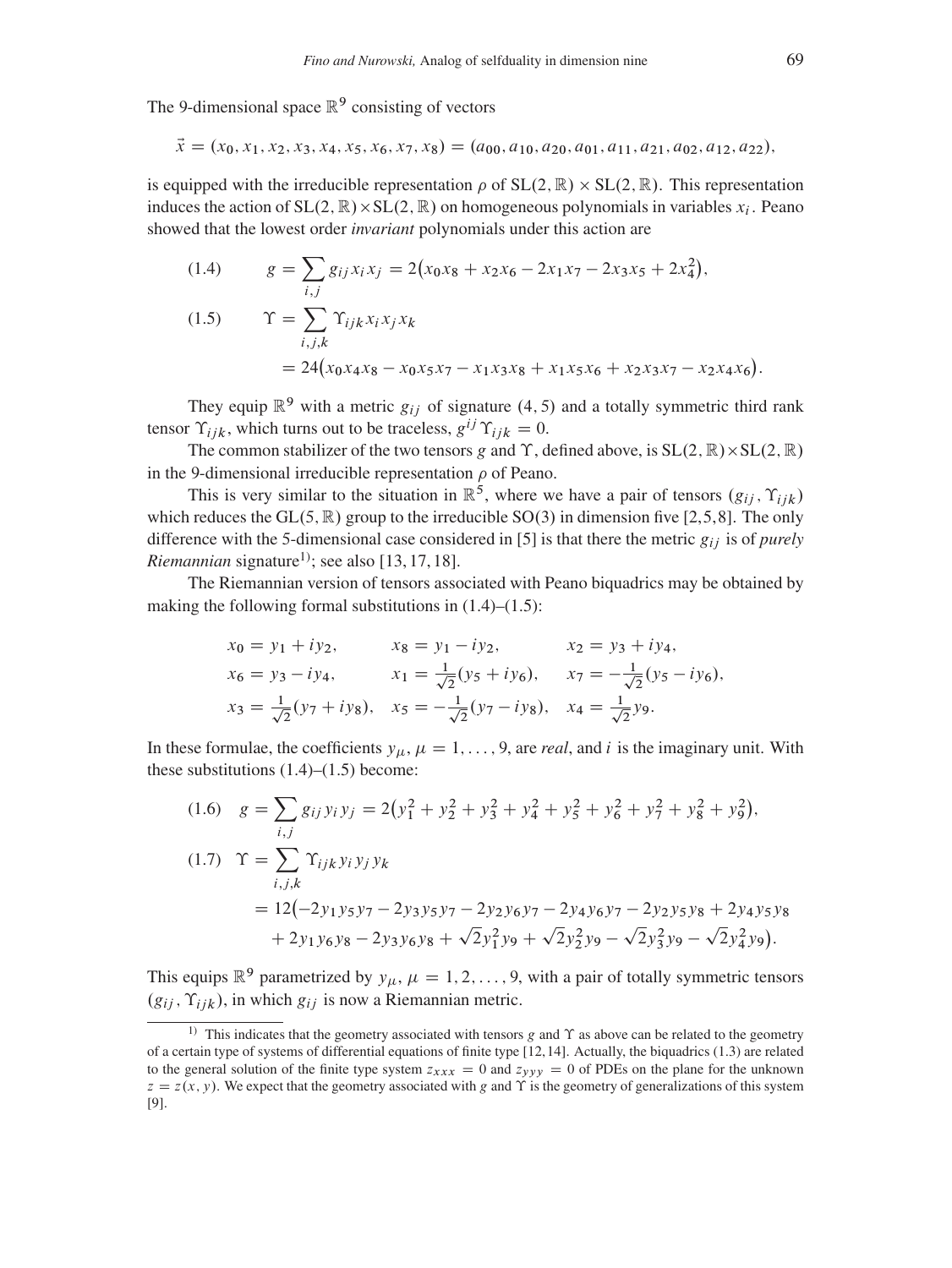In Section [2](#page-3-0) we obtain a better realization of  $(\mathbb{R}^9, g, \Upsilon)$  by using the identification of  $\mathbb{R}^9$ with a space  $M_{3\times 3}(\mathbb{R})$  of 3  $\times$  3 matrices with real coefficients. This enables us to show that  $SO(3) \times SO(3)$  $SO(3) \times SO(3)$  $SO(3) \times SO(3)$  is a stabilizer of a certain 4-form  $\omega$ . In Section 3 irreducible representations of  $SO(3) \times SO(3)$  are studied in detail. Following the approach presented in [\[5\]](#page-42-3), in Section [4](#page-14-0) we introduce the irreducible  $SO(3) \times SO(3)$  geometry in dimension nine as the geometry of 9-dimensional manifolds  $M<sup>9</sup>$  equipped either with a pair of totally symmetric tensors  $(g, \Upsilon)$ as in [\(1.6\)](#page-2-3)–[\(1.7\)](#page-2-4) or with the differential 4-form  $\omega$ . In Section [5](#page-20-0) we determine the conditions for  $\Upsilon$  which will guarantee that  $(M^9, g, \Upsilon, \omega)$  admits a unique metric connection  $\Gamma$ , with values in the symmetry algebra  $(\mathfrak{so}(3)_L \oplus \mathfrak{so}(3)_R)$  of  $(g, \Upsilon)$  and with totally antisymmetric torsion  $[1,3,6,10,16]$  $[1,3,6,10,16]$  $[1,3,6,10,16]$  $[1,3,6,10,16]$  $[1,3,6,10,16]$ . This  $(\mathfrak{so}(3)_L \oplus \mathfrak{so}(3)_R)$ -connection  $\Gamma$ , also called the characteristic connection, naturally splits into

$$
\Gamma = \Gamma + \overline{\Gamma}, \quad \text{with } \Gamma \in \mathfrak{so}(3)_L \otimes \mathbb{R}^9 \text{ and } \overline{\Gamma} \in \mathfrak{so}(3)_R \otimes \mathbb{R}^9.
$$

Because  $\frac{\infty}{4}$  (3)<sub>L</sub> commutes with  $\infty(3)_R$ , this split defines two independent  $\infty(3)$ -valued connections  $\overline{\Gamma}$  and  $\overline{\Gamma}$ . So an irreducible SO(3) × SO(3) geometry  $(M^9, g, \Upsilon, \omega)$  equipped with an  $(\mathfrak{so}(3)_L \oplus \mathfrak{so}(3)_R)$  connection  $\Gamma$  can be Einstein in several meanings, by considering not only the Levi-Civita connection but also the connections  $\Gamma$ ,  $\Gamma$  and  $\Gamma$ . In the last section we study irreducible SO(3)  $\times$  SO(3) geometries  $(M^9, g, \Upsilon, \omega)$  admitting a characteristic connection  $\Gamma$ with 'special' torsion T. In particular, we provide locally homogeneous (non-Riemannian symmetric) examples for which  $T \neq 0$ ,  $\overline{\Gamma}$  has vanishing curvature and  $\overline{\Gamma}$  is Einstein and not flat. These examples can be viewed as analogs of self-dual structures in dimension four. It would be very interesting to find examples of such structures which are not locally homogeneous. It is an open question whether such examples are possible.

Acknowledgement. We would like to thank Robert Bryant, Antonio Di Scala, Boris Doubrov, Mike Eastwood, Katja Sagerschnig and Simon Salamon for useful comments and suggestions.

# 2. Invariant  $SO(3) \times SO(3)$  tensors

<span id="page-3-0"></span>We identify the 9-dimensional real vector space  $\mathbb{R}^9$  with a space  $\mathbb{M}_{3\times3}(\mathbb{R})$  of 3  $\times$  3 matrices with real coefficients, via the map  $\sigma : \mathbb{R}^9 \to \mathbb{M}_{3 \times 3}(\mathbb{R})$ , defined by

(2.1) 
$$
\mathbb{R}^{9} \ni A = a^{i} \mathbf{e}_{i} \mapsto \sigma(A) = \begin{pmatrix} a^{1} & a^{2} & a^{3} \\ a^{4} & a^{5} & a^{6} \\ a^{7} & a^{8} & a^{9} \end{pmatrix} \in \mathbb{M}_{3 \times 3}(\mathbb{R}).
$$

This map is obviously invertible, so we also have the inverse  $\sigma^{-1}: \mathbb{M}_{3\times3}(\mathbb{R}) \to \mathbb{R}^9$ .

The unique irreducible 9-dimensional representation  $\rho$  of the group  $G = SO(3) \times SO(3)$ in  $\mathbb{R}^9$  is then defined as follows.

Let  $h = (h_L, h_R)$  be the most general element of G, i.e., let  $h_L$  and  $h_R$  be two arbitrary elements of SO(3) in the standard representation of  $3 \times 3$  real matrices. Then, for every vector A from  $\mathbb{R}^9$ , we have

(2.2) 
$$
\rho(h)A = \sigma^{-1}(h_L \sigma(A)h_R^{-1}).
$$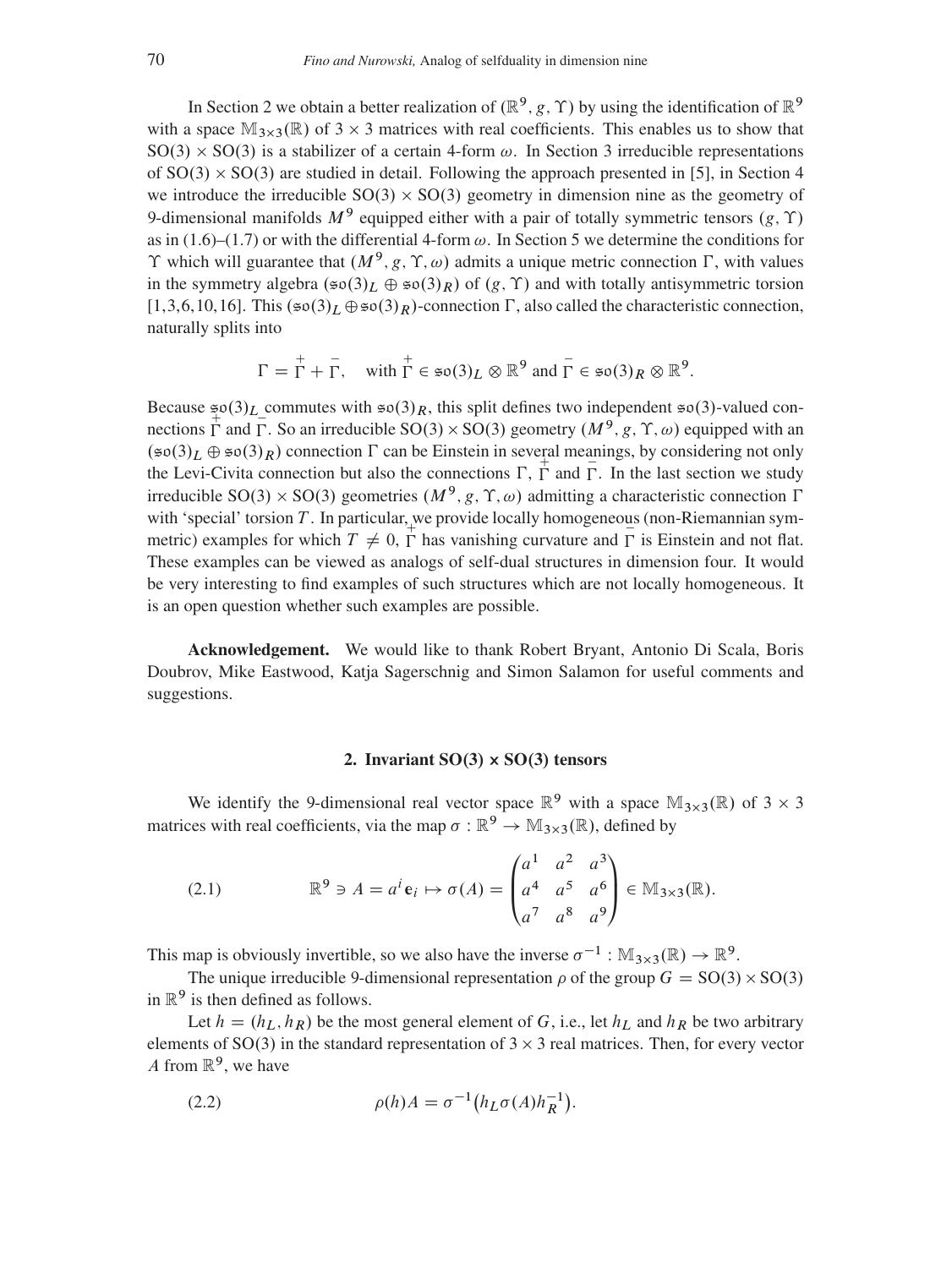In the rest of the article we adopt the convention that the symbol  $G$  is reserved to denote the group  $SO(3) \times SO(3)$  in the irreducible 9-dimensional representation defined above, and that g denotes its Lie algebra,  $g = \epsilon \rho(3) \times \epsilon \rho(3)$ .

Consider now  $\theta = (\theta^1, \theta^2, \dots, \theta^9)$  with components  $\theta^i$  being covectors in  $\mathbb{R}^9$ . This means that  $\theta$  is a vector-valued 1-form,  $\theta \in \mathbb{R}^9 \otimes (\mathbb{R}^9)^*$ . We identify it with the matrix-valued 1-form  $\sigma(\theta) \in \mathbb{M}_{3\times 3}((\mathbb{R}^9)^*)$ .

The group G acts on forms  $\theta$  via  $\theta \mapsto \theta' = \rho(h)\theta$ . Its action is then extended to all tensors T of the form

$$
T = T_{i_1 i_2 \dots i_r} \theta^{i_1} \otimes \theta^{i_2} \otimes \dots \otimes \theta^{i_r}
$$

via  $T \mapsto T' = T_{i_1 i_2 \dots i_r} \theta'^{i_1} \otimes \theta'^{i_2} \otimes \dots \otimes \theta'^{i_r}.$ 

We say that the tensor T is G-invariant iff  $T' = T$ .

An example of a G-invariant tensor is obtained by considering the determinant

<span id="page-4-2"></span>
$$
\det(\sigma(A)) = \frac{1}{6} \Upsilon_{ijk} a^i a^j a^k
$$

and its corresponding *symmetric* tensor

(2.3) 
$$
\Upsilon := \frac{1}{6} \Upsilon_{ijk} \theta^i \odot \theta^j \odot \theta^k
$$

This is obviously G-invariant by the properties of the determinant, and by the fact that  $det(h) = 1$ , for every element of SO(3).

:

Thus we have at least one  $G$ -invariant tensor  $\Upsilon$ .

To create others we note the G-invariance of the expressions

<span id="page-4-0"></span>(2.4)  $\text{Tr}(\sigma(\theta) \odot \sigma(\theta)^T), \quad \text{Tr}(\sigma(\theta) \wedge \sigma(\theta)^T), \quad \text{Tr}(\sigma(\theta) \otimes \sigma(\theta)^T).$ 

Here, the product sign under the trace is considered as the usual row-by-columns product of  $3 \times 3$  matrices, but with the product between the matrix elements in each sum being the respective tensor products  $\odot$ ,  $\wedge$  and  $\otimes$ . The G-invariance of these three expressions is an immediate consequence of the defining property of the elements of SO(3), namely  $h^T h = h h^T = id$ . Having observed this, we now see that any function  $F$ , multilinear in expressions [\(2.4\)](#page-4-0), also defines a G-invariant tensor.

This enables us to define a new  $SO(3) \times SO(3)$ -invariant tensor:

<span id="page-4-3"></span>(2.5) 
$$
g = \text{Tr}(\sigma(\theta) \odot \sigma(\theta)^{T}) = g_{ij} \theta^{i} \theta^{j}.
$$

This tensor is symmetric, rank  $\binom{0}{2}$  $_{2}^{0}$ ) and non-degenerate. It defines a Riemannian metric g on  $\mathbb{R}^9$ .

Another set of  $G$ -invariant tensors is given by the  $2k$ -forms

<span id="page-4-1"></span>(2.6) 
$$
\operatorname{Tr}(\sigma(\theta) \wedge \sigma(\theta)^T \wedge \sigma(\theta) \wedge \sigma(\theta)^T \wedge \ldots \wedge \sigma(\theta) \wedge \sigma(\theta)^T).
$$

One would expect that these identically vanish, but surprisingly, we have the following proposition.

Proposition 2.1. *The* 4*-form*

<span id="page-4-4"></span>
$$
(2.7) \qquad \omega = \frac{1}{4} \operatorname{Tr}(\sigma(\theta) \wedge \sigma(\theta)^T \wedge \sigma(\theta) \wedge \sigma(\theta)^T) = \frac{1}{4!} \omega_{ijkl} \theta^i \wedge \theta^j \wedge \theta^k \wedge \theta^l
$$

*does* not *vanish,*  $\omega \neq 0$ . In the remaining cases, when  $k = 1, 3, 4$ , the forms [\(2.6\)](#page-4-1) are identi*cally equal to zero.*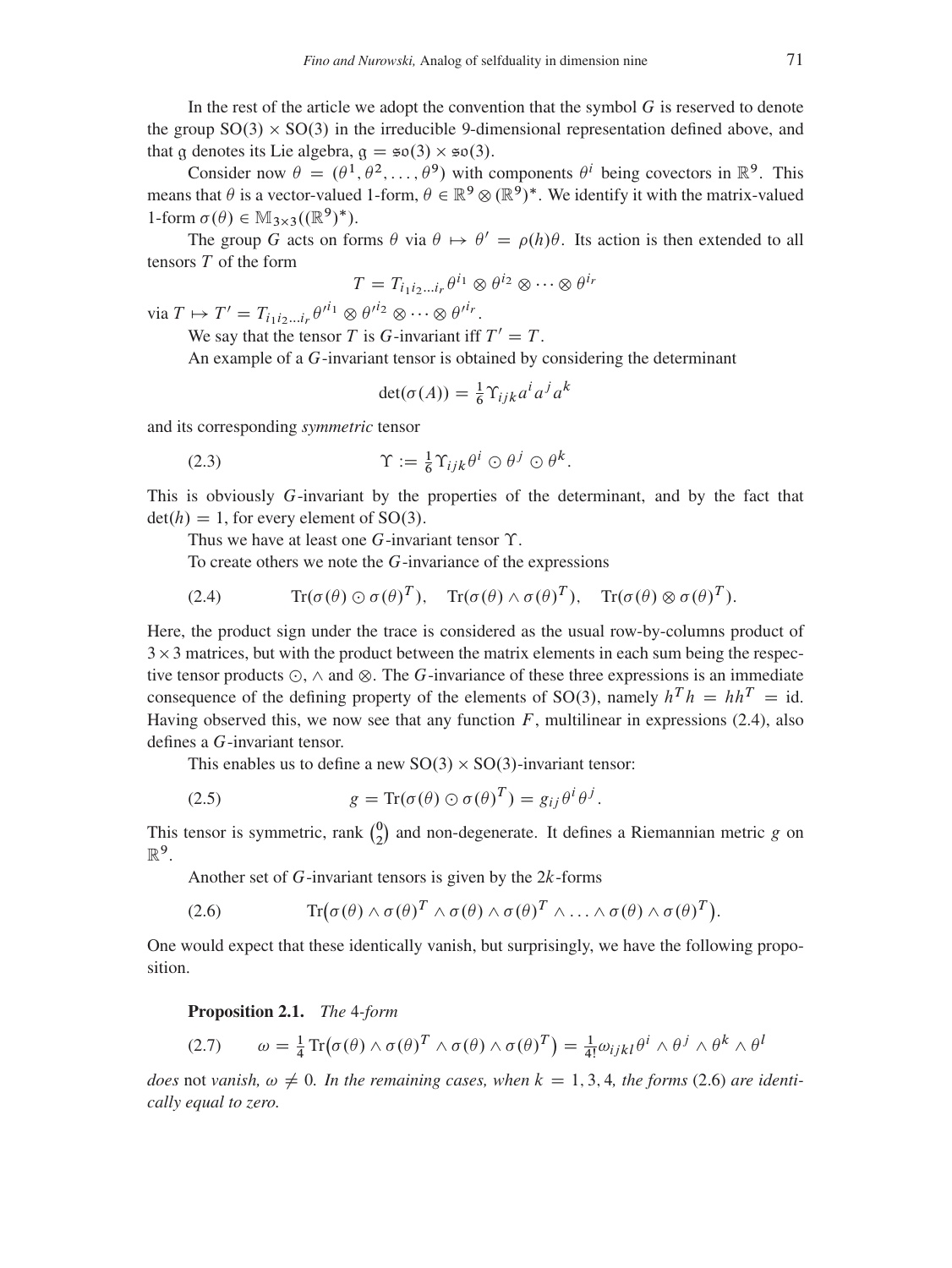We have the following formulae for the three G-invariant objects defined above:

<span id="page-5-5"></span>(2.8) 
$$
\begin{aligned}\n\Upsilon &= -\theta^3 \theta^5 \theta^7 + \theta^2 \theta^6 \theta^7 + \theta^3 \theta^4 \theta^8 - \theta^1 \theta^6 \theta^8 - \theta^2 \theta^4 \theta^9 + \theta^1 \theta^5 \theta^9, \\
g &= (\theta^1)^2 + (\theta^2)^2 + (\theta^3)^2 + (\theta^4)^2 + (\theta^5)^2 + (\theta^6)^2 + (\theta^7)^2\n\end{aligned}
$$

<span id="page-5-6"></span>
$$
+(\theta^8)^2 + (\theta^9)^2,
$$
  
(2.10) 
$$
\omega = \theta^1 \wedge \theta^2 \wedge \theta^4 \wedge \theta^5 + \theta^1 \wedge \theta^2 \wedge \theta^7 \wedge \theta^8 + \theta^1 \wedge \theta^3 \wedge \theta^4 \wedge \theta^6 + \theta^1 \wedge \theta^3 \wedge \theta^7 \wedge \theta^9 + \theta^2 \wedge \theta^3 \wedge \theta^5 \wedge \theta^6 + \theta^2 \wedge \theta^3 \wedge \theta^8 \wedge \theta^9 + \theta^4 \wedge \theta^5 \wedge \theta^7 \wedge \theta^8 + \theta^4 \wedge \theta^6 \wedge \theta^7 \wedge \theta^9 + \theta^5 \wedge \theta^6 \wedge \theta^8 \wedge \theta^9.
$$

Here, to simplify the notation, we abbreviated expressions like  $\theta^3 \odot \theta^5 \odot \theta^7$  or  $\theta^1 \odot \theta^1$  to  $\theta^3 \theta^5 \theta^7$  and  $(\theta^1)^2$ , respectively.

**Proposition 2.2.** (1) *The simultaneous stabilizer in*  $GL(9, \mathbb{R})$  *of the tensors* g *and*  $\Upsilon$  *defined respectively in* [\(2.3\)](#page-4-2) *and* [\(2.5\)](#page-4-3) *is*  $G = SO(3) \times SO(3)$  *in the irreducible* 9*-dimensional representation .*

(2) *The stabilizer in*  $GL(9, \mathbb{R})$  *of the 4-form*  $\omega$  *defined in* [\(2.7\)](#page-4-4) *is also*  $G = SO(3) \times SO(3)$ *in the irreducible* 9*-dimensional representation .*

*Proof.* We know from the considerations preceding the proposition that the stabilizers contain  $G$ . To show that they are actually equal to  $G$  we do as follows:

A stabilizer G' of g and  $\Upsilon$  consists of those elements h in GL(9, R) for which

<span id="page-5-0"></span>
$$
(2.11) \t\t g(hX, hY) = g(X, Y) \text{ and } \Upsilon(hX, hY, hZ) = \Upsilon(X, Y, Z).
$$

We find the Lie algebra of G'. Taking h in the form  $h = \exp(sX)$  and taking  $\frac{d}{ds}|_{s=0}$  of the equations [\(2.11\)](#page-5-0), we see that the matrices  $X = (X^i{}_j)$  representing the elements of the Lie algebra  $g'$  of  $G'$  must satisfy

<span id="page-5-1"></span>
$$
(2.12) \t\t\t g_{lj}X^{l} + g_{il}X^{l} = 0
$$

and

<span id="page-5-2"></span>
$$
(2.13) \t\t\t\t\t\Upsilon_{ljk}X^l_i + \Upsilon_{ilk}X^l_j + \Upsilon_{ijl}X^l_k = 0.
$$

The first of the above equations tells that the matrices  $X$  must be antisymmetric, i.e., it reduces 81 components of a matrix  $X$  to 36. The second equation gives another 30 independent conditions restricting the number of free components of  $X$  to 6. Explicitly the matrix  $X$  solving  $(2.12)$ – $(2.13)$  is of the form

<span id="page-5-3"></span>
$$
(2.14) \t\t X = X1e1 + X2e2 + X3e3 + X1'e1' + X2'e2' + X3'e3',
$$

where

<span id="page-5-4"></span>e<sup>1</sup> D 0 B B B @ 0 0 0 1 0 0 0 0 0 0 0 0 0 1 0 0 0 0 0 0 0 0 0 1 0 0 0 1 0 0 0 0 0 0 0 0 0 1 0 0 0 0 0 0 0 0 0 1 0 0 0 0 0 0 0 0 0 0 0 0 0 0 0 0 0 0 0 0 0 0 0 0 0 0 0 0 0 0 0 0 0 1 C C C A ; e1<sup>0</sup> D 0 B B B @ 0 1 0 0 0 0 0 0 0 1 0 0 0 0 0 0 0 0 0 0 0 0 0 0 0 0 0 0 0 0 0 1 0 0 0 0 0 0 0 1 0 0 0 0 0 0 0 0 0 0 0 0 0 0 0 0 0 0 0 0 0 1 0 0 0 0 0 0 0 1 0 0 0 0 0 0 0 0 0 0 0 1 C C C A (2.15) ;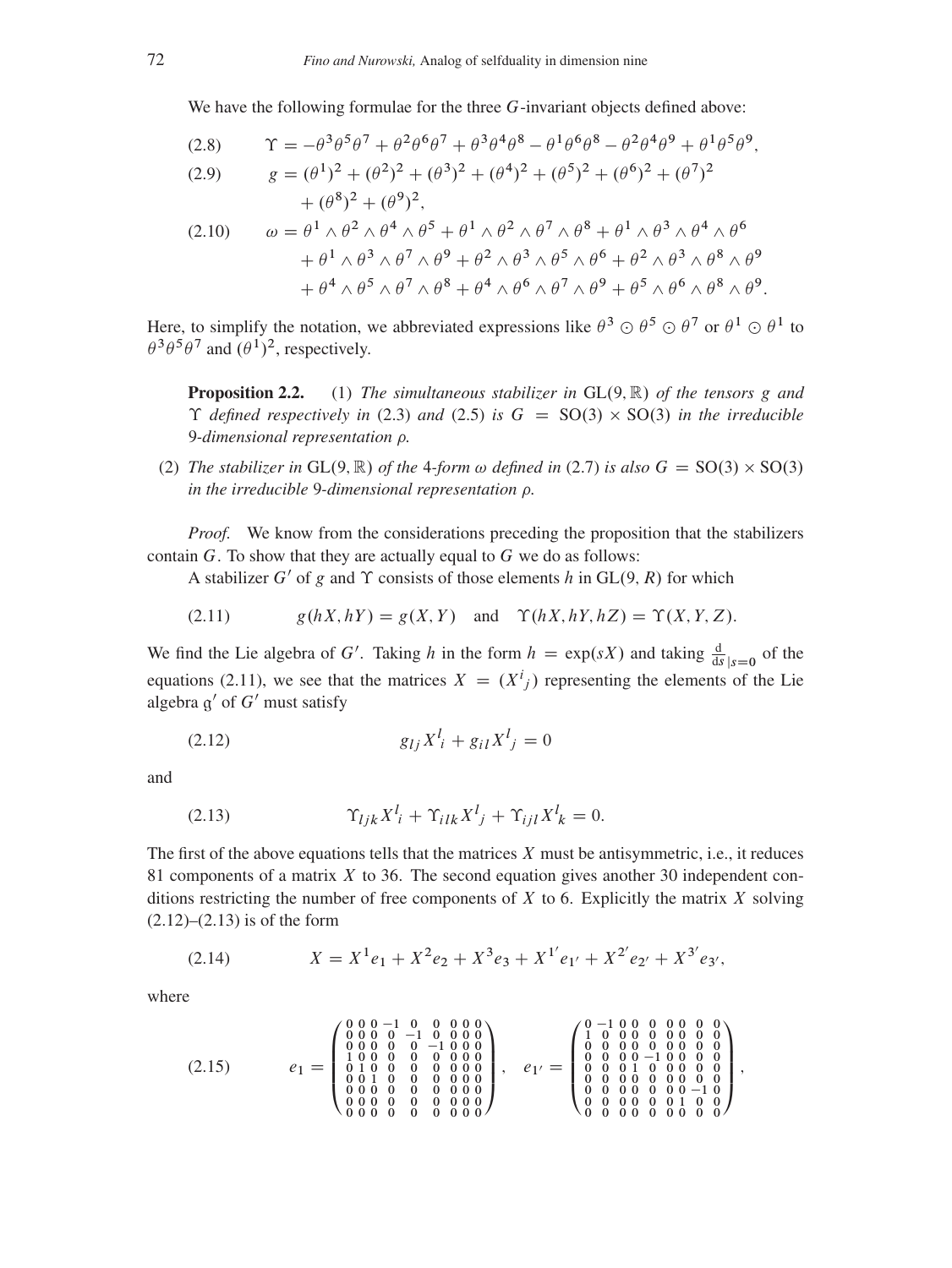$$
(2.16) \t e_2 = \begin{pmatrix} 0 & 0 & 0 & 0 & 0 & -1 & 0 & 0 \\ 0 & 0 & 0 & 0 & 0 & 0 & 0 & -1 & 0 \\ 0 & 0 & 0 & 0 & 0 & 0 & 0 & 0 & 0 \\ 0 & 0 & 0 & 0 & 0 & 0 & 0 & 0 & 0 \\ 0 & 0 & 0 & 0 & 0 & 0 & 0 & 0 & 0 \\ 0 & 0 & 0 & 0 & 0 & 0 & 0 & 0 & 0 \\ 0 & 0 & 0 & 0 & 0 & 0 & 0 & 0 & 0 \\ 0 & 0 & 0 & 0 & 0 & 0 & 0 & 0 & 0 \\ 0 & 0 & 0 & 0 & 0 & 0 & 0 & 0 & 0 \\ 0 & 0 & 0 & 0 & 0 & 0 & 0 & 0 & 0 \\ 0 & 0 & 0 & 0 & 0 & 0 & 0 & 0 & 0 \\ 0 & 0 & 0 & 0 & 0 & 0 & 0 & 0 & 0 \\ 0 & 0 & 0 & 0 & 0 & 0 & 0 & 0 & 0 \\ 0 & 0 & 0 & 0 & 0 & 0 & 0 & 0 & 0 \\ 0 & 0 & 0 & 0 & 0 & 0 & 0 & 0 & 0 \\ 0 & 0 & 0 & 0 & 0 & 0 & 0 & 0 & 0 \\ 0 & 0 & 0 & 0 & 0 & 0 & 0 & 0 & 0 \\ 0 & 0 & 0 & 0 & 0 & 0 & 0 & 0 & 0 \\ 0 & 0 & 0 & 0 & 0 & 0 & 0 & 0 & 0 \\ 0 & 0 & 0 & 0 & 0 & 0 & 0 & 0 & 0 \\ 0 & 0 & 0 & 0 & 0 & 0 & 0 & 0 & 0 \\ 0 & 0 & 0 & 0 & 0 & 0 & 0 & 0 & 0 \\ 0 & 0 & 0 & 0 & 0 & 0 & 0 & 0 & 0 \\ 0 & 0 & 0 & 0 & 0 & 0 & 0 & 0 & 0 \\ 0 & 0 & 0 & 0 & 0 & 0 & 0 & 0 & 0 \\ 0 & 0 & 0 & 0 & 0 & 0 & 0 & 0 & 0 \\ 0 & 0 & 0 & 0 & 0 & 0 & 0 & 0 & 0 \\ 0 & 0 & 0 & 0 & 0 &
$$

<span id="page-6-1"></span>It is easy to check that the matrices e satisfy the following commutation relations:  $[e_1, e_2] = e_3$ ,  $[e_3, e_1] = e_2, [e_2, e_3] = e_1, [e_1, e_2] = e_3, [e_3, e_1] = e_2, [e_2, e_3] = e_1$ , with all the other commutators being zero modulo the antisymmetry. Thus the system  $(e_A, e_{A'})$ ,  $A = 1, 2, 3$ , spans the Lie algebra  $\mathfrak{so}(3) \oplus \mathfrak{so}(3)$ , confirming that the Lie algebra  $\mathfrak{g}'$  of the stabilizer G' of tensors (2.3) and (2.5) is  $g' = \epsilon \sigma(3) \oplus \epsilon \sigma(3)$ . In an analogous way we find the Lie algebra  $g''$ of the stabilizer G'' of  $\omega$ . This stabilizer consists of those elements h in GL(9, R) for which

<span id="page-6-0"></span>
$$
\omega(hX, hY, hZ) = \omega(X, Y, Z).
$$

Taking h in the form  $h = \exp(sX)$  and taking  $\frac{d}{ds}|_{s=0}$  of the equations (2.18), we see that the matrices  $X = (X^i)$  representing the elements of the Lie algebra  $g''$  of  $G''$  must satisfy

$$
(2.19) \t\t \omega_{ljkm} X^l_i + \omega_{ilkm} X^l_j + \omega_{ijlm} X^l_k + \omega_{ijkl} X^l_m = 0
$$

A short algebra shows that this imposes 75 independent conditions on the 81 components of  $X$ , and that the most general solution to this equation is given by  $(2.14)$  with the generators  $(e_A, e_{A'})$  as in (2.15)–(2.17). Thus  $g' = g'' = \pi o(3) \oplus \pi o(3) := g$ .

As a consequence  $G' = G'' = SO(3) \times SO(3)$ , since  $\mathfrak{so}(3) \oplus \mathfrak{so}(3)$  is a maximal Lie subalgebra of  $\epsilon \rho(9)$ .  $\Box$ 

**Remark 2.3.** Note that the form  $\omega$  alone is enough to reduce GL(9,  $\mathbb{R}$ ) to G. One does not need the metric g for this reduction! On the other hand, the tensor  $\Upsilon$  alone is not enough to reduce the GL $(9, \mathbb{R})$  to G. The equation (2.13) imposes only 65 independent conditions on the matrix X. Thus it reduces  $qI(9, \mathbb{R})$  to a Lie algebra of dimension 16. Since 16 is the dimension of  $\mathfrak{sl}(3,\mathbb{R})\oplus\mathfrak{sl}(3,\mathbb{R})$ , and  $\Upsilon$  is clearly  $SL(3,\mathbb{R})\times SL(3,\mathbb{R})$ -invariant, the stabilizer of the tensor  $\Upsilon$  alone is  $SL(3,\mathbb{R}) \times SL(3,\mathbb{R})$ . To reduce it further to  $\mathfrak{so}(3) \oplus \mathfrak{so}(3)$  one needs to preserve g. If in addition to  $\Upsilon$  we preserve g we get, via the equation (2.12), the remaining 10 conditions.

**Remark 2.4.** For the geometric relevance of the form  $\omega$  see Remark 4.5 suggested by Robert Bryant [7], see also [15] for the details.

**Remark 2.5.** We remark that in addition to the 4-form  $\omega$  we have also the 5-form  $*\omega$ (Hodge-dual of  $\omega$ ) which is G-invariant. One can say that given only  $\omega$  in  $\mathbb{R}^9$  we do not have any metric structure on it. But  $\omega$  defines the reduction of the Lie algebra of GL(9, R) to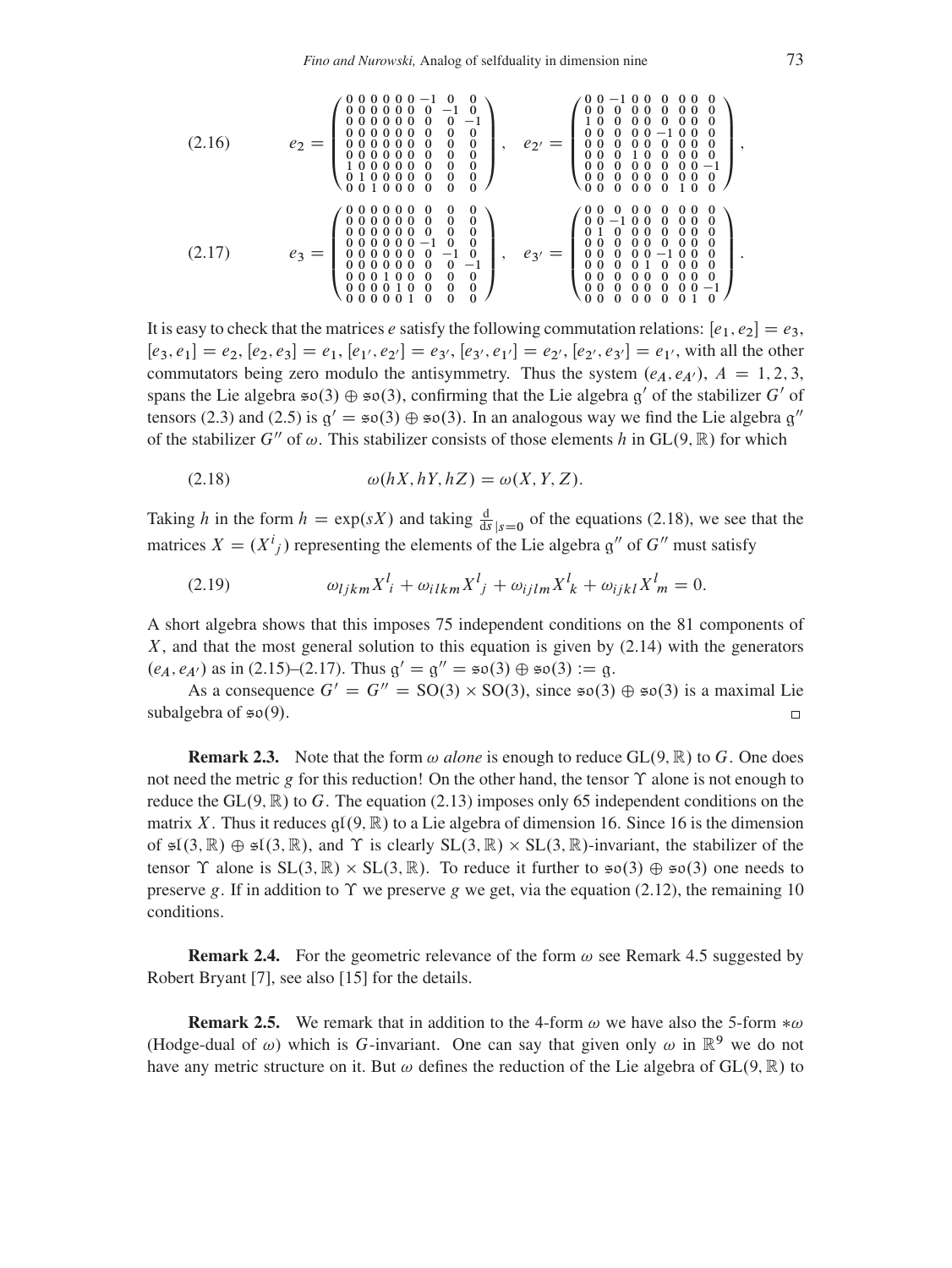$g = \epsilon o(3) \times \epsilon o(3)$ . In particular it defines the explicit representation of g given by [\(2.14\)](#page-5-3) with the explicit form of the generators  $(e_A, e_{A'})$  given by [\(2.15\)](#page-5-4)–[\(2.17\)](#page-6-1). Thus, given  $\omega$  we have explicitly  $X$  as in [\(2.14\)](#page-5-3).

Now we define the metric  $g_{ij}$  as a  $\binom{0}{2}$  $_{2}^{0}$ )-tensor such that [\(2.12\)](#page-5-1) holds. It is a matter of checking that given X as in [\(2.14\)](#page-5-3) with  $(e_A, e_{A'})$  as in [\(2.15\)](#page-5-4)–[\(2.17\)](#page-6-1) the only metric  $g_{ij}$  sat-isfying [\(2.12\)](#page-5-1) (miraculously!) is  $g_{ij} = \text{const} \times \delta_{ij}$ . Thus the 4-form  $\omega$  defines the metric g up to a scale, and this in turn defines the unique (up to a scale) 5-form  $*\omega$ , being its standard Hodge-star with respect to the metric  $g$ .

Another way of defining the 5-form  $*\omega$ , which provides the explicit relation between  $(g, \Upsilon)$  and  $\omega$ , is given by Proposition [2.6](#page-7-0) below. To formulate it we consider a coframe  $\theta^i$ and the corresponding components  $\Upsilon_{ijk}$  of the tensor  $\Upsilon$  as in [\(2.3\)](#page-4-2). Using them we define a  $(9 \times 9)$ -matrix-valued 1-form  $\Upsilon(\theta) = (\Upsilon(\theta)^i_j)$  with matrix elements  $\Upsilon(\theta)^i_j = g^{i l} \Upsilon_{l j k} \theta^k$ .

Here  $(g^{ij})$  is the matrix inverse of  $(g_{ij})$ , i.e.,  $g^{ik}g_{kj} = g_{jk}g^{ki} = \delta^i{}_j$ . Having the matrix  $\Upsilon(\theta)$ , we consider traces of the skew symmetric powers of it,

$$
Tr(\Upsilon(\theta)^{\wedge k}) = Tr(\Upsilon(\theta) \wedge \Upsilon(\theta) \wedge \ldots \wedge \Upsilon(\theta)),
$$

where again the expressions like  $\Upsilon(\theta) \wedge \Upsilon(\theta)$  denote the usual row-by-columns multiplication of  $9 \times 9$  matrices, with the multiplication between the matrix elements being the wedge product  $\wedge$ .

<span id="page-7-0"></span>**Proposition 2.6.** *If*  $k \neq 5$  *and*  $k \in \{1, 2, ..., 9\}$ *, then*  $\text{Tr}(\Upsilon(\theta)^{\wedge k}) = 0$ *. If*  $k = 5$ , then the 5-form  $\text{Tr}(\Upsilon(\theta)^{.5})$  does not vanish,

$$
Tr(\Upsilon(\theta)^{\wedge 5}) = Tr(\Upsilon(\theta) \wedge \Upsilon(\theta) \wedge \Upsilon(\theta) \wedge \Upsilon(\theta) \wedge \Upsilon(\theta)) \neq 0.
$$

*Up to a scale this form is equal to the* G*-invariant* 5*-form* !*. In turn, the relation between the form*  $\omega$  *and tensors*  $(g, \Upsilon)$  *is given by* 

$$
\omega = * \operatorname{Tr}(\Upsilon(\theta) \wedge \Upsilon(\theta) \wedge \Upsilon(\theta) \wedge \Upsilon(\theta) \wedge \Upsilon(\theta)).
$$

We proved this proposition by a brute force, using  $(2.8)$ – $(2.10)$ , and calculating the expression of Tr( $\Upsilon(\theta)^{\wedge k}$ ) for each value of  $k = 1, 2, ..., 9$ . It would be interesting to get a 'pure thought' proof of it.

Remark 2.7. The situation with G-invariant totally *antisymmetric* p-forms is clear: there are only (up to a scale) one 0- and one 9-form (a constant and its Hodge dual), and there are only (up to a scale) one 4- and one 5-form (the 4-form  $\omega$  and its Hodge dual). All the other G-invariant p-forms are equal to zero.

Remark 2.8. The situation with G-invariant totally *symmetric* p-forms is more complex because of the infinite dimension of  $\bigoplus_{k=0}^{\infty} \bigodot^{k} \mathbb{R}^{9}$ : up to a scale there is only one totally symmetric G-invariant 0-form; totally symmetric G-invariant 1-forms are all equal to zero; there is only one totally symmetric  $G$ -invariant 2-form (the metric  $g$ ), and only one totally symmetric G-invariant 3-form (the tensor  $\Upsilon$ ). Continuing this one gets that, in particular,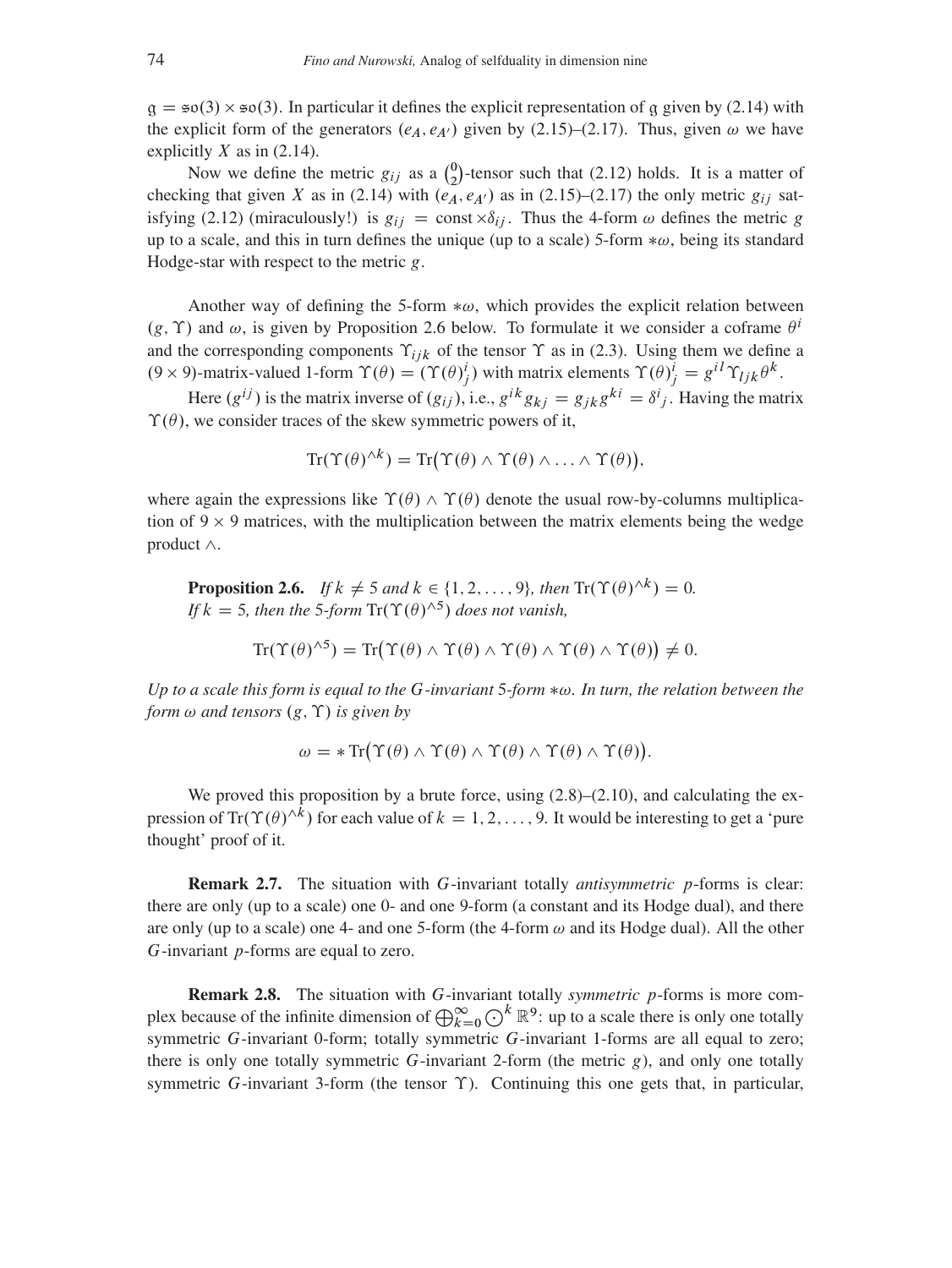there is only a 2-real-parameter family of totally symmetric G-invariant 4-forms: the family is spanned by  $g_{(i j} g_{kl)}$  and by a tensor  $\Xi_{i i k l} = \Xi_{(i j k l)}$ , which in our coframe  $\theta$  is expressed by

$$
\Xi = \frac{1}{24} \Sigma_{ijkl} \theta^i \theta^j \theta^k \theta^l
$$
  
\n
$$
= 2(\theta^1)^4 + 4(\theta^1)^2(\theta^2)^2 + 2(\theta^2)^4 + 4(\theta^1)^2(\theta^3)^2 + 4(\theta^2)^2(\theta^3)^2 + 2(\theta^3)^4
$$
  
\n
$$
+ 4(\theta^1)^2(\theta^4)^2 - 7(\theta^2)^2(\theta^4)^2 - 7(\theta^3)^2(\theta^4)^2 + 2(\theta^4)^4 + 22\theta^1\theta^2\theta^4\theta^5
$$
  
\n
$$
-7(\theta^1)^2(\theta^5)^2 + 4(\theta^2)^2(\theta^5)^2 - 7(\theta^3)^2(\theta^5)^2 + 4(\theta^4)^2(\theta^5)^2 + 2(\theta^5)^4
$$
  
\n
$$
+ 22\theta^1\theta^3\theta^4\theta^6 + 22\theta^2\theta^3\theta^5\theta^6 - 7(\theta^1)^2(\theta^6)^2 - 7(\theta^2)^2(\theta^6)^2 + 4(\theta^3)^2(\theta^6)^2
$$
  
\n
$$
+ 4(\theta^4)^2(\theta^6)^2 + 4(\theta^5)^2(\theta^6)^2 + 2(\theta^6)^4 + 4(\theta^1)^2(\theta^7)^2 - 7(\theta^2)^2(\theta^7)^2
$$
  
\n
$$
- 7(\theta^3)^2(\theta^7)^2 + 4(\theta^4)^2(\theta^7)^2 - 7(\theta^5)^2(\theta^7)^2 - 7(\theta^6)^2(\theta^7)^2 + 2(\theta^7)^4
$$
  
\n
$$
+ 22\theta^1\theta^2\theta^7\theta^8 + 22\theta^4\theta^5\theta^7\theta^8 - 7(\theta^1)^2(\theta^8)^2 + 4(\theta^2)^2(\theta^8)^2
$$
  
\n
$$
- 7(\theta^3)^2(\theta^8)^2 - 7(\theta^4)^2(\theta^8)^2 + 4(\theta^5)^2(\theta^8)^2 - 7(\theta^6)^2(\theta^8)^2 + 4(\theta^7)^2(\theta^8)^2
$$
  
\n
$$
+ 2(\theta^8)^4 + 22\theta^1\theta^3\theta^7\theta^9 + 22\theta^4\
$$

The G-invariant tensor  $\Xi_{ijkl}$  defined above may be characterized as the unique (up to a scale) G-invariant totally symmetric  $\binom{0}{4}$  tensor which has vanishing trace,  $g^{ij} \Xi_{ijkl} = 0$ .

### 3. Irreducible representations of  $SO(3) \times SO(3)$

<span id="page-8-0"></span>As it is well known all finite dimensional real irreducible representations of  $SO(3)$  have dimensions  $d_k = 2k + 1$ ,  $k = 0, 1, 2, 3, \dots$ , and are enumerated by the weight vectors [2k]. The representations with the weight vectors  $[m] = [2k]$  and  $[\mu] = [2l]$  are equivalent<sup>2)</sup> iff  $k = l$ . We denote the vector spaces of these representations by  $V_{[2k]}$ . Consequently, all pairwise inequivalent finite dimensional real irreducible representations of  $SO(3) \times SO(3)$  are given by tensor products

$$
V_{[2k]} \otimes V_{[2l]} := V_{[2k,2l]}, \quad \text{with } k, l = 0, 1, 2, 3, \dots,
$$

and have the respective dimensions  $d_{[2k,2l]} = (2k + 1)(2l + 1)$ .

In particular, for each number  $d_{[2k,2l]}$ , with  $k \neq l$ , there are two non-equivalent irreducible representations of SO(3) × SO(3) with the respective carrier spaces  $V_{[2k,2l]}$  and  $V_{[2l,2k]}$ .

In the following we will need decompositions of various tensor products of spaces  $V_{[2k,2l]}$ into irreducible components with respect to the action of  $SO(3) \times SO(3)$ . These are summarized in the next proposition.

<span id="page-8-1"></span><sup>&</sup>lt;sup>2)</sup> Note that *m* and  $\mu$  here are related to the order of the Peano polynomials in (1.2).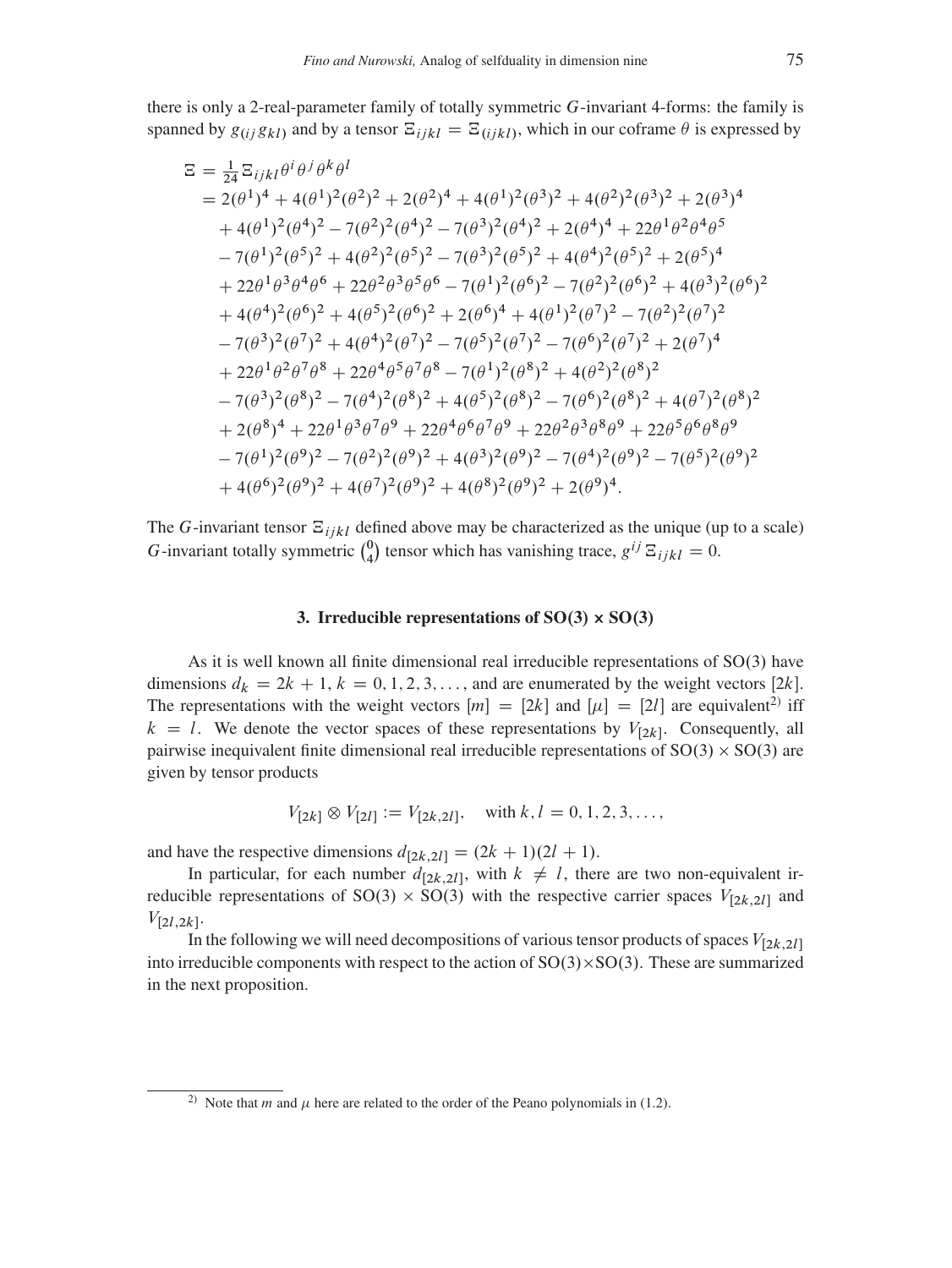<span id="page-9-0"></span>Proposition 3.1.

^ 2 VŒ2;2 D VŒ0;2 ˚ VŒ2;0 ˚ VŒ2;4 ˚ VŒ4;2; ^ 3 VŒ2;2 D VŒ0;2 ˚ VŒ2;0 ˚ VŒ0;6 ˚ VŒ6;0 ˚ VŒ2;4 ˚ VŒ4;2 ˚ VŒ2;2 ˚ VŒ4;4; ^ 4 VŒ2;2 D VŒ0;0 ˚ VŒ0;4 ˚ VŒ4;0 ˚ 2VŒ2;2 ˚ VŒ2;4 ˚ VŒ4;2 ˚ VŒ2;6 ˚ VŒ6;2 ˚ VŒ4;4; K 2 VŒ2;2 D VŒ0;0 ˚ VŒ0;4 ˚ VŒ4;0 ˚ VŒ2;2 ˚ VŒ4;4; K 3 VŒ2;2 D VŒ0;0 ˚ 2VŒ2;2 ˚ VŒ2;4 ˚ VŒ4;2 ˚ VŒ2;6 ˚ VŒ6;2 ˚ VŒ4;4 ˚ VŒ6;6; K 4 VŒ2;2 D 2VŒ0;0 ˚ 2VŒ0;4 ˚ 2VŒ4;0 ˚ 2VŒ2;2 ˚ VŒ2;4 ˚ VŒ4;2 ˚ VŒ0;8 ˚ VŒ8;0 ˚ VŒ2;6 ˚ VŒ6;2 ˚ 3VŒ4;4 ˚ VŒ4;6 ˚ VŒ6;4 ˚ VŒ4;8 ˚ VŒ8;4 ˚ VŒ6;6 ˚ VŒ8;8:

In addition we have the following identifications:

'left' 
$$
\approx 0(3) = V_{[0,2]},
$$
 'right'  $\approx 0(3) = V_{[2,0]},$   
 $\mathbb{R}^9 = V_{[2,2]},$   $\approx 0(9) = \bigwedge^2 \mathbb{R}^9 = \bigwedge^2 V_{[2,2]}.$ 

In the following we will conveniently denote the  $\mathfrak{so}(3)$  Lie algebra corresponding to  $V_{[0,2]}$  by  $\infty(3)_L$  and the  $\infty(3)$  Lie algebra corresponding to  $V_{[2,0]}$  by  $\infty(3)_R$ , i.e.,

$$
V_{[0,2]} = \mathfrak{so}(3)_L
$$
 and  $V_{[2,0]} = \mathfrak{so}(3)_R$ .

Using these identifications and the decompositions from Proposition [3.1,](#page-9-0) we obtain:

## Proposition 3.2.

$$
\mathfrak{so}(9) \otimes \mathbb{R}^{9} = 2V_{[0,2]} \oplus 2V_{[2,0]} \oplus V_{[0,4]} \oplus V_{[4,0]} \oplus V_{[0,6]} \oplus V_{[6,0]}
$$
  
\n
$$
\oplus 3V_{[2,4]} \oplus 3V_{[4,2]} \oplus V_{[2,6]} \oplus V_{[6,2]} \oplus 4V_{[2,2]} \oplus 2V_{[4,4]}
$$
  
\n
$$
\oplus V_{[4,6]} \oplus V_{[6,4]},
$$
  
\n
$$
\mathfrak{so}(3)_L \otimes \mathbb{R}^{9} = V_{[2,0]} \oplus V_{[2,2]} \oplus V_{[2,4]},
$$
  
\n
$$
\mathfrak{so}(3)_R \otimes \mathbb{R}^{9} = V_{[0,2]} \oplus V_{[2,2]} \oplus V_{[4,2]},
$$
  
\n
$$
(\mathfrak{so}(3)_L \oplus \mathfrak{so}(3)_R) \otimes \mathbb{R}^{9} = V_{[0,2]} \oplus V_{[2,0]} \oplus 2V_{[2,2]} \oplus V_{[2,4]} \oplus V_{[4,2]},
$$
  
\n
$$
\mathfrak{so}(3)_L \otimes \bigwedge \mathbb{R}^{9} = V_{[0,0]} \oplus V_{[0,2]} \oplus V_{[2,6]} \oplus V_{[0,4]} \oplus V_{[4,0]} \oplus V_{[2,4]} \oplus V_{[4,2]}
$$
  
\n
$$
\oplus 2V_{[2,2]} \oplus V_{[4,4]},
$$
  
\n
$$
\mathfrak{so}(3)_R \otimes \bigwedge \mathbb{R}^{9} = V_{[0,0]} \oplus V_{[2,0]} \oplus V_{[6,2]} \oplus V_{[0,4]} \oplus V_{[4,0]} \oplus V_{[2,4]} \oplus V_{[4,2]}
$$
  
\n
$$
\oplus 2V_{[2,2]} \oplus V_{[4,4]},
$$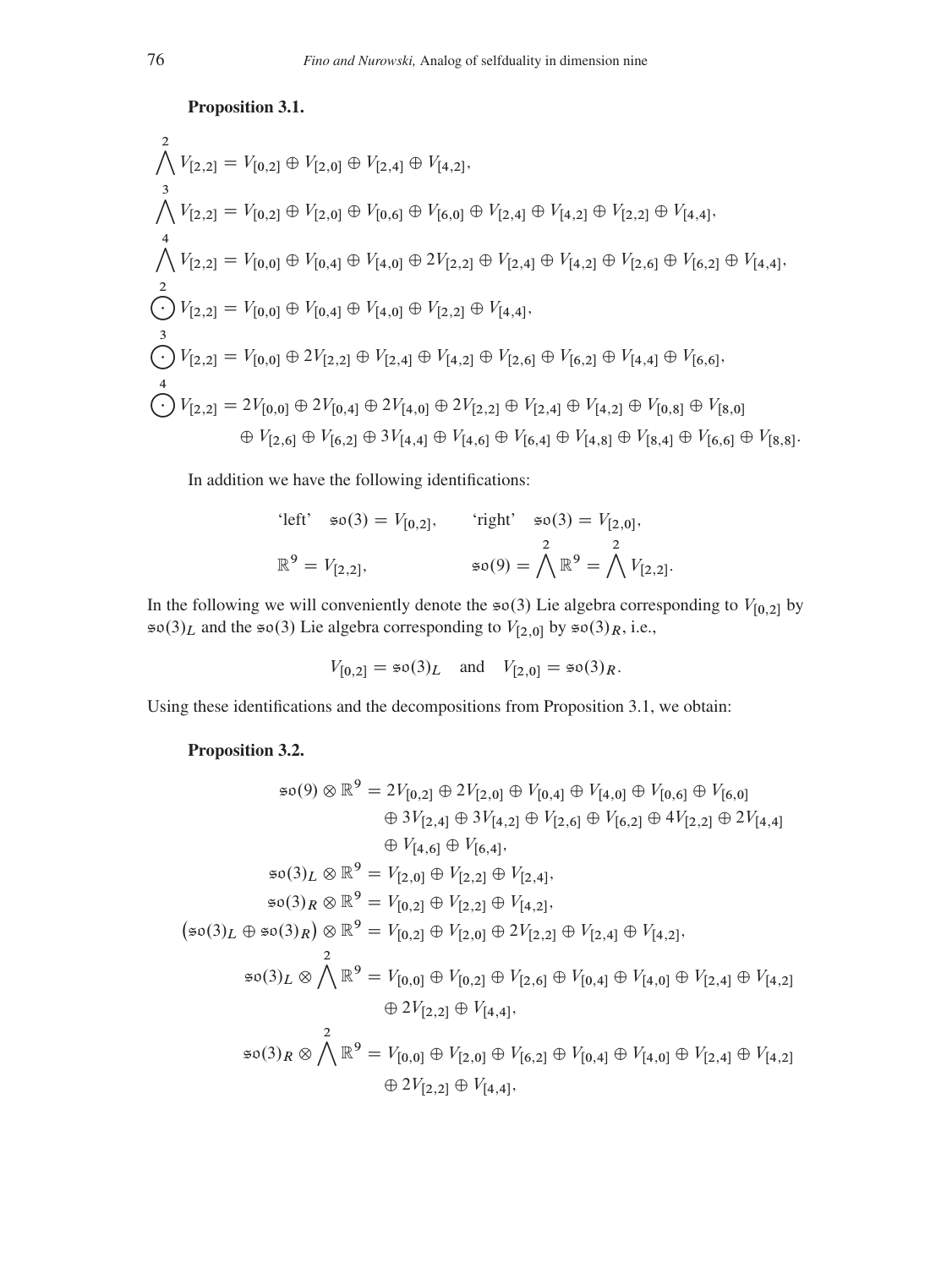$$
(\mathfrak{so}(3)_L \oplus \mathfrak{so}(3)_R) \otimes \bigwedge^2 \mathbb{R}^9 = 2V_{[0,0]} \oplus V_{[0,2]} \oplus V_{[2,0]} \oplus 2V_{[0,4]} \oplus 2V_{[4,0]}
$$
  

$$
\oplus 2V_{[2,4]} \oplus 2V_{[4,2]} \oplus V_{[2,6]} \oplus V_{[6,2]} \oplus 4V_{[2,2]} \oplus 2V_{[4,4]}.
$$

The proofs of the above propositions can be obtained by the standard representation theory methods using weights. Instead of presenting them we identify various useful components of the decompositions mentioned in the propositions as eigenspaces of certain  $SO(3) \times SO(3)$ invariant operators.

For example the four irreducible components in the decomposition of  $\wedge^2 \mathbb{R}^9$  in Proposi-tion [3.1](#page-9-0) can be distinguished by means of the action of the endomorphism of  $\otimes^2 \mathbb{R}^9$  defined by the structural 4-form  $\omega$ . Indeed the 4-form  $\omega = \frac{1}{24} \omega_{ijkl} \theta^i \wedge \theta^j \wedge \theta^k \wedge \theta^l$ , as in [\(2.8\)](#page-5-5)–[\(2.10\)](#page-5-6), defines a linear map  $\omega : \bigotimes^2 \mathbb{R}^9 \to \bigotimes^2 \mathbb{R}^9$  given by

$$
\bigotimes^2 \mathbb{R}^9 \ni t_{ij} \stackrel{\omega}{\longmapsto} \omega(t)_{kl} = \omega^{ij}{}_{kl} t_{ij} \in \bigotimes^2 \mathbb{R}^9.
$$

Here and in the following, we raise the indices by means of the inverse  $g^{ij}$  of the metric  $g = g_{ij} \theta^i \theta^j$  given by [\(2.10\)](#page-5-6). In particular

$$
\omega^{ij}_{kl} = g^{ip}g^{jq}\omega_{pqkl}.
$$

The eigenspaces of this endomorphism give the desired decomposition of  $\wedge^2 \mathbb{R}^9$ . We have the following proposition.

**Proposition 3.3.** The 45-dimensional vector space  $\bigodot^2 \mathbb{R}^9$  is an SO(3)  $\times$  SO(3) *invariant subspace in*  $\otimes^2 \mathbb{R}^9$  *which corresponds to the eigenvalue* 0 *of the operator*  $\omega : \bigotimes^2 \mathbb{R}^9 \to \bigotimes^2 \mathbb{R}^9$ . The decomposition  $\bigwedge^2 \mathbb{R}^9 = V_{[2,0]} \oplus V_{[0,2]} \oplus V_{[2,4]} \oplus V_{[4,2]}$  is *given by*

$$
V_{[0,2]} = \left\{ \bigotimes_{i=1}^{2} \mathbb{R}^{9} \ni F_{ij} : \omega(F)_{ij} = -4F_{ij} \right\} = \mathfrak{so}(3)_L,
$$
  
\n
$$
V_{[2,0]} = \left\{ \bigotimes_{i=1}^{2} \mathbb{R}^{9} \ni F_{ij} : \omega(F)_{ij} = 4F_{ij} \right\} = \mathfrak{so}(3)_R,
$$
  
\n
$$
V_{[2,4]} = \left\{ \bigotimes_{i=1}^{2} \mathbb{R}^{9} \ni F_{ij} : \omega(F)_{ij} = 2F_{ij} \right\},
$$
  
\n
$$
V_{[4,2]} = \left\{ \bigotimes_{i=1}^{2} \mathbb{R}^{9} \ni F_{ij} : \omega(F)_{ij} = -2F_{ij} \right\}.
$$

*The respective dimensions are*

 $\dim V_{[2,0]} = \dim V_{[0,2]} = 3, \quad \dim V_{[4,2]} = \dim V_{[2,4]} = 15.$ 

<span id="page-10-0"></span>**Remark 3.4.** Convenient bases for the 2-forms spanning  $V_{[0,2]}$  and  $V_{[2,0]}$  are

$$
\kappa_0^A = \frac{1}{2} e_{Aij} \theta^i \wedge \theta^j, \quad \text{and} \quad \kappa_0^{A'} = \frac{1}{2} e_{A'ij} \theta^i \wedge \theta^j.
$$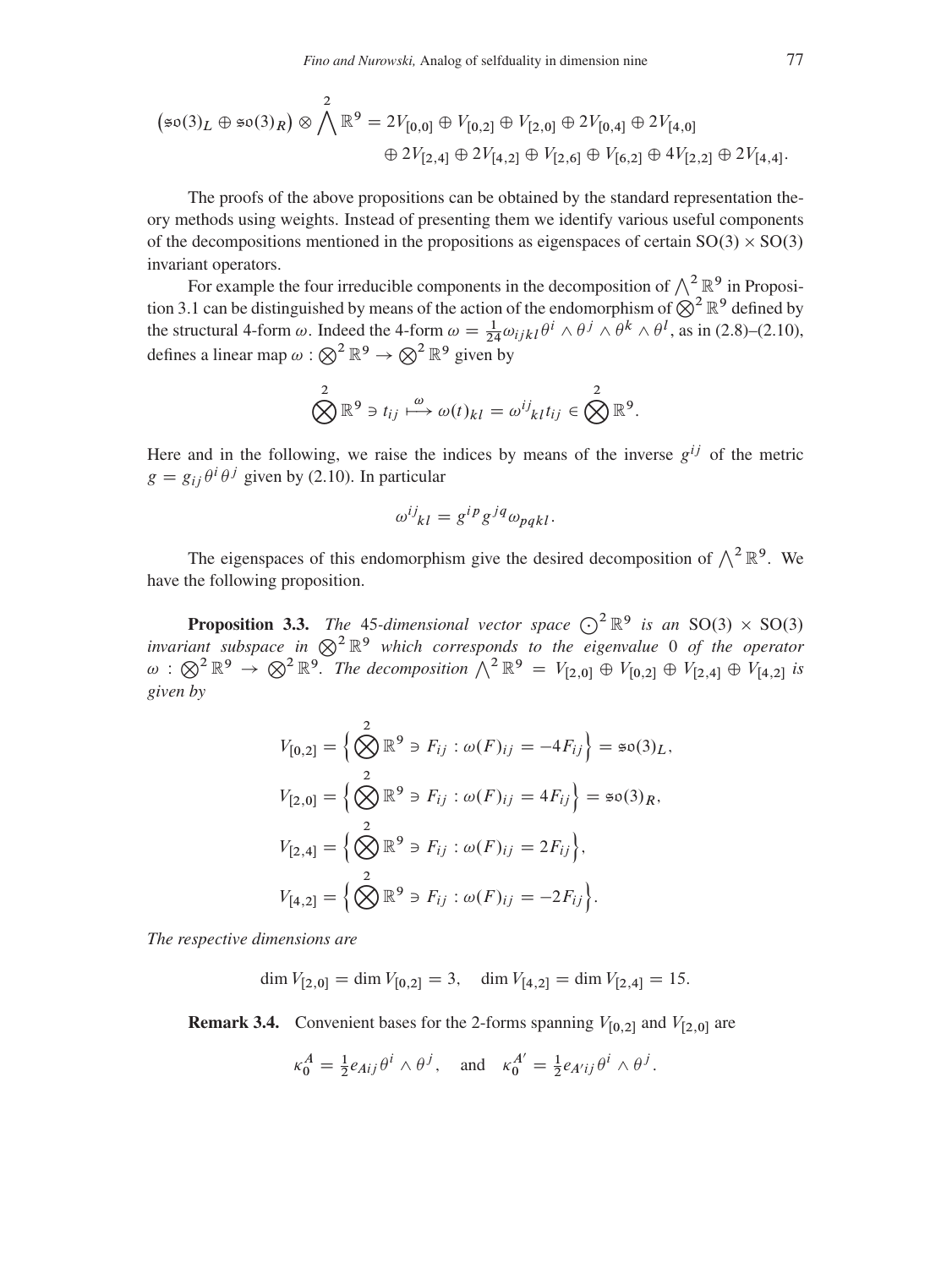Here  $e_{Aij}$  and  $e_{A'ij}$  are the matrix elements of the bases  $(e_A)$  and  $(e_{A'})$  of  $\mathfrak{so}(3)_L$  and  $\mathfrak{so}(3)_R$ as given in  $(2.15)$ – $(2.17)$ . Explicitly:

<span id="page-11-0"></span>(3.1)  

$$
\begin{cases}\n-\kappa_0^1 = \theta^1 \wedge \theta^4 + \theta^2 \wedge \theta^5 + \theta^3 \wedge \theta^6, \\
-\kappa_0^{1'} = \theta^1 \wedge \theta^2 + \theta^4 \wedge \theta^5 + \theta^7 \wedge \theta^8, \\
-\kappa_0^2 = \theta^1 \wedge \theta^7 + \theta^2 \wedge \theta^8 + \theta^3 \wedge \theta^9, \\
-\kappa_0^{2'} = \theta^1 \wedge \theta^3 + \theta^4 \wedge \theta^6 + \theta^7 \wedge \theta^9, \\
-\kappa_0^3 = \theta^4 \wedge \theta^7 + \theta^5 \wedge \theta^8 + \theta^6 \wedge \theta^9, \\
-\kappa_0^{3'} = \theta^2 \wedge \theta^3 + \theta^5 \wedge \theta^6 + \theta^8 \wedge \theta^9.\n\end{cases}
$$

Thus we have  $\text{Span}_{\mathbb{R}}(\kappa_0^1, \kappa_0^2, \kappa_0^3) = \text{so}(3)_L$  and  $\text{Span}_{\mathbb{R}}(\kappa_0^1)$  $\frac{1'}{0}, \kappa_0^{2'}$  $\binom{2^{\prime}}{0}, \kappa_0^{3^{\prime}}$  $S_0^{(3')}$  = \$0(3)<sub>R</sub>. A convenient basis for the space  $V_{[2,4]}$  is given by

(3.2)  
\n
$$
\begin{cases}\n\lambda_0^1 = \theta^1 \wedge \theta^4 - \theta^3 \wedge \theta^6, & \lambda_0^2 = \theta^1 \wedge \theta^5 + \theta^2 \wedge \theta^4, \\
\lambda_0^3 = \theta^1 \wedge \theta^6 + \theta^3 \wedge \theta^4, & \lambda_0^4 = \theta^1 \wedge \theta^7 - \theta^3 \wedge \theta^9, \\
\lambda_0^5 = \theta^1 \wedge \theta^8 + \theta^2 \wedge \theta^7, & \lambda_0^6 = \theta^1 \wedge \theta^9 + \theta^3 \wedge \theta^7, \\
\lambda_0^7 = \theta^2 \wedge \theta^5 - \theta^3 \wedge \theta^6, & \lambda_0^8 = \theta^2 \wedge \theta^6 + \theta^3 \wedge \theta^5, \\
\lambda_0^9 = \theta^2 \wedge \theta^8 - \theta^3 \wedge \theta^9, & \lambda_0^{10} = \theta^2 \wedge \theta^9 + \theta^3 \wedge \theta^8, \\
\lambda_0^{11} = \theta^4 \wedge \theta^7 - \theta^6 \wedge \theta^9, & \lambda_0^{12} = \theta^4 \wedge \theta^8 + \theta^5 \wedge \theta^7, \\
\lambda_0^{13} = \theta^4 \wedge \theta^9 + \theta^6 \wedge \theta^7, & \lambda_0^{14} = \theta^5 \wedge \theta^8 - \theta^6 \wedge \theta^9, \\
\lambda_0^{15} = \theta^5 \wedge \theta^9 + \theta^6 \wedge \theta^8.\n\end{cases}
$$

Similarly, a basis for  $V_{[4,2]}$  is

<span id="page-11-1"></span>(3.3)  
\n
$$
\begin{cases}\n\lambda_0^{1'} = \theta^1 \wedge \theta^2 - \theta^7 \wedge \theta^8, & \lambda_0^{2'} = \theta^1 \wedge \theta^3 - \theta^7 \wedge \theta^9, \\
\lambda_0^{3'} = \theta^2 \wedge \theta^3 - \theta^8 \wedge \theta^9, & \lambda_0^{4'} = \theta^1 \wedge \theta^5 - \theta^2 \wedge \theta^4, \\
\lambda_0^{5'} = \theta^1 \wedge \theta^6 - \theta^3 \wedge \theta^4, & \lambda_0^{6'} = \theta^2 \wedge \theta^6 - \theta^3 \wedge \theta^5, \\
\lambda_0^{7'} = \theta^1 \wedge \theta^8 - \theta^2 \wedge \theta^7, & \lambda_0^{8'} = \theta^1 \wedge \theta^9 - \theta^3 \wedge \theta^7, \\
\lambda_0^{9'} = \theta^2 \wedge \theta^9 - \theta^3 \wedge \theta^8, & \lambda_0^{10'} = \theta^4 \wedge \theta^5 - \theta^7 \wedge \theta^8, \\
\lambda_0^{11'} = \theta^4 \wedge \theta^6 - \theta^7 \wedge \theta^9, & \lambda_0^{12'} = \theta^5 \wedge \theta^6 - \theta^8 \wedge \theta^9, \\
\lambda_0^{13'} = \theta^4 \wedge \theta^8 - \theta^5 \wedge \theta^7, & \lambda_0^{14'} = \theta^4 \wedge \theta^9 - \theta^6 \wedge \theta^7, \\
\lambda_0^{15'} = \theta^5 \wedge \theta^9 - \theta^6 \wedge \theta^8.\n\end{cases}
$$

A partial decomposition of  $\bigodot^2 \mathbb{R}^9$  can be obtained by means of the Casimir operator  $C^{ij}_{kl}$  for the tensorial representation  $\otimes^2 \rho$  of the irreducible representation of  $\sin(3)_L \oplus \sin(3)_R$ defined in [\(2.15\)](#page-5-4)–[\(2.17\)](#page-6-1). To get an explicit formula for the operator  $C^{ij}$ <sub>kl</sub> we introduce a collective index  $\mu = 1, 2, 3, 4, 5, 6$ , so that the six vectors  $(e_{\mu}) = (e_A, e_{A'})$  are the basis of the Lie algebra  $\mathfrak{so}(3)_L \oplus \mathfrak{so}(3)_R$ . Using this basis one easily calculates the Killing form k for  $\mathfrak{so}(3)_L \oplus \mathfrak{so}(3)_R$ . We have

$$
k(e_{\mu}, \varepsilon_{\nu}) = k_{\mu\nu} = -2\delta_{\mu\nu}.
$$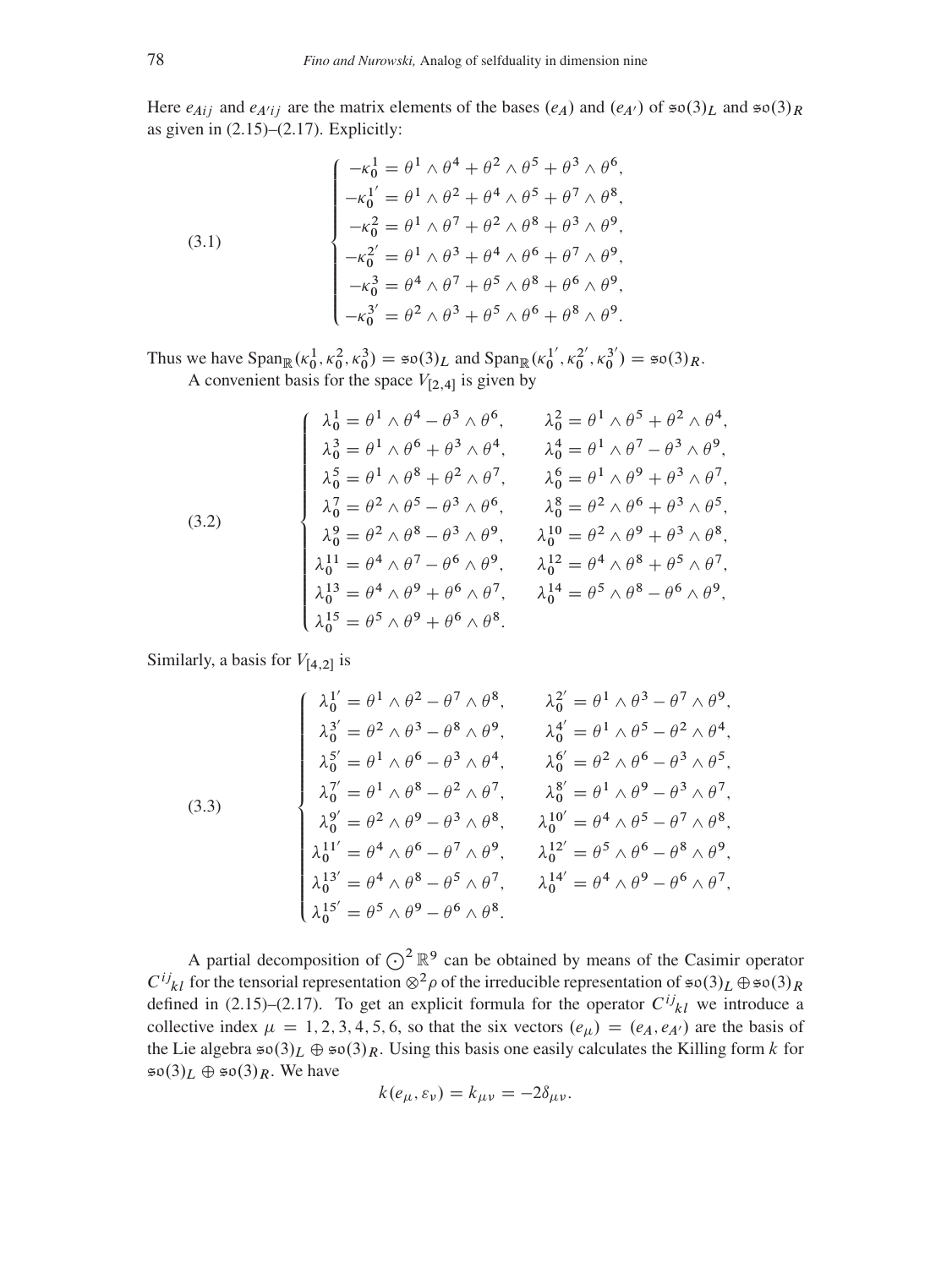The inverse of the Killing form has components  $k^{\mu\nu} = -\frac{1}{2}$  $\frac{1}{2}\delta^{\mu\nu}$ . Then, modulo the terms proportional to the identity, the Casimir operator  $C^{ij}_{kl}$  reads

$$
C^{ij}_{kl} = k^{\mu\nu} (e_{\mu}{}^i_k e_{\nu}{}^j_l + e_{\nu}{}^i_k e_{\mu}{}^j_l).
$$

Here  $e_{\mu}{}^{i}{}_{k}$  denotes the matrix element from the *i*th raw and *k*th column of the Lie algebra matrix  $e_{\mu}$  given by [\(2.15\)](#page-5-4)–[\(2.17\)](#page-6-1). This defines an endomorphism

$$
C:\bigotimes^2\mathbb{R}^9\to \bigotimes^2\mathbb{R}^9
$$

given by

$$
\bigotimes^2 \mathbb{R}^9 \ni t_{ij} \stackrel{C}{\longmapsto} C(t)_{kl} = C^{ij}{}_{kl} t_{ij} \in \bigotimes^2 \mathbb{R}^9.
$$

We have the following proposition.

**Proposition 3.5.** The Casimir operator C decomposes  $\otimes^2 \mathbb{R}^9$  so that

$$
\bigotimes^2 \mathbb{R}^9 = V_{[0,0]} \oplus V_{[2,2]} \oplus V_{[4,4]} \oplus W_6 \oplus W_{10} \oplus W_{30},
$$

*where*

$$
V_{[0,0]} = \left\{ \bigotimes_{i=1}^{2} \mathbb{R}^{9} \ni F_{ij} : C(F)_{ij} = -4F_{ij} \right\},
$$
  
\n
$$
V_{[2,2]} = \left\{ \bigotimes_{i=1}^{2} \mathbb{R}^{9} \ni F_{ij} : C(F)_{ij} = -2F_{ij} \right\},
$$
  
\n
$$
V_{[4,4]} = \left\{ \bigotimes_{i=1}^{2} \mathbb{R}^{9} \ni F_{ij} : C(F)_{ij} = 2F_{ij} \right\},
$$
  
\n
$$
W_{6} = \left\{ \bigotimes_{i=1}^{2} \mathbb{R}^{9} \ni F_{ij} : C(F)_{ij} = -3F_{ij} \right\} = V_{[2,0]} \oplus V_{[0,2]},
$$
  
\n
$$
W_{30} = \left\{ \bigotimes_{i=1}^{2} \mathbb{R}^{9} \ni F_{ij} : C(F)_{ij} = 0 \right\} = V_{[2,4]} \oplus V_{[4,2]},
$$
  
\n
$$
W_{10} = \left\{ \bigotimes_{i=1}^{2} \mathbb{R}^{9} \ni F_{ij} : C(F)_{ij} = -F_{ij} \right\}.
$$

*We further have*

$$
\bigwedge^2 \mathbb{R}^9 = W_6 \oplus W_{30} \quad \text{and} \quad \bigodot^2 \mathbb{R}^9 = V_{[0,0]} \oplus V_{[2,2]} \oplus V_{[4,4]} \oplus W_{10}.
$$

*The dimensions of the carrier spaces*  $W_6$ ,  $W_{10}$  *and*  $W_{30}$  *are* 6, 10, 30, *respectively. The spaces*  $V_{[0,0]}$ ,  $V_{[2,2]}$  and  $V_{[4,4]}$  have the respective dimensions 1, 9, 25.

The symmetric representation  $W_{10}$  further decomposes into 5-dimensional  $SO(3) \times SO(3)$ irreducible and non-equivalent bits:  $W_{10} = V_{[4,0]} \oplus V_{[0,4]}$ .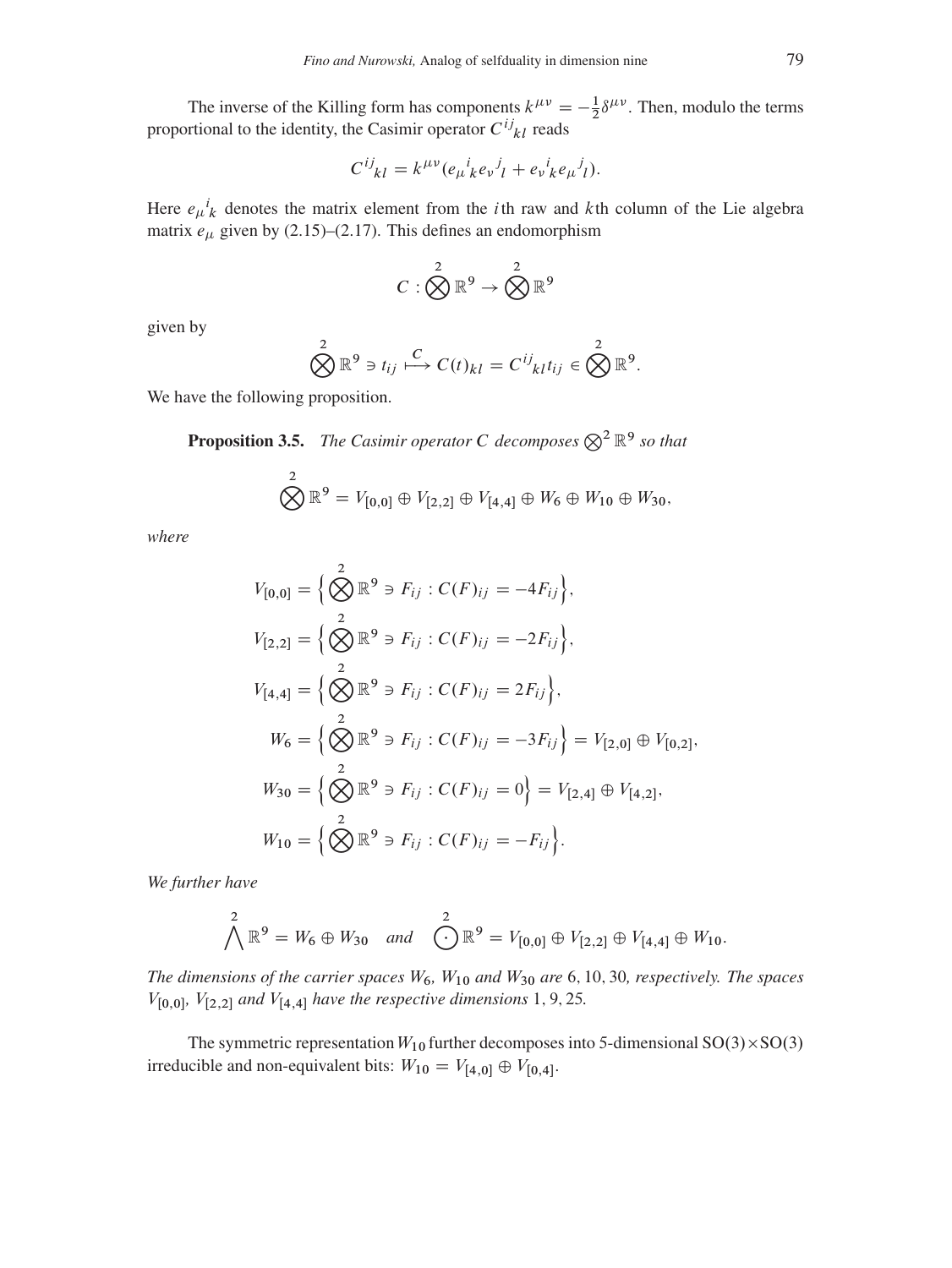One can use the Casimir operator  $C$  to decompose the higher rank tensors as well. In particular, the third rank tensors,  $t_{ijk} \in \bigotimes^3 \mathbb{R}^9$ , can be decomposed using the operator

$$
\tilde{C}^{ijk}_{pqr} = C^{ij}_{pq} \delta^k_r + C^{ik}_{pr} \delta^j_q + C^{jk}_{qr} \delta^i_p.
$$

This defines an endomorphism  $\tilde{C} : \bigotimes^3 \mathbb{R}^9 \to \bigotimes^3 \mathbb{R}^9$  given by

$$
\bigotimes^3 \mathbb{R}^9 \ni t_{ijk} \stackrel{\tilde{C}}{\longmapsto} \tilde{C}(t)_{lmn} = \tilde{C}^{ijk}_{lmn} t_{ijk} \in \bigotimes^3 \mathbb{R}^9.
$$

Applying it to  $\wedge^3 \mathbb{R}^9$  we get:

<span id="page-13-0"></span>**Proposition 3.6.** *The eigendecomposition of*  $\bigwedge^3 \mathbb{R}^9$  *by the operator*  $\tilde{C}$  *is given by* 

$$
\bigwedge^3 \mathbb{R}^9 = Z_6 \oplus Z_9 \oplus Z_{30} \oplus Z_{39},
$$

*where*

$$
Z_6 = \left\{ \bigwedge^3 \mathbb{R}^9 \ni H_{ijk} : \tilde{C}(H)_{ijk} = -5H_{ijk} \right\} = V_{[2,0]} \oplus V_{[0,2]},
$$
  
\n
$$
Z_9 = \left\{ \bigwedge^3 \mathbb{R}^9 \ni H_{ijk} : \tilde{C}(H)_{ijk} = -4H_{ijk} \right\} = V_{[2,2]},
$$
  
\n
$$
Z_{30} = \left\{ \bigwedge^3 \mathbb{R}^9 \ni H_{ijk} : \tilde{C}(H)_{ijk} = -2H_{ijk} \right\} = V_{[2,4]} \oplus V_{[4,2]},
$$
  
\n
$$
Z_{39} = \left\{ \bigwedge^3 \mathbb{R}^9 \ni H_{ijk} : \tilde{C}(H)_{ijk} = 0 \right\} = V_{[4,4]} \oplus V_{[0,6]} \oplus V_{[6,0]}.
$$

A more refined decomposition of  $\wedge^3 \mathbb{R}^9$  is obtained by using the structural 4-form  $\omega$ . It produces an endomorphism  $\tilde{\omega} : \bigwedge^3 \mathbb{R}^9 \to \bigwedge^3 \mathbb{R}^9$  given by

$$
\bigwedge^3 \mathbb{R}^9 \ni t_{ijk} \stackrel{\tilde{\omega}}{\longmapsto} \tilde{\omega}(t)_{ijk} = 3\omega^{lm} [ij \, t_{kl}]_m \in \bigwedge^3 \mathbb{R}^9.
$$

<span id="page-13-1"></span>**Proposition 3.7.** *The eigendecomposition of*  $\bigwedge^3 \mathbb{R}^9$  *by the operator*  $\tilde{\omega}$  *is given by* 

$$
\bigwedge^3 \mathbb{R}^9 = V_{[6,0]} \oplus V_{[0,6]} \oplus Z_{18} \oplus Z_{18'} \oplus Z_{34},
$$

*where*

$$
V_{[0,6]} = \left\{ \bigwedge^3 \mathbb{R}^9 \ni H_{ijk} : \tilde{\omega}(H)_{ijk} = -6H_{ijk} \right\},
$$
  
\n
$$
V_{[6,0]} = \left\{ \bigwedge^3 \mathbb{R}^9 \ni H_{ijk} : \tilde{\omega}(H)_{ijk} = 6H_{ijk} \right\},
$$
  
\n
$$
Z_{18} = \left\{ \bigwedge^3 \mathbb{R}^9 \ni H_{ijk} : \tilde{\omega}(H)_{ijk} = 4H_{ijk} \right\} = V_{[2,4]} \oplus V_{[0,2]},
$$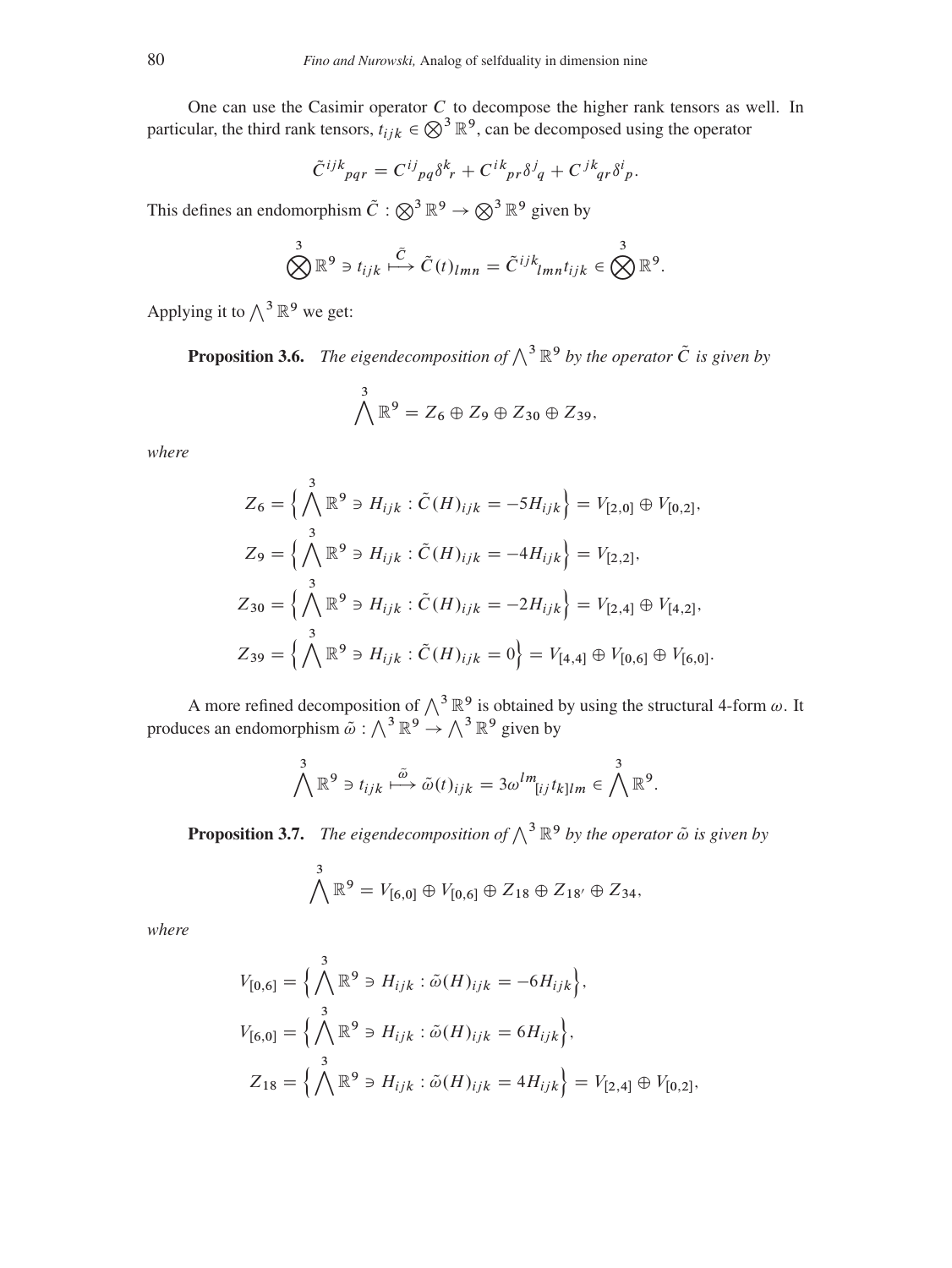$$
Z_{18'} = \left\{ \bigwedge^3 \mathbb{R}^9 \ni H_{ijk} : \tilde{\omega}(H)_{ijk} = -4H_{ijk} \right\} = V_{[4,2]} \oplus V_{[2,0]},
$$
  

$$
Z_{34} = \left\{ \bigwedge^3 \mathbb{R}^9 \ni H_{ijk} : \tilde{\omega}(H)_{ijk} = 0 \right\} = V_{[2,2]} \oplus V_{[4,4]}.
$$

Using Propositions [3.6](#page-13-0) and [3.7,](#page-13-1) we identify all the irreducible components of the SO(3) × SO(3) decomposition of  $\bigwedge^3 \mathbb{R}^9$ , e.g.,  $V_{[2,0]} = Z_6 \cap Z_{18}$ ,  $V_{[4,4]} = Z_{39} \cap Z_{34}$ .

# 4. Irreducible  $SO(3) \times SO(3)$  geometry in dimension nine

<span id="page-14-0"></span>We are now prepared to define the basic object of our studies in this article.

**Definition 4.1.** The irreducible SO(3) × SO(3) geometry in dimension nine  $(M^9, g, \Upsilon)$ is a 9-dimensional manifold  $M^9$ , equipped with totally symmetric tensor fields  $(g, \Upsilon)$  of the respective ranks  $\binom{0}{2}$  $\binom{0}{2}$  and  $\binom{0}{3}$  $^{0}$ , which at each point  $x \in M^9$ , reduce the structure group GL(9, R) of the tangent space  $T_x M$  to the irreducible submodule  $(SO(3) \times SO(3)) \subset SO(9) \subset GL(9, \mathbb{R})$ .

Alternatively, the irreducible  $SO(3) \times SO(3)$  geometry in dimension nine is a 9-dimensional manifold  $M^9$ , equipped with a differential 4-form  $\omega$  which, at each point  $x \in M^9$ , reduces the structure group GL $(9, \mathbb{R})$  of the tangent space  $T_xM$  to the irreducible submodule  $(SO(3) \times SO(3)) \subset SO(9) \subset GL(9, \mathbb{R}).$ 

**Definition 4.2.** Let  $(M^9, g, \Upsilon)$  be an irreducible SO(3) × SO(3) geometry in dimension nine. A diffeomorphism  $\phi : M^9 \to M^9$  such that  $\phi^* g = g$  and  $\phi^* \Upsilon = \Upsilon$  is called a symmetry of  $(M^9, g, \Upsilon)$ . An infinitesimal symmetry of  $(M^9, g, \Upsilon)$  is a vector field X on  $M^9$ such that  $\mathcal{L}_{X} g = 0$  and  $\mathcal{L}_{X} \Upsilon = 0$ .

Symmetries of  $(M^9, g, \Upsilon)$  form a Lie group of symmetries, and infinitesimal symmetries form a Lie algebra of symmetries.

<span id="page-14-1"></span>4.1.  $\mathfrak{so}(3)_L \oplus \mathfrak{so}(3)_R$  connection. We want to analyze the properties of the irreducible SO(3) × SO(3) geometries in dimension nine by means of an  $\mathfrak{so}(3)_L \oplus \mathfrak{so}(3)_R$ -valued *connection*. Since  $\mathfrak{so}(3)_L \oplus \mathfrak{so}(3)_R$  seats naturally in  $\mathfrak{so}(9)$ , such connection is automatically *metric*. It also preserves  $\Upsilon$  and  $\omega$ .

For the purpose of this paper it is convenient to think about a connection as a Lie-algebravalued 1-form  $\Gamma$  on  $M^9$ . Thus, the 1-form  $\Gamma$  of the connection we are going to define for geometries  $(M^9, g, \Upsilon, \omega)$  has values in  $g = \mathfrak{so}(3)_L \oplus \mathfrak{so}(3)_R \subset \mathfrak{so}(9)$ , i.e., in the Lie algebra defined by [\(2.14\)](#page-5-3)–[\(2.17\)](#page-6-1).

For further use we need the following notion:

**Definition 4.3.** Given an irreducible SO(3) $\times$ SO(3) geometry ( $M^9$ , g,  $\Upsilon$ ,  $\omega$ ), a coframe  $\theta = (\theta^1, \theta^2, \theta^3, \theta^4, \theta^5, \theta^6, \theta^7, \theta^8, \theta^9)$  on  $M^9$  is called adapted to it iff the structural tensors g,  $\Upsilon$  and  $\omega$  assume the form [\(2.8\)](#page-5-5)–[\(2.10\)](#page-5-6) in it.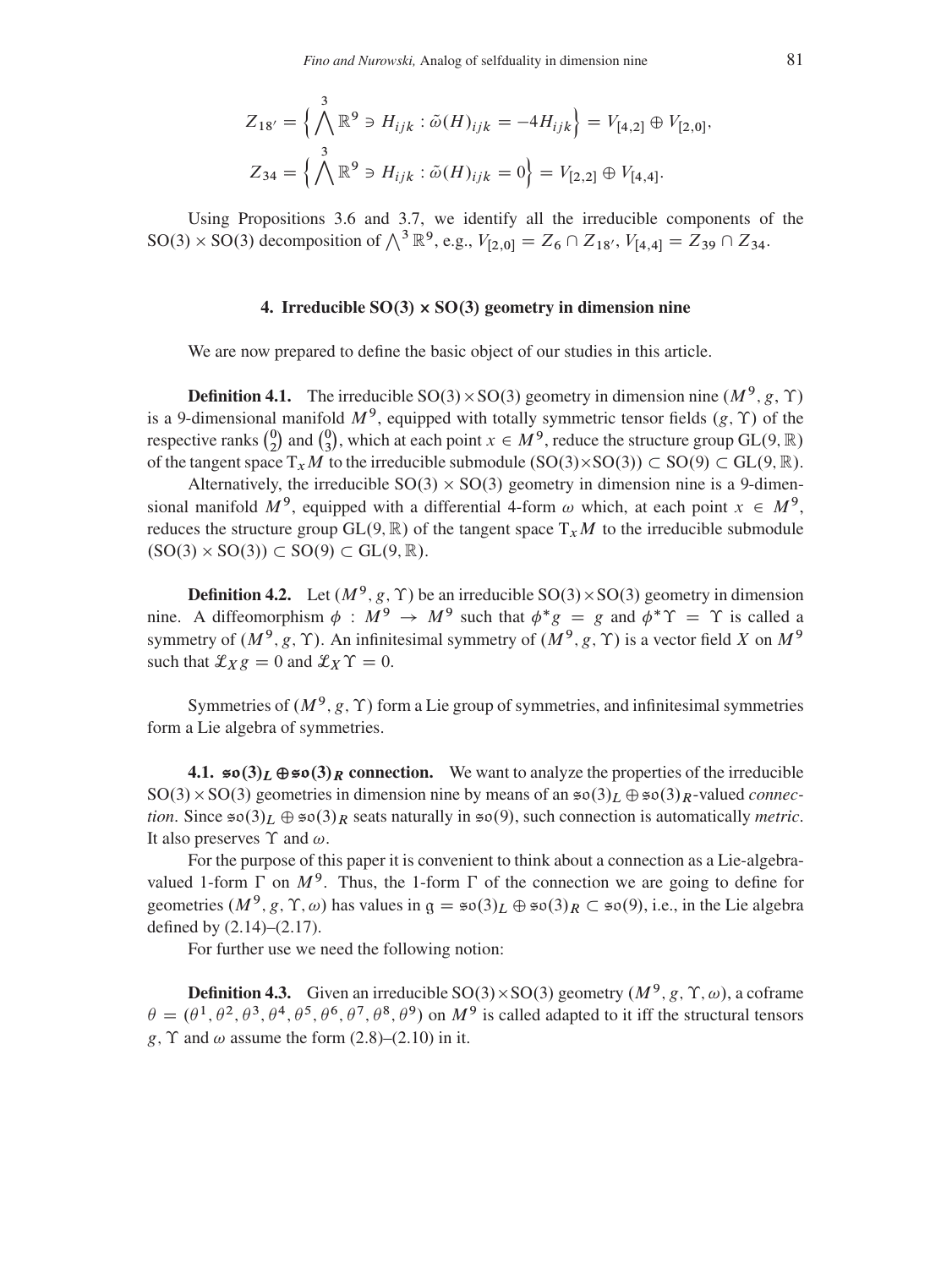Since the manifold  $(M^9, g, \Upsilon, \omega)$  is equipped with a Riemannian metric g it carries the Levi-Civita connection  $\Gamma$  of g. This can be split into

<span id="page-15-0"></span>(4.1) 
$$
\Gamma = \Gamma + \text{ 'the rest' }.
$$

The only requirement that  $\Gamma$  has values in q is to weak to make the above split unique. In order to achieve the uniqueness one has to impose some (e.g., algebraic) restrictions on 'the rest'. The strongest of such restrictions is that 'the rest'  $\equiv 0$ . In Section 5 we will provide another much weaker condition that makes the split [\(4.1\)](#page-15-0) unique. Here we do some preparatory steps to this.

Given the geometry  $(M^9, g, \Upsilon, \omega)$  we use a coframe  $\theta$  adapted to it and write down the structure equations as

<span id="page-15-1"></span>(4.2) 
$$
d\theta^{i} + \Gamma^{i}_{j} \wedge \theta^{j} = T^{i}, \quad d\Gamma^{i}_{j} + \Gamma^{i}_{k} \wedge \Gamma^{k}_{j} = K^{i}_{j}.
$$

Here the matrices  $\Gamma = (\Gamma^i{}_j)$  have values in the Lie algebra  $g = \mathfrak{so}(3)_L \oplus \mathfrak{so}(3)_R \subset \mathfrak{so}(9)$ and therefore can be written as

(4.3) 
$$
\Gamma^{i}{}_{j} = \gamma^{A} e_{A}{}^{i}{}_{j} + \gamma^{A'} e_{A'}{}^{i}{}_{j},
$$

where  $(\gamma^A, \gamma^{A'})$  are 1-forms on  $M^9$ , and the matrices  $e_A = (e_A^i)_j$  and  $e_{A'} = (e_{A'}^i)_j$  are given by [\(2.15\)](#page-5-4)–[\(2.17\)](#page-6-1).

The vector-valued 2-forms  $T^i = \frac{1}{2} T^i_{jk} \theta^j \wedge \theta^k$  represent the 'torsion' of connection  $\Gamma$ . The 'a priori'  $\mathfrak{so}(9)$ -valued 2-forms  $K^i{}_j = \frac{1}{2} K^i{}_{jkl} \theta^k \wedge \theta^l$  are actually g-valued. Hence they can also be written as

<span id="page-15-4"></span>
$$
K^i{}_j = \kappa^A e_A{}^i{}_j + \kappa^{A'} e_{A'}{}^i{}_j,
$$

where

$$
\kappa^A = \frac{1}{2} \kappa^A_{ij} \theta^i \wedge \theta^j \quad \text{and} \quad \kappa^{A'} = \frac{1}{2} \kappa^{A'}_{ij} \theta^i \wedge \theta^j
$$

are 2-forms on  $M^9$ . They describe the 'curvature' of the connection  $\Gamma$ .

We want that the first of the structure equations  $(4.2)$ , which defines the torsion T of the  $\mathfrak{so}(3)_L \oplus \mathfrak{so}(3)_R$  connection  $\Gamma$ , be nothing else but a reinterpretation of the 'zero'-torsion equation

(4.4) 
$$
d\theta^i + \Gamma^{i}j \wedge \theta^j = 0
$$

for the Levi-Civita connection  $\Gamma$ . For this we need that

<span id="page-15-3"></span><span id="page-15-2"></span>
$$
\Gamma_{ijk} = \Gamma_{ijk} + \frac{1}{2}(T_{ijk} - T_{jik} - T_{kij}),
$$

or, what is the same,

(4.5) 
$$
\Gamma^{i}{}_{j} = \Gamma^{i}{}_{j} + \frac{1}{2}T^{i}{}_{j} - \frac{1}{2}(T_{j}{}^{i}{}_{k} + T_{k}{}^{i}{}_{j})\theta^{k}.
$$

Indeed, inserting [\(4.5\)](#page-15-2) into [\(4.4\)](#page-15-3), because of the symmetry of the last two terms in indices  $\{jk\}$ , we get precisely the first of the structure equations [\(4.2\)](#page-15-1).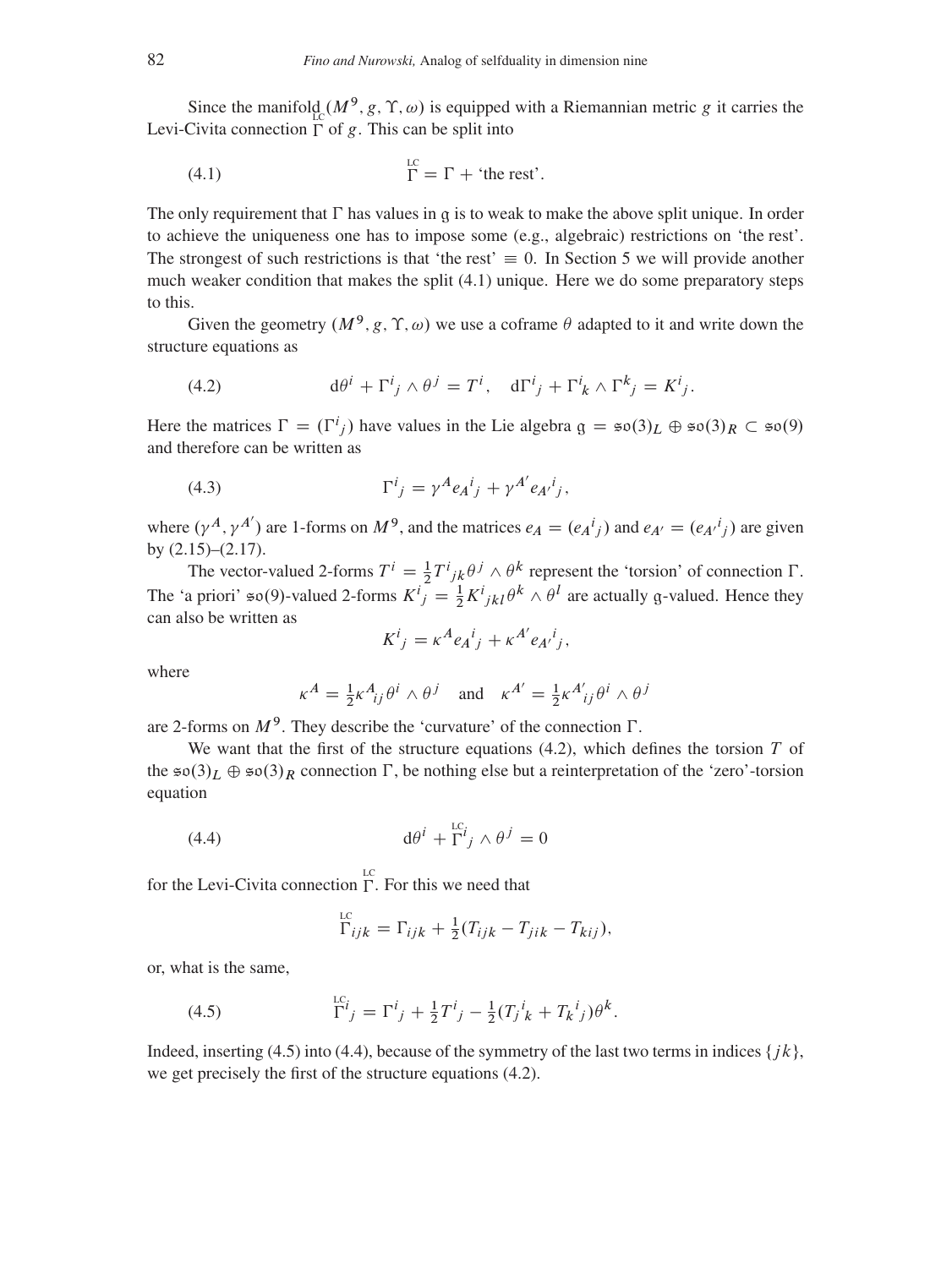The structure equations [\(4.2\)](#page-15-1) when written explicitly in terms of  $(\theta^i, \gamma^A, \gamma^{A'})$  read

<span id="page-16-0"></span>(4.6)  
\n
$$
\begin{cases}\nd\theta^{1} = \gamma^{1} \wedge \theta^{4} + \gamma^{2} \wedge \theta^{7} + \gamma^{1'} \wedge \theta^{2} + \gamma^{2'} \wedge \theta^{3} + T^{1}, \\
d\theta^{2} = \gamma^{1} \wedge \theta^{5} + \gamma^{2} \wedge \theta^{8} - \gamma^{1'} \wedge \theta^{1} + \gamma^{3'} \wedge \theta^{3} + T^{2}, \\
d\theta^{3} = \gamma^{1} \wedge \theta^{6} + \gamma^{2} \wedge \theta^{9} - \gamma^{2'} \wedge \theta^{1} - \gamma^{3'} \wedge \theta^{2} + T^{3}, \\
d\theta^{4} = -\gamma^{1} \wedge \theta^{1} + \gamma^{3} \wedge \theta^{7} + \gamma^{1'} \wedge \theta^{5} + \gamma^{2'} \wedge \theta^{6} + T^{4}, \\
d\theta^{5} = -\gamma^{1} \wedge \theta^{2} + \gamma^{3} \wedge \theta^{8} - \gamma^{1'} \wedge \theta^{4} + \gamma^{3'} \wedge \theta^{6} + T^{5}, \\
d\theta^{6} = -\gamma^{1} \wedge \theta^{3} + \gamma^{3} \wedge \theta^{9} - \gamma^{2'} \wedge \theta^{4} - \gamma^{3'} \wedge \theta^{5} + T^{6}, \\
d\theta^{7} = -\gamma^{2} \wedge \theta^{1} - \gamma^{3} \wedge \theta^{4} + \gamma^{1'} \wedge \theta^{8} + \gamma^{2'} \wedge \theta^{9} + T^{7}, \\
d\theta^{8} = -\gamma^{2} \wedge \theta^{2} - \gamma^{3} \wedge \theta^{5} - \gamma^{1'} \wedge \theta^{7} + \gamma^{3'} \wedge \theta^{9} + T^{8}, \\
d\theta^{9} = -\gamma^{2} \wedge \theta^{3} - \gamma^{3} \wedge \theta^{6} - \gamma^{2'} \wedge \theta^{7} - \gamma^{3'} \wedge \theta^{8} + T^{9}, \\
d\gamma^{1} = -\gamma^{2} \wedge \gamma^{3} + \kappa^{1}, \quad d\gamma^{1'} = -\gamma^{2'} \wedge \gamma^{3'} + \kappa^{1'}, \\
d\gamma^{2} = -\gamma^{3} \wedge \gamma^{1} + \kappa^{2}, \quad d\gamma^{2'} = -\gamma^{3'} \wedge \gamma^{1'} + \kappa^{2'}.\n\end{cases}
$$
\n(4

<span id="page-16-1"></span>The equations [\(4.6\)](#page-16-0)–[\(4.7\)](#page-16-1), together with their integrability conditions implied by  $d^2 \equiv 0$ , encode all the geometric information about the most general irreducible  $SO(3) \times SO(3)$  geometry in dimension nine.

4.2.  $\leq 6$  Cartan connection. The standard point of view on the structure equations [\(4.2\)](#page-15-1) is that the equations are written just on  $M<sup>9</sup>$ . This point of view was assumed when we have introduced  $(4.6)$ – $(4.7)$  above.

The less standard point of view is in the spirit of E. Cartan: One considers equations [\(4.6\)](#page-16-0)–[\(4.7\)](#page-16-1) as written on the principal fiber bundle

$$
SO(3) \times SO(3) \to P \to M^9,
$$

with the structure group G. This is the Cartan bundle for the geometry  $(M^9, g, \Upsilon, \omega)$ . In this point of view the  $(9+3+3) = 15$  one-forms  $(\theta^i, \gamma^A, \gamma^{A'})$  are considered to live on P, rather than on  $M^9$ . They are linearly independent at each point of P defining a preferred coframe there.

The system may be ultimately interpreted as a system for the curvature of an  $\approx 0.6$ valued Cartan connection on  $P$ . This connection is defined in terms of the preferred coframe  $(\theta^i, \gamma^A, \gamma^{A'})$  on P as follows. We define a 6  $\times$  6 real *antisymmetric* matrix

$$
\Gamma_{\text{Cartan}} = \begin{pmatrix}\n0 & -\gamma^1 & -\gamma^2 & | & \theta^1 & \theta^2 & \theta^3 \\
\gamma^1 & 0 & -\gamma^3 & | & \theta^4 & \theta^5 & \theta^6 \\
\gamma^2 & \gamma^3 & 0 & | & \theta^7 & \theta^8 & \theta^9 \\
- & - & - & - & - & - & - \\
-\theta^1 & -\theta^4 & -\theta^7 & | & 0 & -\gamma^1' & -\gamma^2' \\
-\theta^2 & -\theta^5 & -\theta^8 & | & \gamma^1' & 0 & -\gamma^3' \\
-\theta^3 & -\theta^6 & -\theta^9 & | & \gamma^2' & \gamma^3' & 0\n\end{pmatrix}
$$

of 1-forms, and a 9  $\times$  9 matrix of 2-forms  $K_0$  given by  $K_0 = \kappa_0^A e_A + \kappa_0^{A'} e_{A'}$ .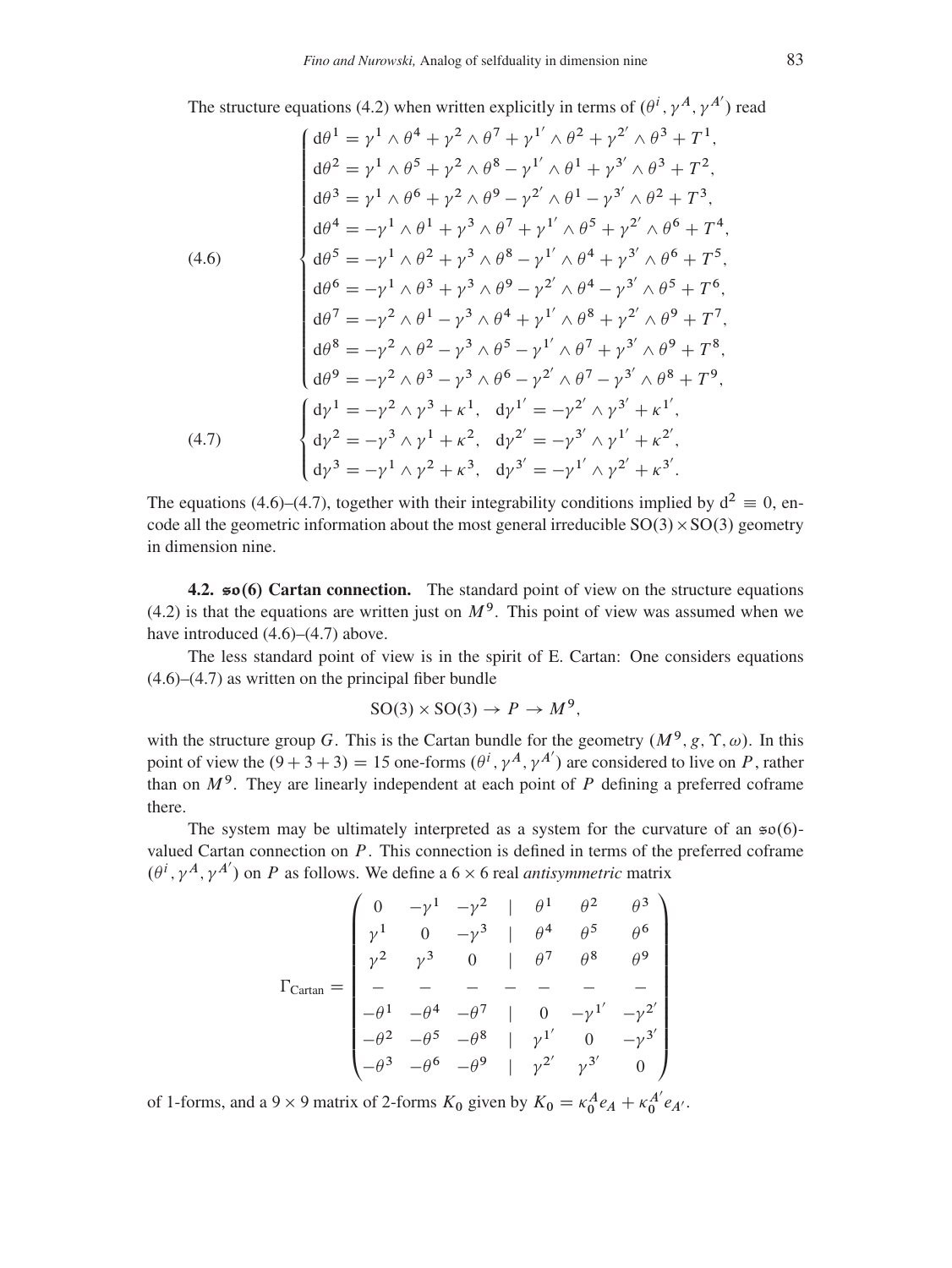The forms  $(\kappa_0^A, \kappa_0^{A'})$  are the respective basis of  $\mathfrak{so}(3)_R$  and  $\mathfrak{so}(3)_L$  as defined in Remark [3.4.](#page-10-0) The matrix  $\Gamma_{\text{Cartan}}$  of 1-forms on P, being antisymmetric, has values in the Lie algebra  $\mathfrak{so}(6)$ ,  $\Gamma_{\text{Cartan}} \in \mathfrak{so}(6) \otimes \bigwedge^1(P)$ . It defines an  $\mathfrak{so}(6)$ -valued *Cartan connection* on P. Due to the equations [\(4.6\)](#page-16-0)–[\(4.7\)](#page-16-1) its *curvature*,

$$
\tilde{R} = d\Gamma_{Cartan} + \Gamma_{Cartan} \wedge \Gamma_{Cartan},
$$

has the form

$$
\tilde{R} = \begin{pmatrix}\n0 & -R^1 & -R^2 & | & T^1 & T^2 & T^3 \\
R^1 & 0 & -R^3 & | & T^4 & T^5 & T^6 \\
R^2 & R^3 & 0 & | & T^7 & T^8 & T^9 \\
- & - & - & - & - & - & - \\
-T^1 & -T^4 & -T^7 & | & 0 & -R^{1'} & -R^{2'} \\
-T^2 & -T^5 & -T^8 & | & R^{1'} & 0 & -R^{3'} \\
-T^3 & -T^6 & -T^9 & | & R^{2'} & R^{3'} & 0\n\end{pmatrix},
$$

where

$$
R^A = \kappa^A - \kappa_0^A
$$
,  $R^{A'} = \kappa^{A'} - \kappa_0^{A'}$ ,  $A, A' = 1, 2, 3$ .

Thus the curvature of the  $\epsilon \infty(6)$ -Cartan connection keeps track of both the curvature K and the torsion T of the  $\mathfrak{so}(3)_L \oplus \mathfrak{so}(3)_R$  connection  $\Gamma$ . In particular the connection  $\Gamma_{\text{Cartan}}$  is *flat* iff  $T \equiv 0, R \equiv 0$ , i.e., iff the connection  $\Gamma$  has *vanishing* torsion,  $T \equiv 0$ , and has *constant positive curvature*,  $K = K_0$ .

<span id="page-17-0"></span>**4.3. No torsion.** It is very easy to find all 9-dimensional irreducible  $SO(3) \times SO(3)$ geometries with vanishing torsion. It follows that the system [\(4.2\)](#page-15-1), or equivalently [\(4.6\)](#page-16-0)–[\(4.7\)](#page-16-1), with  $T^i \equiv 0, i = 1, 2, ..., 9$ , is so rigid on P that it admits only a 1-parameter family of solutions. More specifically, the first Bianchi identities,  $d(d\theta^i) \equiv 0, i = 1, 2, ..., 9$ , applied to the equations [\(4.6\)](#page-16-0), with  $T^i \equiv 0$ , very quickly show that the curvatures  $\kappa^A$  and  $\kappa^{A'}$  must be of the form  $\kappa^A = s\kappa_0^A$  and  $\kappa^{A'} = s\kappa_{0}^{A'}$ , where s is a real function on P. Then, the second Bianchi identities,  $d(d\gamma^A) \equiv 0 \equiv d(d\gamma^{A'})$ , applied to [\(4.7\)](#page-16-1) with the  $\kappa$ 's as above, show that  $ds \equiv 0$ , i.e., that the function s is constant on P. This proves the following proposition, which also follows from Berger's classification.

**Proposition 4.4.** All irreducible  $SO(3) \times SO(3)$  geometries  $(M^9, g, \Upsilon, \omega)$  with vanish*ing torsion are locally isometric to one of the symmetric spaces*

$$
M^9 = \mathcal{G}/(\text{SO}(3) \times \text{SO}(3)),
$$

where  $\mathcal{G} = SO(6)$ ,  $SO(3, 3)$ , or  $(SO(3) \times SO(3)) \rtimes_{\rho} \mathbb{R}^9$ .

*The Riemannian metric* g, the tensor  $\Upsilon$ , and the 4-form  $\omega$  defining the SO(3)  $\times$  SO(3) structure are defined in terms of the left invariant 1-forms  $(\theta^1, \theta^2, \dots, \theta^9)$ , which on  $P = \mathcal{G}$ *satisfy equations* [\(4.6\)](#page-16-0)–[\(4.7\)](#page-16-1) *and*  $T^i \equiv 0$ *. These forms, via* [\(2.8\)](#page-5-5)–[\(2.10\)](#page-5-6)*, define objects* g,  $\Upsilon$ and  $\omega$  on P, which descend to a well defined Riemannian metric g, the symmetric tensor  $\Upsilon$ and the 4-form  $\omega$  on  $M^9 = \mathcal{G}/(\mathrm{SO}(3) \times \mathrm{SO}(3))$ . The Levi-Civita connection of the metric g *has Einstein Ricci tensor on* M<sup>9</sup> *,*

$$
\operatorname{Ric}(g) = 4sg,
$$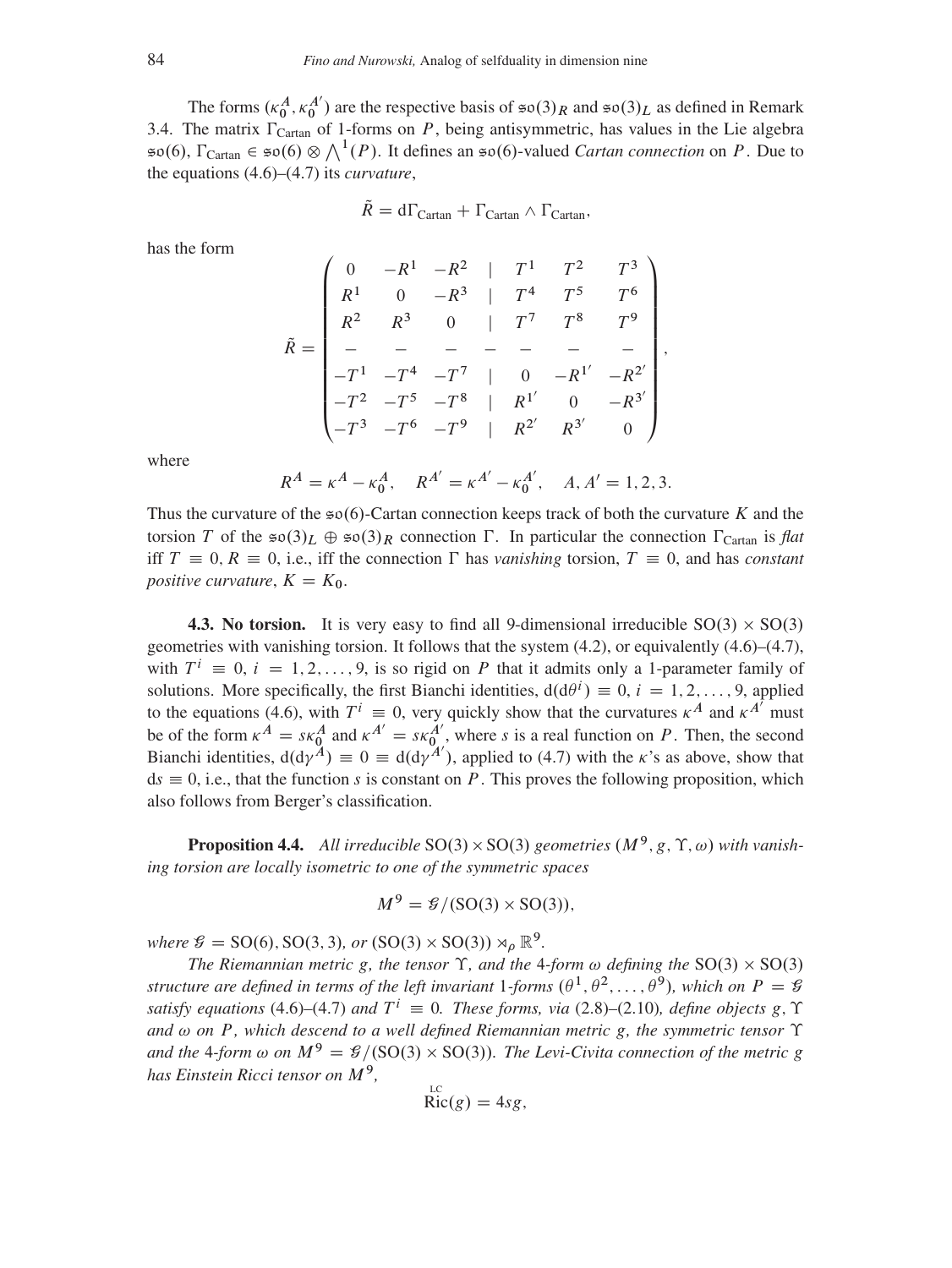and has holonomy reduced to  $SO(3) \times SO(3)$ . The metric g is flat if and only if  $s = 0$ . *Otherwise it is not conformally flat. The Cartan*  $\infty$  (6) *connection for these structures has constant curvature,*

$$
\tilde{R} = (s-1) \begin{pmatrix}\n0 & -\kappa_0^1 & -\kappa_0^2 & | & 0 & 0 & 0 \\
\kappa_0^1 & 0 & -\kappa_0^3 & | & 0 & 0 & 0 \\
\kappa_0^2 & \kappa_0^3 & 0 & | & 0 & 0 & 0 \\
- & - & - & - & - & - & - \\
0 & 0 & 0 & | & 0 & -\kappa_0^{1'} & -\kappa_0^{2'} \\
0 & 0 & 0 & | & \kappa_0^{1'} & 0 & -\kappa_0^{3'} \\
0 & 0 & 0 & | & \kappa_0^{2'} & \kappa_0^{3'} & 0\n\end{pmatrix},
$$

*and is flat if and only if*  $s = 1$ *. The symmetry group of these structures is*  $\mathcal{G} = SO(6)$  *for*  $s > 0$ *,*  $SO(3, 3)$  *for*  $s < 0$  *and*  $(SO(3) \times SO(3)) \rtimes_{\rho} \mathbb{R}^9$  *for*  $s = 0$ *.* 

<span id="page-18-0"></span>**Remark 4.5.** The space  $SO(6)/(SO(3) \times SO(3))$  appearing in this proposition is just the Grassmannian Gr(3, 6) of oriented 3-planes in 6-space and the 4-form  $\omega$  coincides (up to a multiple) with the first Pontryagin class of the canonical 3-plane bundle over  $Gr(3, 6)$  (see [\[7,](#page-42-15) [15\]](#page-42-16)) and the 5-form  $*\omega$  is its dual. Indeed,  $\omega$  is induced by the first Pontryagin class of the canonical 3-plane bundle over the Grassmannian  $Gr(3, 7)$ . In his Ph.D. thesis C. Michael [\[15\]](#page-42-16) showed that  $*\omega$  calibrates the special Lagrangian Grassmannian SU(3)/SO(3)  $\subset$  Gr(3, 6) and its congruent submanifolds (and nothing else). Moreover, he classified also the 8-dimensional submanifolds of  $Gr(3, 7)$  that are calibrated by the dual of the first Pontryagin class of the canonical 3-plane bundle [\[11\]](#page-42-17).

**4.4. Spin connections.** Denote by  $\mathcal{C}_9$  the real Clifford algebra of the positive definite quadratic form.  $\mathcal{C}_9$  is generated by the vectors of  $\mathbb{R}^9$  and the relation

$$
v \cdot w + w \cdot v = 2\langle v, w \rangle, \quad v, w \in \mathbb{R}^9,
$$

holds. The spin representation of the group  $Spin(9)$  is a faithful real representation in the 16-dimensional space  $\Delta$ <sup>9</sup> of real spinors and it is the unique irreducible representation of the  $group Spin(9)$  in dimension 16. With respect to this representation the orthonormal vectors  $(e_1, \ldots, e_9)$  may be represented by the matrices

$$
e_1 = \sum_{k=0}^{15} M_{16-k,k+1}, \quad e_2 = i \sum_{k=0}^{15} (-1)^k M_{16-k,k+1},
$$
  
\n
$$
e_3 = \sum_{k=0}^{7} (M_{15-2k,2k+1} - M_{16-2k,2k+2}),
$$
  
\n
$$
e_4 = i \sum_{k=0}^{7} (-1)^k (M_{15-2k,2k+1} + M_{16-2k,2k+2}),
$$
  
\n
$$
e_5 = \sum_{k=0}^{3} (M_{13-4k,4k+1} + M_{14-4k,4k+2} - M_{15-4k,4k+3} - M_{16-4k,4k+4}),
$$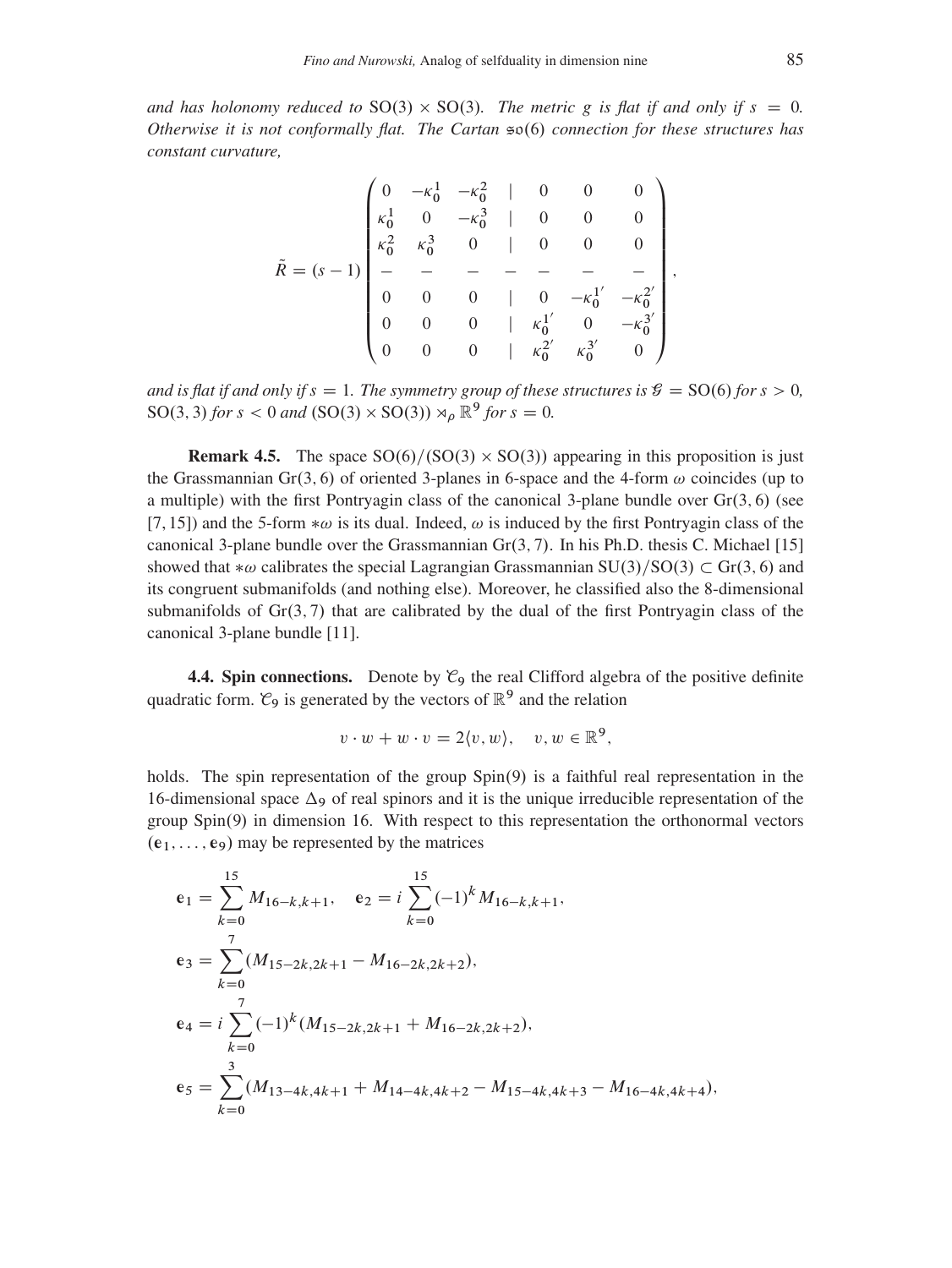$$
\mathbf{e}_6 = i \sum_{k=0}^3 (-1)^k (M_{13-4k,4k+1} + M_{14-4k,4k+2} + M_{15-4k,4k+3} + M_{16-4k,4k+4}),
$$
  
\n
$$
\mathbf{e}_7 = \sum_{k=0}^3 (M_{9+k,k+1} - M_{13+k,k+5} + M_{1+k,k+9} - M_{5+k,k+13}),
$$
  
\n
$$
\mathbf{e}_8 = i \sum_{k=0}^7 (M_{9+k,k+1} - M_{1+k,k+9}), \quad \mathbf{e}_9 = \sum_{k=0}^7 (M_{k+1,k+1} - M_{k+9,k+9}),
$$

where by  $M_{i,j}$  we denote the 16  $\times$  16-matrix having value 1 at its entry  $(i, j)$  and value 0 in all the remaining entries. In particular we have

$$
\mathbf{e}_i^2 = 1, \quad \mathbf{e}_i \cdot \mathbf{e}_j + \mathbf{e}_j \cdot \mathbf{e}_i = 0, \quad \text{for all } i, j = 1, 2, \dots, 9.
$$

The double covering homomorphism  $Spin(9) \rightarrow SO(9)$  induces the isomorphism of Lie algebras  $\sin(9) \rightarrow \sin(9)$ . By means of this isomorphism the basis of the Lie algebra  $\sin(3)_L \oplus \sin(3)_L$  corresponding to the basis  $(e_1, e_2, e_3, e'_1, e'_2, e'_3)$  of  $\sin(3)_L \oplus \sin(3)_R$  is

$$
\mathbf{E}_1 = -\frac{1}{2}(\mathbf{e}_1 \cdot \mathbf{e}_4 + \mathbf{e}_2 \cdot \mathbf{e}_5 + \mathbf{e}_3 \cdot \mathbf{e}_6), \quad \mathbf{E}'_1 = -\frac{1}{2}(\mathbf{e}_1 \cdot \mathbf{e}_2 + \mathbf{e}_4 \cdot \mathbf{e}_5 + \mathbf{e}_6 \cdot \mathbf{e}_8),
$$
\n
$$
\mathbf{E}_2 = -\frac{1}{2}(\mathbf{e}_1 \cdot \mathbf{e}_7 + \mathbf{e}_2 \cdot \mathbf{e}_8 + \mathbf{e}_3 \cdot \mathbf{e}_9), \quad \mathbf{E}'_2 = -\frac{1}{2}(\mathbf{e}_1 \cdot \mathbf{e}_3 + \mathbf{e}_4 \cdot \mathbf{e}_6 + \mathbf{e}_7 \cdot \mathbf{e}_3),
$$
\n
$$
\mathbf{E}_3 = -\frac{1}{2}(\mathbf{e}_4 \cdot \mathbf{e}_7 + \mathbf{e}_5 \cdot \mathbf{e}_8 + \mathbf{e}_6 \cdot \mathbf{e}_9), \quad \mathbf{E}'_3 = -\frac{1}{2}(\mathbf{e}_2 \cdot \mathbf{e}_3 + \mathbf{e}_5 \cdot \mathbf{e}_6 + \mathbf{e}_8 \cdot \mathbf{e}_9).
$$

Thus, in this spinorial 16-dimensional representation, we have

$$
\text{spin}(3)_L \oplus \text{spin}(3)_L = \text{Span}(\mathbf{E}_1, \mathbf{E}_2, \mathbf{E}_3) \oplus \text{Span}(\mathbf{E}'_1, \mathbf{E}'_2, \mathbf{E}'_3)
$$
  

$$
\subset \text{spin}(9) = \text{Span}(\frac{1}{2}\mathbf{e}_i\mathbf{e}_j, i < j = 1, 2, \dots, 9).
$$

Now given an  $\mathfrak{so}(3)_L \oplus \mathfrak{so}(3)_R$ -valued connection  $\Gamma = \gamma^A e_A + \gamma^{A'} e_{A'}$  as in (4.3), we define a spin connection

$$
\Gamma_{\text{spin}} = \gamma^A \mathbf{E}_A + \gamma^{A'} \mathbf{E}_{A'} \in (\text{spin}(3)_L \oplus \text{spin}(3)_R) \otimes \mathbb{R}^9.
$$

**4.5.**  $\mathfrak{so}(3)_L$  and  $\mathfrak{so}(3)_R$  connections. Since every  $(\mathfrak{so}(3)_L \oplus \mathfrak{so}(3)_R)$ -connection  $\Gamma$ , as defined in Section 4.1, has values in the *direct sum* of Lie algebras  $\mathfrak{so}(3)_L$  and  $\mathfrak{so}(3)_R$ , it naturally splits into

$$
\Gamma = \Gamma + \overline{\Gamma}, \quad \text{with } \Gamma \in \mathfrak{so}(3)_L \otimes \mathbb{R}^9 \text{ and } \overline{\Gamma} \in \mathfrak{so}(3)_R \otimes \mathbb{R}^9.
$$

Because  $\mathfrak{so}(3)_L$  commutes with  $\mathfrak{so}(3)_R$ , this split defines two *independent*  $\mathfrak{so}(3)$ -valued connections  $\Gamma$  and  $\Gamma$ . The two independent curvatures of these connections

$$
\nabla^i j = \mathrm{d} \Gamma^i j + \Gamma^i k \wedge \Gamma^k j = \tfrac{1}{2} R^i j k l \theta^k \wedge \theta^l
$$

and

$$
\bar{\Omega}^i{}_j = \mathrm{d}\bar{\Gamma}^i{}_j + \bar{\Gamma}^i{}_k \wedge \bar{\Gamma}^k{}_j = \tfrac{1}{2}\bar{R}^i{}_{jkl}\theta^k \wedge \theta^l
$$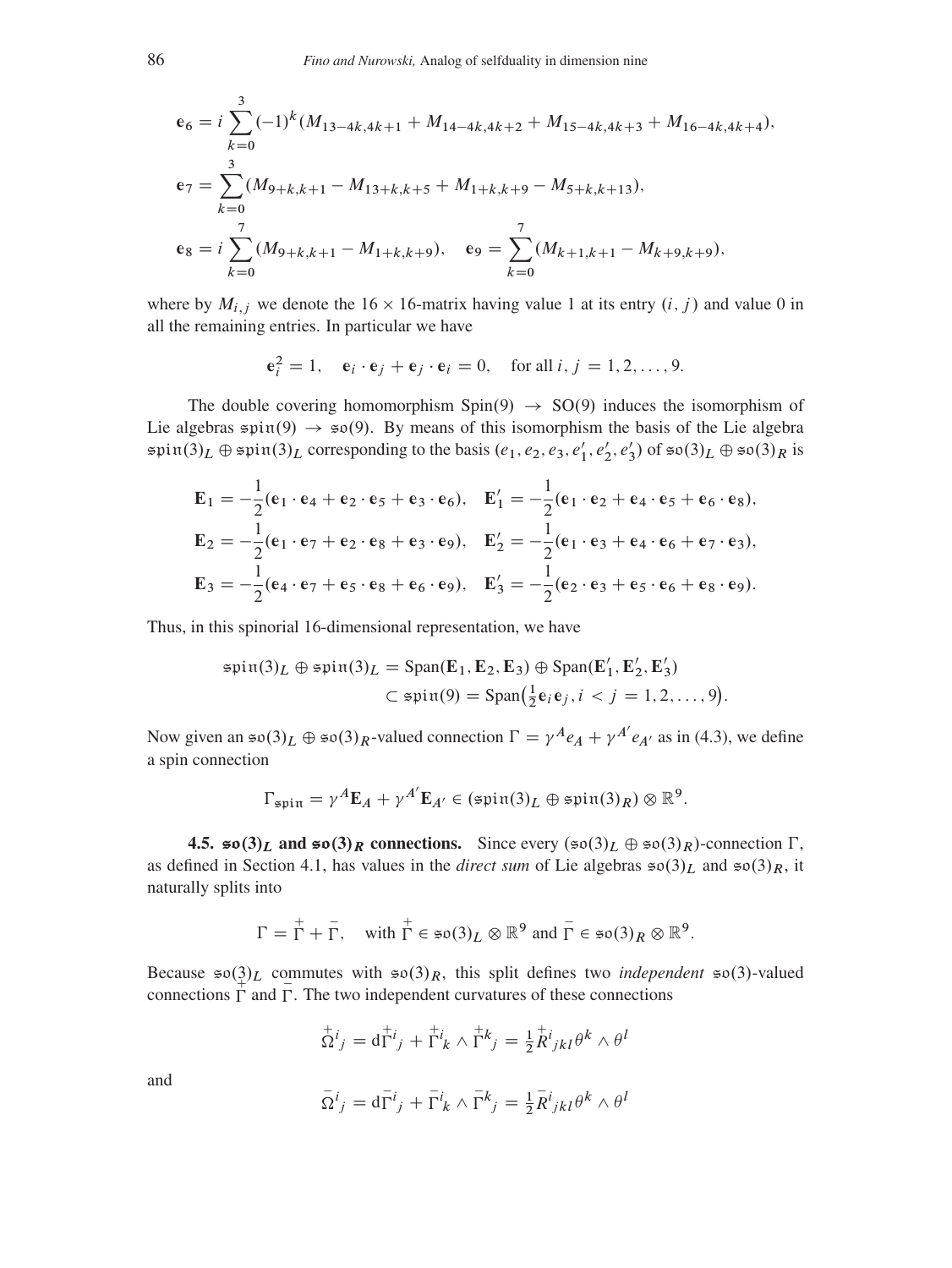are equal to the respective  $\mathfrak{so}(3)_L$  and  $\mathfrak{so}(3)_R$  parts of the curvature of  $\Gamma$ :

$$
\Omega^i{}_j = d\Gamma^i{}_j + \Gamma^i{}_k \wedge \Gamma^k{}_j = \mathop{\Omega}\limits^{\scriptscriptstyle +}{}^{\scriptscriptstyle +}{}_{\scriptscriptstyle \gamma} + \mathop{\Omega}\limits^{\scriptscriptstyle i}{}^{\scriptscriptstyle j}{}_j.
$$

Moreover, since, via the identifications  $\epsilon \sigma(3)_L = \epsilon \sigma(3)_L \oplus 0$  and  $\epsilon \sigma(3)_R = 0 \oplus \epsilon \sigma(3)_R$ , both  $\mathfrak{so}(3)_L$  and  $\mathfrak{so}(3)_R$  are naturally included in  $\mathfrak{so}(9)$ , we can define not only the Ricci tensor of  $\Gamma: R_{ij} = R_{ikj}^k$ , but also the corresponding Ricci tensors of  $\overline{\Gamma}$  and  $\overline{\Gamma}$ :

$$
\stackrel{+}{R}_{ij} = \stackrel{+}{R}_{ikj}^k, \quad \stackrel{-}{R}_{ij} = \stackrel{-}{R}_{ikj}^k.
$$

Thus an irreducible SO(3)×SO(3) geometry  $(M^9, g, \Upsilon, \omega)$  equipped with a  $(\mathfrak{so}(3)_L \oplus \mathfrak{so}(3)_R)$ connection  $\Gamma$  can be Einstein in several meanings:

- (1) with respect to the Levi-Civita connection  $\Gamma$ , i.e.,  $\text{Ric}_{ij} = \lambda g_{ij}$ ;
- (2) with respect to the  $(\mathfrak{so}(3)_L \oplus \mathfrak{so}(3)_R)$  connection  $\Gamma$ , i.e.,  $R_{ij} = \lambda g_{ij}$ ;
- (3) with respect to the  $\neq o(3)_L$  connection  $\Gamma$ , i.e.,  $\stackrel{+}{R}_{ij} = \lambda g_{ij}$ ;
- (4) with respect to the  $\neq o(3)_R$  connection  $\overline{\Gamma}$ , i.e.,  $\overline{R}_{ij} = \lambda g_{ij}$ .

Of course the functions  $\lambda$  appearing in the four above formulae do not need to be the same.

Calculating the Ricci curvature  $R_{ij}$  for the 'no-torsion' examples from Section [4.3,](#page-17-0) obviously yields

$$
\overrightarrow{\text{Ric}}_{ij} = R_{ij} = 4sg_{ij},
$$

since the connections  $\Gamma$  and  $\Gamma$  coincide. But it follows that in these examples also the connections  $\Gamma$  and  $\Gamma$  are Einstein. Actually we have

$$
\overset{+}{R}_{ij}=\overset{-}{R}_{ij}=2sg_{ij}
$$

for all the examples in Section [4.3.](#page-17-0)

Similar considerations as for connections  $\Gamma$ ,  $\overline{\Gamma}$  and  $\overline{\Gamma}$ , can be performed for the spin connection  $\Gamma_{\text{spin}}$ . Here we have

$$
\Gamma_{\text{spin}} = \overset{+}{\Gamma}_{\text{spin}} + \overset{-}{\Gamma}_{\text{spin}},
$$

with  $\overline{\Gamma} \in \pi$  spin $(3)_L \otimes \mathbb{R}^9$  and  $\overline{\Gamma}_{\pi \text{pin}} \in \pi$  spin $(3)_R \otimes \mathbb{R}^9_+$ . Since  $\pi$  spin $(3)_L$  commutes with  $\sin(3)_R$  we again have two independent connections  $\Gamma_{\text{spin}}$  and  $\Gamma_{\text{spin}}$ . Since they yield essentially the same information as  $\Gamma$  and  $\Gamma$  we will not comment about them any further.

# 5. Nearly integrable  $SO(3) \times SO(3)$  geometries

<span id="page-20-0"></span>In the previous section we discussed general  $SO(3) \times SO(3)$  geometries in dimension nine, and general  $\neq \infty(3)_L \oplus \neq \infty(3)_R$  connections  $\Gamma$ , which were obtained from the Levi-Civita connection  $\Gamma$  via the split [\(4.5\)](#page-15-2). The problem with such connections is that in general they are *not* unique. In this section we will restrict ourselves to a subclass of irreducible  $SO(3) \times SO(3)$ geometries in dimension nine for which the connection  $\Gamma$  appearing in the formula [\(4.5\)](#page-15-2) will be uniquely defined. This class is distinguished by the following definition.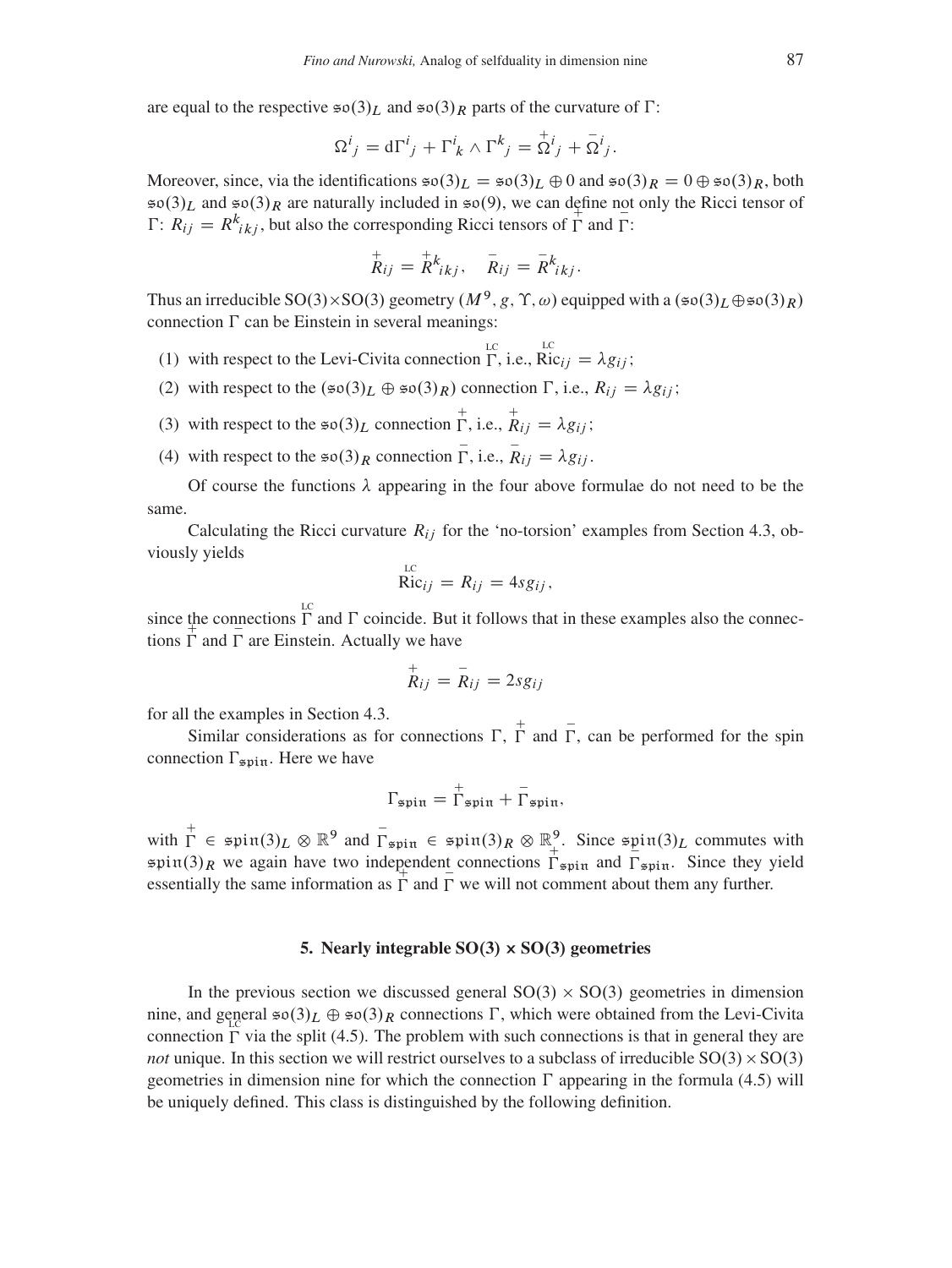**Definition 5.1.** An irreducible SO(3)  $\times$  SO(3) geometry  $(M^9, g, \Upsilon, \omega)$  is called nearly integrable iff its structural tensor  $\Upsilon$  is a Killing tensor with respect to the Levi-Civita connection, i.e., iff

(5.1) 
$$
\nabla_X^{\text{LC}} \Upsilon(X, X, X) = 0, \text{ for all } X \in \text{T}M.
$$

We first write the condition [\(5.1\)](#page-21-0) in a coframe  $\theta$  adapted to  $(M^9, g, \Upsilon, \omega)$ . In such a coframe we define the Levi-Civita connection coefficients  $\Gamma^{j}_{ki}$  to be given by

<span id="page-21-0"></span>
$$
\nabla_{X_i}^{\text{LC}} \theta^j = -\Gamma^{j} k_i \theta^k,
$$

where  $X_i$  are the vector fields  $X_i$  dual on  $M^9$  to the 1-forms  $\theta^i$ ,

$$
X_i \perp \theta^j = \delta^j_i.
$$

The coefficients  $\Gamma^{j}_{ki}$  are related to the Levi-Civita connection 1-form  $\Gamma = (\Gamma^{i}_{j})$  via

<span id="page-21-1"></span>
$$
\Gamma^{L}{}_{j} = \Gamma^{L}{}_{j k} \theta^{k}.
$$

In this setting the condition [\(5.1\)](#page-21-0) reads

(5.2) 
$$
\Gamma^{lcm}_{(ji} \Upsilon_{kl)m} \equiv 0.
$$

This motivates an introduction of the map  $\Upsilon' : \bigwedge^2 \mathbb{R}^9 \otimes \mathbb{R}^9 \mapsto \bigodot^4 \mathbb{R}^9$  such that

<span id="page-21-2"></span>(5.3)  
\n
$$
\Upsilon'(\Gamma)_{ijkl} = 12\Gamma^{\text{LC}} P_{(ji} \Upsilon_{kl)p}
$$
\n
$$
= \Gamma^{\text{LC}} p_{ij} \Upsilon_{pkl} + \Gamma^{\text{LC}} p_{ki} \Upsilon_{jpl} + \Gamma^{\text{LC}} p_{li} \Upsilon_{jkp}
$$
\n
$$
+ \Gamma^{\text{LC}} p_{ij} \Upsilon_{pkl} + \Gamma^{\text{LC}} p_{kj} \Upsilon_{ipl} + \Gamma^{\text{PL}} p_{lj} \Upsilon_{ikp}
$$
\n
$$
+ \Gamma^{\text{PL}} p_{ik} \Upsilon_{pjl} + \Gamma^{\text{PL}} p_{jk} \Upsilon_{ipl} + \Gamma^{\text{PL}} p_{kl} \Upsilon_{ijp}
$$
\n
$$
+ \Gamma^{\text{PL}} p_{il} \Upsilon_{pjk} + \Gamma^{\text{PL}} p_{jl} \Upsilon_{ipk} + \Gamma^{\text{PL}} p_{kl} \Upsilon_{ijp}.
$$

Comparing this with [\(5.2\)](#page-21-1) we have the following proposition.

<span id="page-21-3"></span>**Proposition 5.2.** An irreducible SO(3)  $\underset{\text{LC}}{\times}$  SO(3) geometry  $(M^9, g, \Upsilon, \omega)$  is nearly inte*grable if and only if its Levi-Civita connection*  $\Gamma$  *is in ker*  $\Upsilon'$ *.* 

It is worth noting that each of the last four rows of [\(5.3\)](#page-21-2) resembles the left-hand side of the equality

$$
X^{p_j} \Upsilon_{pkl} + X^{p_k} \Upsilon_{jpl} + X^{p_l} \Upsilon_{jkp} = 0
$$

satisfied by every matrix  $X \in \mathfrak{g} = \mathfrak{so}(3)_L \oplus \mathfrak{so}(3)_R$ . Thus,  $\mathfrak{g} \otimes \mathbb{R}^9 \subset \text{ker } \Upsilon'$ . Now let us consider tensors  $T^i_{jk}$ , such that  $T_{ijk} = g_{il}T^l_{jk}$  is totally antisymmetric,  $T_{ijk} = T_{[ijk]} \in \bigwedge^3 \mathbb{R}^9$ . Via g we identify the space of the considered tensors  $T^i_{jk}$  with  $\bigwedge^3 \mathbb{R}^9$ .

Because of the antisymmetry in the last pair of indices, and due to the first equality in [\(5.3\)](#page-21-2), every such  $T^i_{jk}$  also belongs to ker  $\Upsilon'$ . Since  $(\mathfrak{so}(3)_L \oplus \mathfrak{so}(3)_R) \otimes \mathbb{R}^9 \subset \text{ker } \Upsilon'$  and  $\wedge^3 \mathbb{R}^9 \subset \text{ker } \Upsilon'$ , this proves the following lemma.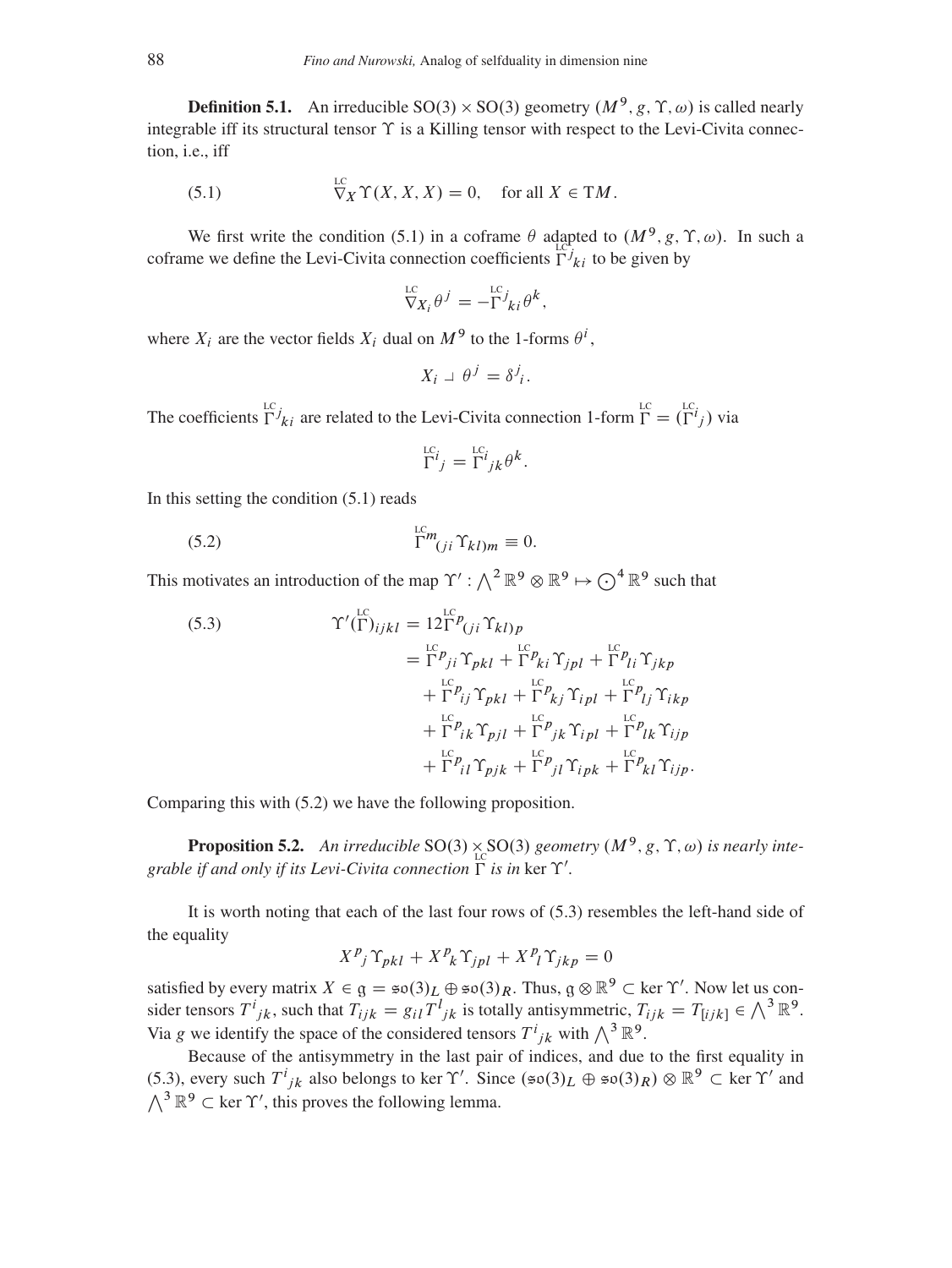**Lemma 5.3.**  $([\simeq \infty(3)_L \oplus \simeq \infty(3)_R) \otimes \mathbb{R}^9] + \wedge^3 \mathbb{R}^9) \subset \text{ker } \Upsilon'.$ 

It is now crucial to calculate the dimension of ker  $\Upsilon'$ . We did it using the symbolic algebra calculation softwares Mathematica and, independently, Maple, by solving equations [\(5.2\)](#page-21-1) for the most general

$$
\Gamma^{c_i}_{jk} \in \mathfrak{so}(9) \otimes \mathbb{R}^9.
$$

It follows that the equations impose the number 186 of independent conditions on the  $\frac{9\times8}{6}$  $\frac{\lambda \times 8}{2} \times 9 = 324$  free coefficients  $\Gamma^{i}_{jk}$ . Thus we have

**Lemma 5.4.** dim ker  $\Upsilon' = 324 - 186 = 138$ .

Again with the help of the Mathematica/Maple softwares we calculated the intersection of  $(\mathfrak{so}(3)_L \oplus \mathfrak{so}(3)_R) \otimes \mathbb{R}^9$  with  $\bigwedge^3 \mathbb{R}^9$ . In this way we obtained

Lemma 5.5.  $((\mathfrak{so}(3)_L \oplus \mathfrak{so}(3)_R) \otimes \mathbb{R}^9) \cap \bigwedge^3 \mathbb{R}^9 = \{0\}.$ 

Comparing the dimension of  $(\infty(3)_L \oplus \infty(3)_R) \otimes \mathbb{R}^9$ , which is 54, with the dimension of  $\bigwedge^3 \mathbb{R}^9$ , which is 84, and dim ker  $\Upsilon' = 138$  and using the above lemmas, we get

<span id="page-22-0"></span>**Proposition 5.6.**  $\ker \Upsilon' = ((\sin(3)_L \oplus \sin(3)_R) \otimes \mathbb{R}^9) \oplus \bigwedge^3 \mathbb{R}^9$ .

This leads to the following theorem.

<span id="page-22-1"></span>**Theorem 5.7.** Every nearly integrable irreducible geometry  $(M^9, g, \Upsilon, \omega)$  defines an  $\mathfrak{so}(3)_L \oplus \mathfrak{so}(3)_R$ -valued connection, whose torsion is totally antisymmetric. This connection *is unique and defined in an adapted coframe*  $\theta$  *via the formula* 

(5.4) 
$$
\Gamma^{i}{}_{jk} = \Gamma^{i}{}_{jk} + \frac{1}{2} T^{i}{}_{jk},
$$

where  $\Gamma^{i}{}_{jk}$  are the Levi-Civita connection coefficients in the coframe  $\theta$ ,  $\Gamma = (\Gamma^{i}{}_{j}) = (\Gamma^{i}{}_{jk} \theta^{k})$ is a 1-form on  $M^9$  with values in  $g = \infty(3)_L \oplus \infty(3)_R$ , and  $T_{ijk} = g_{il}T^l{}_{jk}$  is totally *antisymmetric, i.e.,*  $T_{ijk} = T_{[ijk]}$ .

*Conversely, every irreducible*  $\mathfrak{so}(3)_L \oplus \mathfrak{so}(3)_R$  *geometry in dimension nine admitting a unique*  $\mathfrak{so}(3)_L \oplus \mathfrak{so}(3)_R$  *connection with totally skew symmetric torsion is nearly integrable.* 

*Proof.* See Propositions [5.6](#page-22-0) and [5.2.](#page-21-3)

**Definition 5.8.** The unique  $\mathfrak{so}(3)_L \oplus \mathfrak{so}(3)_R$ -valued connection  $\Gamma$  of a nearly integrable  $SO(3) \times SO(3)$  geometry  $(M^9, g, \Upsilon, \omega)$  as described in Theorem [5.7](#page-22-1) is called *characteristic connection* for the geometry  $(M^9, g, \Upsilon, \omega)$ .

We close this section with a proposition, which relates the torsion of the characteristic connection of a nearly integrable structure  $(M^9, g, \Upsilon, \omega)$ , and the exterior derivatives d $\omega$  and  $d * \omega$ .

 $\Box$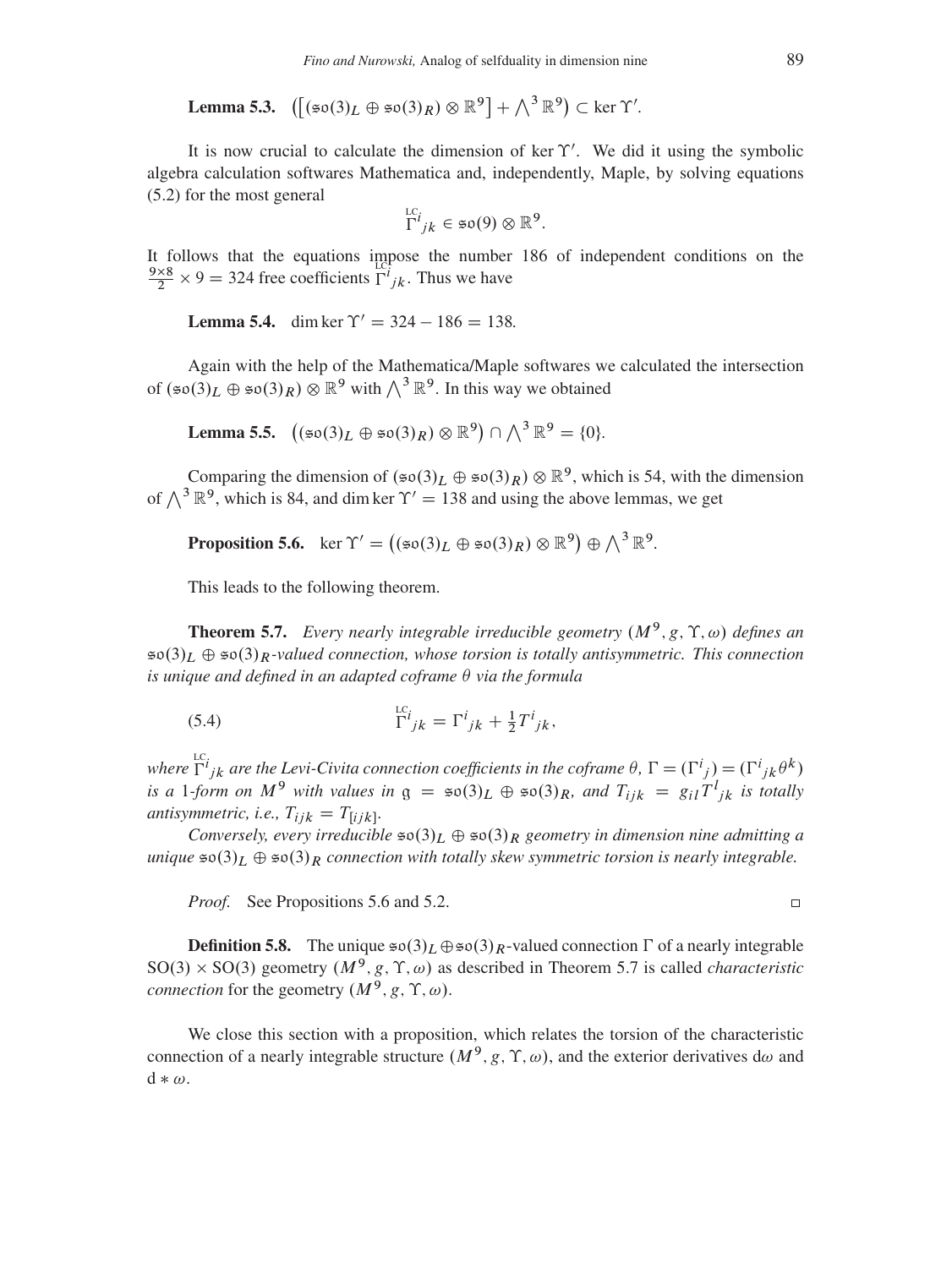**Proposition 5.9.** *The derivatives*  $d\omega$  *and*  $d * \omega$  *of the structural* 4*-forms*  $\omega$  *and*  $*\omega$  *of a* nearly integrable geometry  $(M^9, g, \Upsilon, \omega)$  decompose as

<span id="page-23-0"></span>(5.5) 
$$
d\omega \in V_{[2,2]} \oplus V_{[2,4]} \oplus V_{[4,2]} \oplus V_{[4,4]}
$$

*and*

<span id="page-23-1"></span>(5.6) 
$$
d * \omega \in V_{[0,2]} \oplus V_{[2,0]} \oplus V_{[0,6]} \oplus V_{[6,0]} \oplus V_{[2,4]} \oplus V_{[4,2]}.
$$

In particular, the torsion  $T \in \Lambda^3 \mathbb{R}^9$  of the characteristic connection is related to these de*compositions via*

$$
d\omega \equiv 0 \Longleftrightarrow \left(T \in V_{[0,2]} \oplus V_{[2,0]} \oplus V_{[0,6]} \oplus V_{[6,0]} \subset \bigwedge^3 \mathbb{R}^9\right)
$$

*and*

$$
d * \omega \equiv 0 \Longleftrightarrow \left(T \in V_{[2,2]} \oplus V_{[4,4]} \subset \bigwedge^3 \mathbb{R}^9\right).
$$

*Proof.* It follows from the first structure equations [\(4.6\)](#page-16-0) that the derivatives  $d\omega$  and  $d * \omega$ are totally expressible in terms of the torsion components  $T_{iik}$  of the characteristic connection. It is also clear that the relations between  $d\omega$  and  $d * \omega$  and the torsion is algebraic, and linear in the components of T. Thus each of d $\omega$  and d  $\ast \omega$  must be contained in an 84-dimensional  $SO(3) \times SO(3)$ -invariant submodule of the respective modules

$$
\bigwedge^5 \mathbb{R}^9 \simeq \bigwedge^4 V_{[2,2]} \quad \text{and} \quad \bigwedge^6 \mathbb{R}^9 \simeq \bigwedge^3 V_{[2,2]}.
$$

Now a quick calculation using Maple/Mathematica shows that the equation d $\omega \equiv 0$ imposes 64 conditions on the 84 components of the torsion. Similarly, one can check that the equation  $d * \omega \equiv 0$  imposes 50 conditions on the torsion. Thus  $d\omega$  has 64 independent components, and  $d * \omega$  has 50 independent components.

Comparison of these numbers with the SO(3)  $\times$  SO(3) decompositions of  $\bigwedge^4 V_{[2,2]}$  and  $\bigwedge^3 V_{[2,2]}$  given in Proposition [3.1](#page-9-0) quickly yields the conclusion that d $\omega$  and d  $*\omega$  must be in the submodules of  $\wedge^5 \mathbb{R}^9$  and  $\wedge^6 \mathbb{R}^9$  indicated in the proposition. To get the decompositions [\(5.5\)](#page-23-0)–[\(5.6\)](#page-23-1) explicitly, dualize the forms d $\omega$  and d  $* \omega$ , i.e., calculate  $* d\omega$  and  $* d * \omega$ , and use the respective operators defined in Section [3.](#page-8-0)  $\Box$ 

Note that it follows from this proposition that if the torsion  $T$  of the characteristic connection has a component in  $V_{[2,4]}$ , or in  $V_{[4,2]}$ , then the forms d $\omega$  and d $*\omega$  are both non-vanishing.

# 6. Examples of nearly integrable  $SO(3) \times SO(3)$  geometries

We begin this section by considering the most general situation of a *nearly integrable* irreducible geometry  $(M^9, g, \Upsilon, \omega)$ . Thus, its characteristic connection has a general torsion in  $\bigwedge^3 \mathbb{R}^9$ .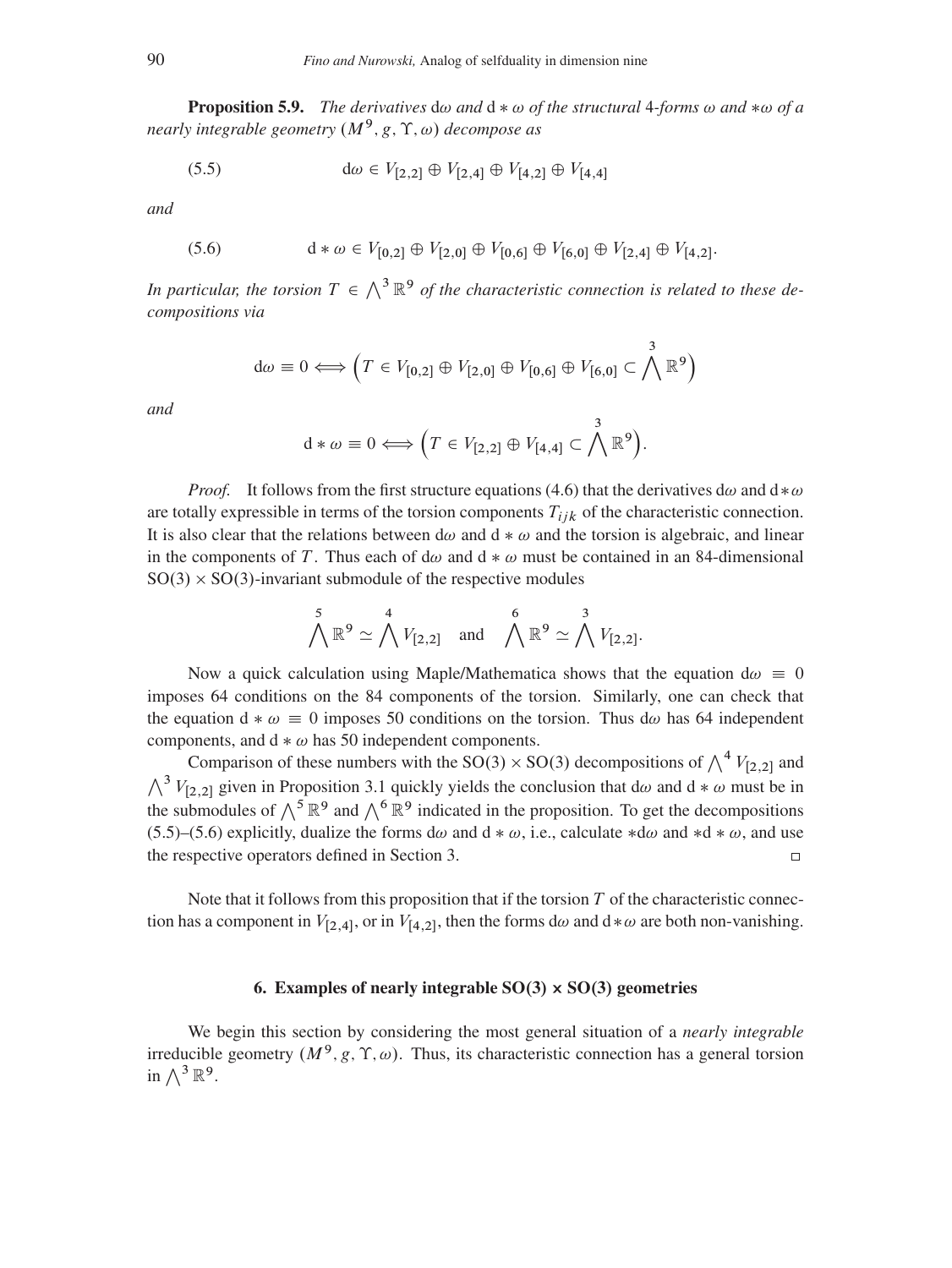The group SO(3)  $\times$  SO(3) acts on the torsion space  $\bigwedge^3 \mathbb{R}^9$  in the following way. One of the SO(3) groups in SO(3)  $\times$  SO(3) is just  $exp(s\sigma(3)<sub>L</sub>)$ . The other is  $exp(s\sigma(3)<sub>R</sub>)$ . Thus we have

$$
SO(3) \times SO(3) = SO(3)L \times SO(3)R
$$

with

$$
SO(3)L = exp(\text{so}(3)L), SO(3)R = exp(\text{so}(3)R).
$$

<span id="page-24-0"></span>The 9  $\times$  9 matrices  $h \in SO(3)<sub>L</sub>$  and  $h' \in SO(3)<sub>R</sub>$  act on the torsion coefficients  $T_{ijk}$  via

(6.1) 
$$
T_{ijk} \stackrel{h}{\mapsto} (hT)_{ijk} = h^p_i h^q_j h^r_k T_{pqr},
$$

<span id="page-24-1"></span>(6.2) 
$$
T_{ijk} \stackrel{h'}{\mapsto} (h'T)_{ijk} = h'^{p_i}h'^{q_j}h'^{r_k}T_{pqr}.
$$

There is an obvious invariant of both of these actions. It is the square of the torsion:

(6.3) 
$$
||T||^2 = T_{ijk} T_{pqr} g^{ip} g^{jq} g^{kr}.
$$

Thus the 84-dimensional space  $\wedge^3 \mathbb{R}^9$  is foliated by the SO(3) × SO(3)-invariant 83-dimensional spheres

$$
\mathbb{S}_T = \Big\{ T_{ijk} \in \bigwedge^3 \mathbb{R}^9 : T_{ijk} T_{pqr} g^{ip} g^{jq} g^{kr} = r^2 \Big\},\
$$

parametrized by the real parameter  $r > 0$ . The group  $SO(3) \times SO(3)$  preserves these spheres. But, for the dimensional reasons, its action is not transitive on them. Note that if one restricts the torsion, forcing it to lie in an SO(3)  $\times$  SO(3)-invariant submodule of  $\bigwedge^3 \mathbb{R}^9$ , then the restrictions of the spheres  $\mathbb{S}_T$  to this submodule will be still invariant with respect to both actions, but the quadrics obtained by this restriction will have smaller dimension than 83.

For example when the torsion  $T_{ijk}$  is in the invariant module  $\mathfrak{so}(3)_L \subset \bigwedge^3 \mathbb{R}^9$ , the spheres  $\mathbb{S}_T$  restrict to 2-dimensional spheres. In such case the 3-dimensional torsion space  $\mathfrak{so}(3)_L \simeq \mathbb{R}^3$  is foliated by 2-dimensional spheres with radius r and center at the origin – the zero torsion. The orbit space of the action of the groups  $SO(3)<sub>L</sub>$  and  $SO(3)<sub>R</sub>$  on these spheres will be discussed in the next subsection.

6.1. Torsion in  $V_{[0,2]} = \mathfrak{so}(3)_L$ . The aim of this section is to find all *nearly integrable* irreducible geometries  $(M^9, g, \Upsilon, \omega)$ , whose characteristic connection  $\Gamma$  has totally skew symmetric torsion T in the irreducible representation  $\mathfrak{so}(3)_L$ . Thus

$$
T\in \mathfrak{so}(3)_L\subset \bigwedge^3{\mathbb R}^9
$$

in this subsection.

The assumption that  $T \in \mathfrak{so}(3)_L \subset \bigwedge^3 \mathbb{R}^9$  is equivalent to the requirement that, in a coframe  $\theta^i$  adapted to  $(M^9, g, \Upsilon, \omega)$ , we have

$$
T^i = \frac{1}{2} g^{ij} T_{jkl} \theta^k \wedge \theta^l, \quad T_{ijk} = T_{[ijk]}, \quad \tilde{C}(T)_{ijk} = -5T_{ijk}, \quad \tilde{\omega}(T)_{ijk} = 4T_{ijk}.
$$

The last two conditions mean that, in accordance with the results of Section [3,](#page-8-0) the torsion is in the intersection  $Z_6 \cap Z_{18}$ . These algebraic conditions for  $T_{iik}$  can be easily solved. The result is summarized in the following proposition.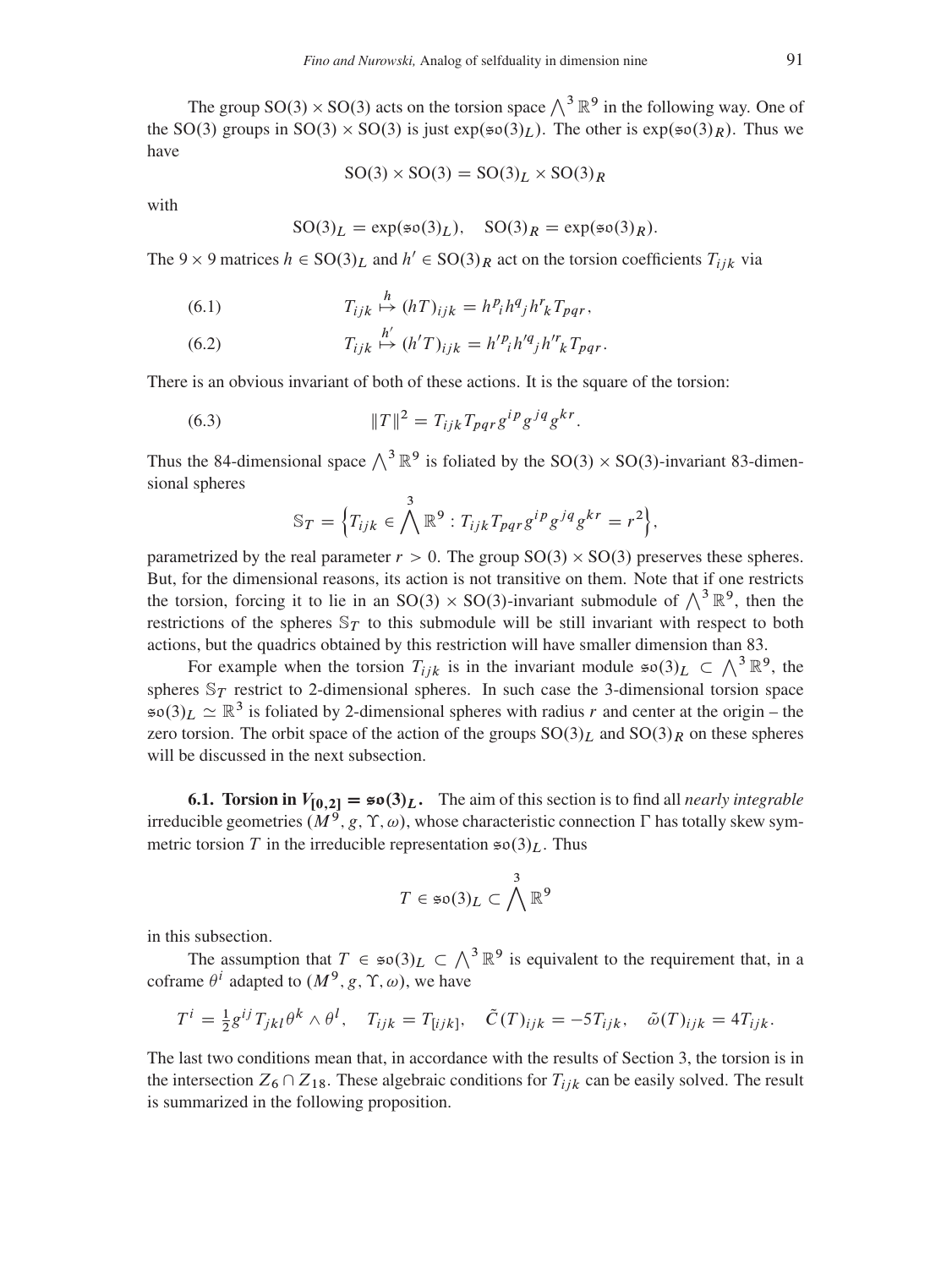**Proposition 6.1.** In an adapted coframe  $(\theta^i)$  the  $\infty(3)_L$  torsion of the characteristic *connection of a nearly integrable geometry*  $(M^9, g, \Upsilon, \omega)$  *reads* 

<span id="page-25-0"></span>
$$
(f^{1} = -3t_{3}\theta^{2} \wedge \theta^{3} + t_{2}\theta^{2} \wedge \theta^{6} - t_{1}\theta^{2} \wedge \theta^{9} - t_{2}\theta^{3} \wedge \theta^{5} + t_{1}\theta^{3} \wedge \theta^{8}
$$
\n
$$
-t_{3}\theta^{5} \wedge \theta^{6} - t_{3}\theta^{8} \wedge \theta^{9},
$$
\n
$$
T^{2} = 3t_{3}\theta^{1} \wedge \theta^{3} - t_{2}\theta^{1} \wedge \theta^{6} + t_{1}\theta^{1} \wedge \theta^{9} + t_{2}\theta^{3} \wedge \theta^{4} - t_{1}\theta^{3} \wedge \theta^{7}
$$
\n
$$
+t_{3}\theta^{4} \wedge \theta^{6} + t_{3}\theta^{7} \wedge \theta^{9},
$$
\n
$$
T^{3} = -3t_{3}\theta^{1} \wedge \theta^{2} + t_{2}\theta^{1} \wedge \theta^{5} - t_{1}\theta^{1} \wedge \theta^{8} - t_{2}\theta^{2} \wedge \theta^{4} + t_{1}\theta^{2} \wedge \theta^{7}
$$
\n
$$
-t_{3}\theta^{4} \wedge \theta^{5} - t_{3}\theta^{7} \wedge \theta^{8},
$$
\n
$$
T^{4} = t_{2}\theta^{2} \wedge \theta^{3} - t_{3}\theta^{2} \wedge \theta^{6} + t_{3}\theta^{3} \wedge \theta^{5} + 3t_{2}\theta^{5} \wedge \theta^{6} - t_{1}\theta^{5} \wedge \theta^{9}
$$
\n
$$
+t_{1}\theta^{6} \wedge \theta^{8} + t_{2}\theta^{8} \wedge \theta^{9},
$$
\n
$$
T^{5} = -t_{2}\theta^{1} \wedge \theta^{3} + t_{3}\theta^{1} \wedge \theta^{6} - t_{3}\theta^{3} \wedge \theta^{4} - 3t_{2}\theta^{4} \wedge \theta^{6} + t_{1}\theta^{4} \wedge \theta^{9}
$$
\n
$$
-t_{1}\theta^{6} \wedge \theta^{7} - t_{2}\theta^{7} \wedge \theta^{9},
$$
\n
$$
T^{6} = t_{2}\theta^{1} \wedge \theta^{2} - t_{3}\theta^{1} \wedge \theta^{5}
$$

*Here*  $(t_1, t_2, t_3)$  *are the three independent components of the torsion*  $T$ *.* 

<span id="page-25-2"></span>Remark 6.2. Rewriting the equations in [\(6.4\)](#page-25-0) in terms of the basis of 2-forms  $(\kappa_0^A, \kappa_0^{A'}, \lambda_0^{\mu'}, \lambda_0^{\mu'})$ , as in Remark [3.4,](#page-10-0) one can see that only the primed 2-forms appear above. Explicitly:

<span id="page-25-1"></span>
$$
\begin{cases}\nT^1 = -t_1 \lambda_0^{9'} + t_2 \lambda_0^{6'} + \frac{1}{3} t_3 (5 \kappa_0^{3'} - 4 \lambda_0^{3'} + 2 \lambda_0^{12'}), \\
T^2 = t_1 \lambda_0^{8'} - t_2 \lambda_0^{5'} + \frac{1}{3} t_3 (-5 \kappa_0^{2'} + 4 \lambda_0^{2'} - 2 \lambda_0^{11'}), \\
T^3 = -t_1 \lambda_0^{7'} + t_2 \lambda_0^{4'} + \frac{1}{3} t_3 (5 \kappa_0^{1'} - 4 \lambda_0^{1'} + 2 \lambda_0^{10'}), \\
T^4 = -t_1 \lambda_0^{15'} + \frac{1}{3} t_2 (-5 \kappa_0^{3'} - 2 \lambda_0^{3'} + 4 \lambda_0^{12'}) - t_3 \lambda_0^{6'}, \\
T^5 = t_1 \lambda_0^{14'} + \frac{1}{3} t_2 (5 \kappa_0^{2'} + 2 \lambda_0^{2'} - 4 \lambda_0^{11'}) + t_3 \lambda_0^{5'}, \\
T^6 = -t_1 \lambda_0^{13'} + \frac{1}{3} t_2 (-5 \kappa_0^{1'} - 2 \lambda_0^{1'} + 4 \lambda_0^{10'}) - t_3 \lambda_0^{4'}, \\
T^7 = \frac{1}{3} t_1 (5 \kappa_0^{3'} + 2 \lambda_0^{3'} + 2 \lambda_0^{12'}) + t_2 \lambda_0^{15'} - t_3 \lambda_0^{9'}, \\
T^8 = -\frac{1}{3} t_1 (5 \kappa_0^{2'} + 2 \lambda_0^{2'} + 2 \lambda_0^{11'}) - t_2 \lambda_0^{14'} + t_3 \lambda_0^{8'}, \\
T^9 = \frac{1}{3} t_1 (5 \kappa_0^{1'} + 2 \lambda_0^{1'} + 2 \lambda_0^{10'}) + t_2 \lambda_0^{13'} - t_3 \lambda_0^{7'}.\n\end{cases}
$$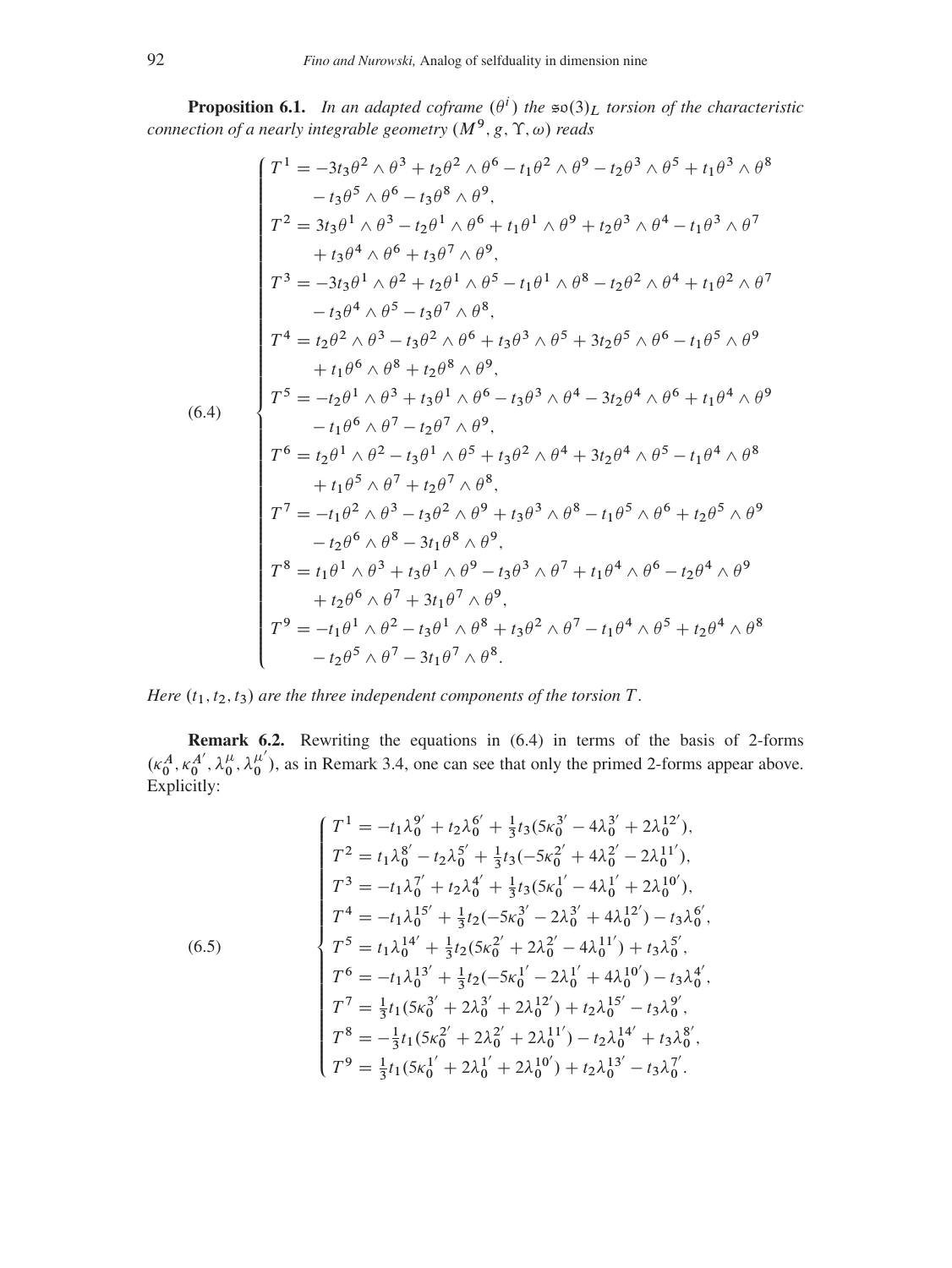Once the torsion in  $\mathfrak{so}(3)_L \simeq \mathbb{R}^3$  is totally determined and parametrized as above by a 'vector'  $t = (t_1, t_2, t_3)$ , we can check what are the orbits of the action of the groups  $SO(3)<sub>L</sub>$ and SO(3)<sub>R</sub> on the torsion space  $\mathfrak{so}(3)_L \simeq \mathbb{R}^3$ . A direct calculation yields that the action of  $SO(3)<sub>R</sub>$  on  $V_{[0,2]} = \epsilon \sigma(3)<sub>L</sub>$ , as defined in [\(6.1\)](#page-24-0)–[\(6.2\)](#page-24-1), is trivial and that the group  $SO(3)<sub>L</sub>$  acts transitively on each of the 2-spheres  $\mathcal{S}_T \subset \mathfrak{so}(3)_L$ . The orbit space of the action of  $SO(3)_L$  on  $\mathfrak{so}(3) \simeq \mathbb{R}^3$  is  $\mathbb{R}_+ \cup \{0\}$  and is parametrized by the radius r of these spheres. Thus the orbit structure of this action is represented by  $\mathfrak{so}(3)_L = \mathbb{S}^2 \times \mathbb{R}_+ \cup \{0\}.$ 

Now we analyze the differential consequences of the structure equations [\(4.6\)](#page-16-0)–[\(4.7\)](#page-16-1) with torsion  $T^i$  as in [\(6.4\)](#page-25-0). We consider the equations [\(4.6\)](#page-16-0)–[\(4.7\)](#page-16-1) *on the bundle* 

$$
SO(3) \times SO(3) \to P \to M.
$$

Thus the 15 forms  $(\theta^i, \gamma^A, \gamma^{A'})$  appearing in these equations are considered to be linearly independent. Also the unknown torsions  $(t_1, t_2, t_3)$ , as well as the curvatures  $K^i_{jkl}$  are considered to be functions on  $P$ .

A piece of terminology is useful here: whenever we make an analysis of a system of equations like the one given by [\(4.6\)](#page-16-0)–[\(4.7\)](#page-16-1), [\(6.4\)](#page-25-0), we will say that we analyze an *exterior differential system* (EDS).

Although we have proven above that we can always gauge the 3-dimensional torsion  $(t_1, t_2, t_3)$  of our EDS in such a way that  $t_2 \equiv t_3 \equiv 0$ , we will not use this gauge yet. This is because the use of this gauge would imply the restriction of the EDS from 15-dimensional bundle P to its 13-dimensional section  $P^{13}$ . Since the analysis of the system is more convenient on  $P$ , rather than on  $P<sup>13</sup>$  (because only from there the system nicely generalizes to torsions more general than those in  $\epsilon \varphi(3)_L$ , we will make the gauge  $t_2 \equiv t_3 \equiv 0$  only after extracting the information from the first *Bianchi identities* of our EDS on P.

The first Bianchi identities are obtained by applying the exterior derivative on both sides of equations [\(4.6\)](#page-16-0). Their consequences are summarized in the following proposition.

<span id="page-26-2"></span>Proposition 6.3. *The first Bianchi identities imply that*

<span id="page-26-1"></span>(6.6) 
$$
dt_1 = t_2 \gamma^3 - t_3 \gamma^2, \quad dt_2 = t_3 \gamma^1 - t_1 \gamma^3, \quad dt_3 = t_1 \gamma^2 - t_2 \gamma^1,
$$

and that the curvatures  $(\kappa^A, \kappa^{A'})$ *, as defined in* [\(4.7\)](#page-16-1)*, read* 

<span id="page-26-0"></span>(6.7)  

$$
\begin{cases}\n\kappa^1 = k\kappa_0^1 + t_1 t_2 \kappa_0^2 + t_1 t_3 \kappa_0^3, \\
\kappa^2 = t_1 t_2 \kappa_0^1 + (k - t_1^2 + t_2^2) \kappa_0^2 + t_2 t_3 \kappa_0^3, \\
\kappa^3 = t_1 t_3 \kappa_0^1 + t_2 t_3 \kappa_0^2 + (k - t_1^2 + t_3^2) \kappa_0^3, \\
\kappa^{1'} = (k + t_1^2 + 2t_2^2 + 2t_3^2) \kappa_0^{1'}, \\
\kappa^{2'} = (k + t_1^2 + 2t_2^2 + 2t_3^2) \kappa_0^{2'}, \\
\kappa^{3'} = (k + t_1^2 + 2t_2^2 + 2t_3^2) \kappa_0^{3'}.\n\end{cases}
$$

*Here k* is an unknown function on P, and the forms  $(\kappa_0^A, \kappa_0^A)$  are defined in [\(3.1\)](#page-11-0).

Thus, the first Bianchi identities show that the curvature of the characteristic connection is totally determined by the torsion  $(t_1, t_2, t_3)$  and an unknown function k.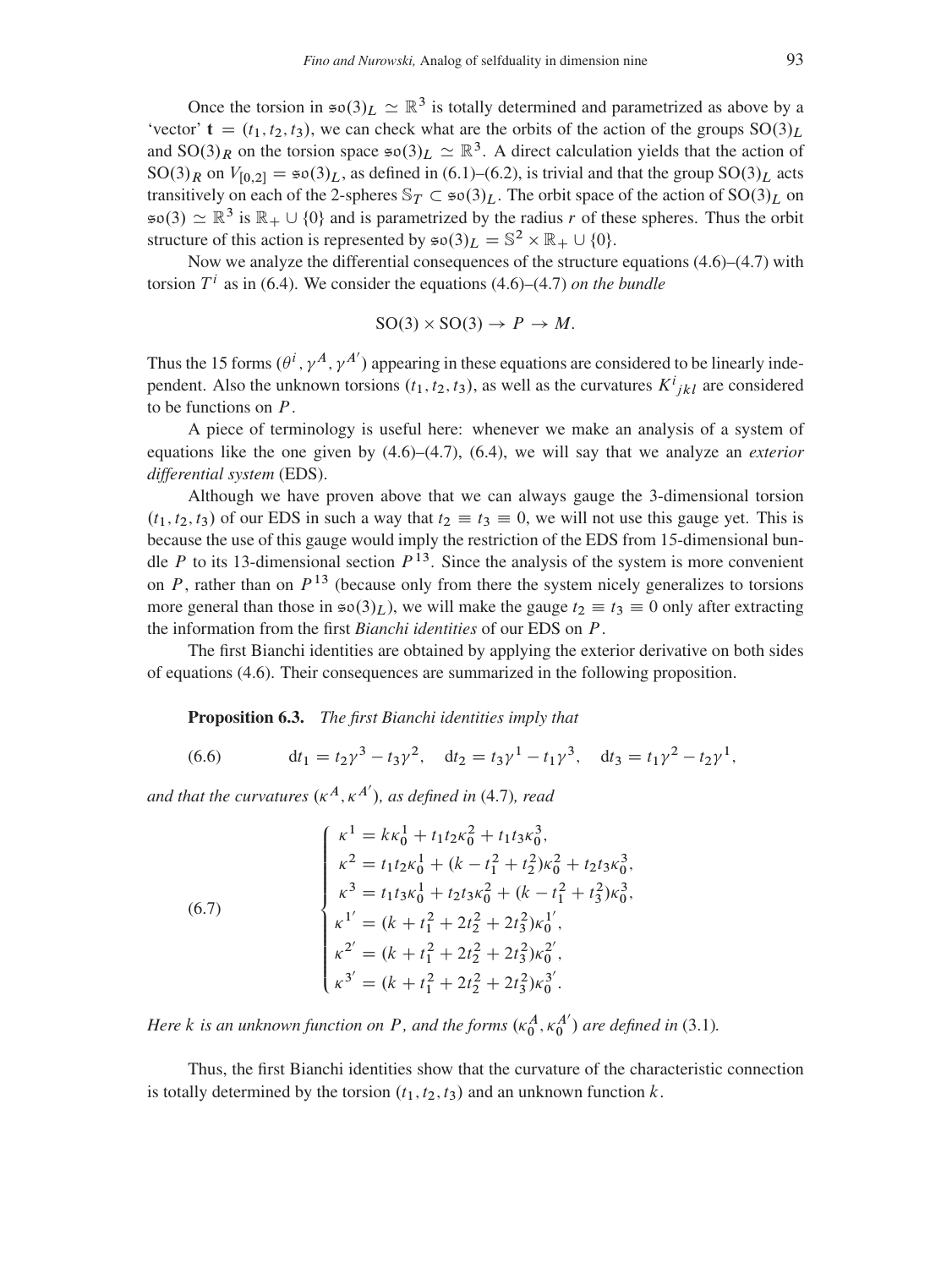*Proof.* To apply the first Bianchi identities, one needs the derivatives of the torsions  $t_i$ . So we assume the most general form for these:

<span id="page-27-0"></span>(6.8) 
$$
\mathrm{d}t_{\mu} = t_{\mu j} \theta^{j} + t_{\mu A} \gamma^{A} + t_{\mu A'} \gamma^{A'}, \quad \mu = 1, 2, 3.
$$

Here  $t_{\mu j}$ ,  $t_{\mu A}$ ,  $t_{\mu A'}$  are  $(3 * 9 + 3 * 3 + 3 * 3) = 45$  functions on P, which we hope to determine by means of the first Bianchi identities  $d^2\theta^i \equiv 0, i = 1, 2, ..., 9$ . Note that if one applies the exterior differential to the equations [\(4.6\)](#page-16-0), the d of the right-hand sides must be zero,  $d$ (right-hand side)  $\equiv 0$ . Inserting our definitions [\(6.8\)](#page-27-0) in these identities, we obtain nine identities each of which is a 3-form on  $P$ . Decomposing these nine 3-forms into the basis of 3-forms on P, which consists of the primitive forms  $\theta^i \wedge \theta^j \wedge \theta^k$ ,  $\theta^i \wedge \theta^j \wedge \theta^j$ ,  $\theta^j \wedge \theta^j$  $\theta^i \wedge \gamma^{A/A'} \wedge \gamma^{B/B'}$ , and  $\gamma^{A/A'} \wedge \gamma^{B/B'} \wedge \gamma^{C/C'}$ , one gets relations on the unknown functions  $t_{\mu j}$ ,  $t_{\mu A}$ ,  $t_{\mu A'}$  and the curvatures  $K^{i}{}_{jkl}$ .

Analyzing these relations step by step we get the following:

First, we consider terms at the basis forms  $\theta^i \wedge \theta^j \wedge \gamma^{A/A'}$ . This gives 18 conditions determining all the functions  $t_{\mu A}$  and  $t_{\mu A'}$  in terms of  $(t_1, t_2, t_3)$ . After solving these 18 conditions we get

$$
dt_1 = t_2 \gamma^3 - t_3 \gamma^2 + t_{1j} \theta^j,
$$
  
\n
$$
dt_2 = t_3 \gamma^1 - t_1 \gamma^3 + t_{2j} \theta^j,
$$
  
\n
$$
dt_3 = t_1 \gamma^2 - t_2 \gamma^1 + t_{3j} \theta^j.
$$

Second, the terms at the basis forms  $\theta^i \wedge \theta^j \wedge \theta^k$ , when equated to zero, can be split into two types of equations. The first type is obtained by eliminating the curvatures  $K^{i}_{jkl}$  from the full set. This yields a system of linear equations for the unknowns  $t_{\mu j}$ , whose only solution is  $t_{\mu i} = 0$ . After these conditions are imposed, the second type of equations involves the curvatures  $K^{i}_{jkl}$  only in a linear fashion. It has a unique solution for the curvatures, which is explicitly given by [\(6.7\)](#page-26-0).

Third, after imposing the conditions described above, all the other terms in  $d^2\theta^i$  are automatically zero.

This proves the proposition, and also shows that the conditions  $(6.6)$ – $(6.7)$  on the curvature and the derivatives of the torsion are equivalent to the first Bianchi identities of the system in consideration.  $\Box$ 

<span id="page-27-1"></span>Now we are in a position to impose the gauge

$$
(6.9) \t\t t_2 \equiv t_3 \equiv 0.
$$

Since the action of  $SO(3)<sub>L</sub>$  is transitive, every nearly integrable  $SO(3) \times SO(3)$  geometry with torsion in  $\mathfrak{so}(3)<sub>L</sub>$  admits an adapted frame in which the conditions [\(6.9\)](#page-27-1) hold. But the assumption of the gauge [\(6.9\)](#page-27-1) reduces the degrees of freedom by 2, from 15 to 13. This means that we reduce the equation of our EDS  $(4.6)$ – $(4.7)$ ,  $(6.4)$  from dimension 15 to dimension 13. Also the differential consequences [\(6.6\)](#page-26-1)–[\(6.7\)](#page-26-0) of this EDS must be reduced to dimension 13. This in particular means that the fifteen 1-forms  $(\theta^i, \gamma^A, \gamma^{A'})$  can no longer be linearly independent. This obvious observation finds its confirmation in the integrability conditions  $(6.6)$ – $(6.7)$ .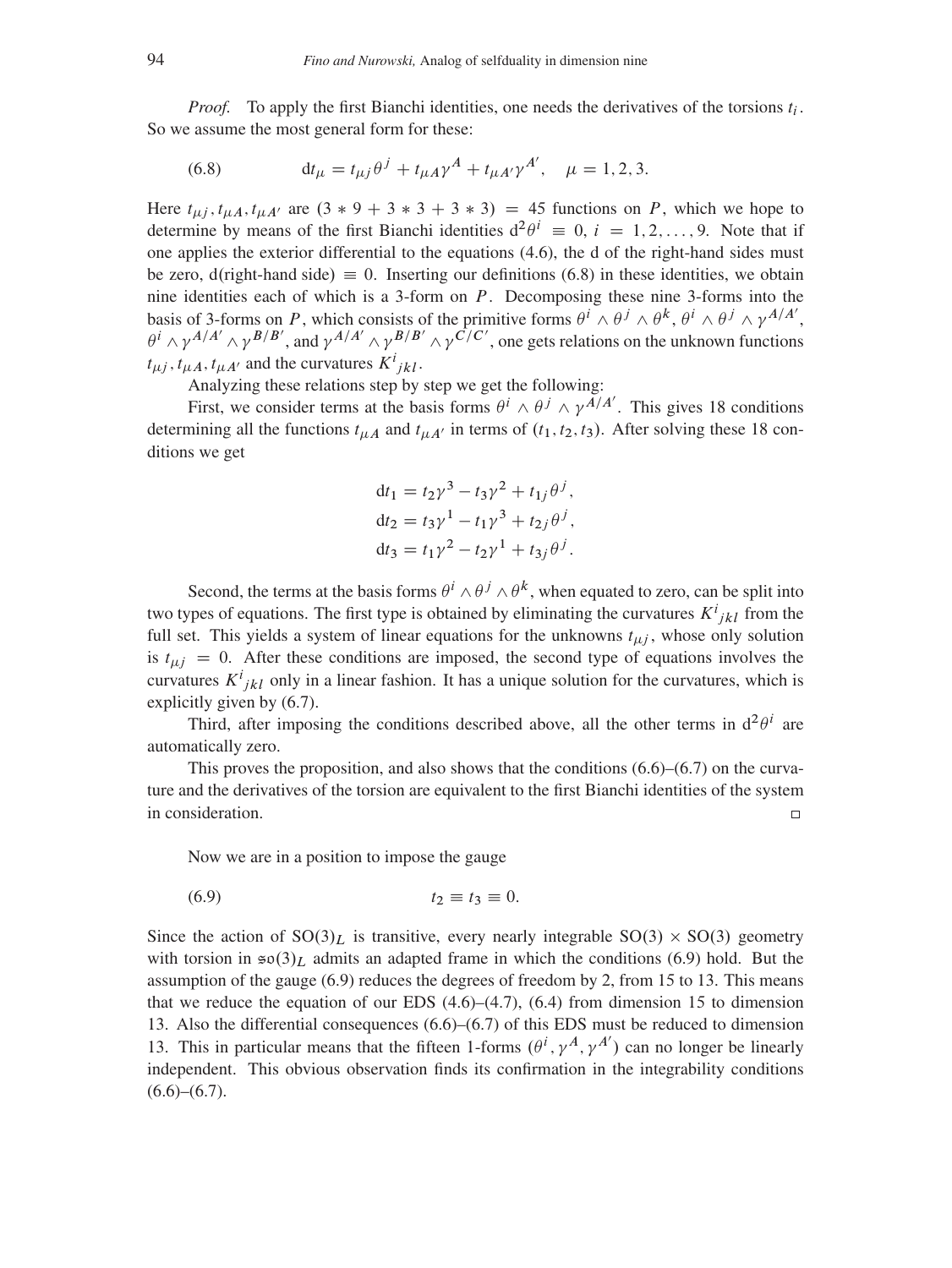Indeed, assuming  $t_2 \equiv t_3 \equiv 0$ , and comparing it with the last two integrability conditions in [\(6.6\)](#page-26-1) yields

<span id="page-28-0"></span>
$$
t_1\gamma^3 \equiv 0
$$
 and  $t_1\gamma^2 \equiv 0$ .

These, when confronted with the assumption that the torsion  $T<sup>i</sup>$  is not vanishing in a neighborhood, imply that

$$
(6.10) \t\t\t\t\t\gamma^2 \equiv 0 \t and \t\t\t\gamma^3 \equiv 0.
$$

Thus the EDS  $(4.6)$ – $(4.7)$ ,  $(6.4)$  naturally reduces to 13 dimensions, and has now thirteen 1-forms  $(\theta^i, \gamma^1, \gamma^{A'})$  linearly independent at each point of the 13-dimensional manifold, which we previously called  $P^{13}$ .

The relations [\(6.10\)](#page-28-0) have further consequences, for if we compare them with the second and the third equation in [\(4.7\)](#page-16-1), we see that  $\kappa^2 \equiv 0$  and  $\kappa^3 \equiv 0$ .

If we now compare these with [\(6.10\)](#page-28-0), and the second and the third integrability condition in [\(6.7\)](#page-26-0), we get  $(k - t_1^2)\kappa_0^2 \equiv 0$  and  $(k - t_1^2)\kappa_0^3 \equiv 0$ .

These hold iff  $k \equiv t_1^2$ , which we have to accept from now on. Note that this totally determines the function  $k$ , which was a mysterious unknown in Proposition [6.3.](#page-26-2)

Finally, if we insert  $t_2 \equiv t_3 \equiv 0$  in the first of the integrability conditions [\(6.6\)](#page-26-1), we get also that  $dt_1 \equiv 0$ , i.e., that the function  $t_1$  must be *constant* on the 13-dimensional reduced manifold  $P<sup>13</sup>$  on which our EDS lives.

These considerations, when compared with the rest of the integrability conditions [\(6.7\)](#page-26-0), prove the following proposition.

**Proposition 6.4.** Every nearly integrable  $SO(3) \times SO(3)$  geometry  $(M^9, g, \Upsilon, \omega)$  with a *non-vanishing torsion* T *of the characteristic connection lying in*  $\epsilon \in (3)_L = V_{[0,2]}$ ,  $T \in \epsilon \in (3)_L$ , can be described in terms of thirteen linearly independent -forms  $(\theta^i, \gamma^1, \gamma^{A'})$ ,  $i = 1, 2, ..., 9$ ,  $A' = 1, 2, 3$ *, satisfying* 

<span id="page-28-1"></span>
$$
\begin{cases}\nd\theta^{1} = \gamma^{1} \wedge \theta^{4} + \gamma^{1'} \wedge \theta^{2} + \gamma^{2'} \wedge \theta^{3} + t(-\theta^{2} \wedge \theta^{9} + \theta^{3} \wedge \theta^{8}), \\
d\theta^{2} = \gamma^{1} \wedge \theta^{5} - \gamma^{1'} \wedge \theta^{1} + \gamma^{3'} \wedge \theta^{3} + t(\theta^{1} \wedge \theta^{9} - \theta^{3} \wedge \theta^{7}), \\
d\theta^{3} = \gamma^{1} \wedge \theta^{6} - \gamma^{2'} \wedge \theta^{1} - \gamma^{3'} \wedge \theta^{2} + t(-\theta^{1} \wedge \theta^{8} + \theta^{2} \wedge \theta^{7}), \\
d\theta^{4} = -\gamma^{1} \wedge \theta^{1} + \gamma^{1'} \wedge \theta^{5} + \gamma^{2'} \wedge \theta^{6} + t(-\theta^{5} \wedge \theta^{9} + \theta^{6} \wedge \theta^{8}), \\
d\theta^{5} = -\gamma^{1} \wedge \theta^{2} - \gamma^{1'} \wedge \theta^{4} + \gamma^{3'} \wedge \theta^{6} + t(\theta^{4} \wedge \theta^{9} - \theta^{6} \wedge \theta^{7}), \\
d\theta^{6} = -\gamma^{1} \wedge \theta^{3} - \gamma^{2'} \wedge \theta^{4} - \gamma^{3'} \wedge \theta^{5} + t(-\theta^{4} \wedge \theta^{8} + \theta^{5} \wedge \theta^{7}), \\
d\theta^{7} = \gamma^{1'} \wedge \theta^{8} + \gamma^{2'} \wedge \theta^{9} - t(\theta^{2} \wedge \theta^{3} + \theta^{5} \wedge \theta^{6} + 3\theta^{8} \wedge \theta^{9}), \\
d\theta^{8} = -\gamma^{1'} \wedge \theta^{7} + \gamma^{3'} \wedge \theta^{9} + t(\theta^{1} \wedge \theta^{3} + \theta^{4} \wedge \theta^{6} + 3\theta^{7} \wedge \theta^{9}), \\
d\theta^{9} = -\gamma^{2'} \wedge \theta^{7} - \gamma^{3'} \wedge \theta^{8} - t(\theta^{1} \wedge \theta^{2} + \theta^{4} \wedge \theta^{5} + 3\theta^{7} \wedge \theta^{8}), \\
d\gamma^{1'} = -\gamma^{2'} \wedge \gamma^{3'} + 2t^{2}(\theta^{1} \wedge \theta
$$

<span id="page-28-2"></span>*Here*  $dt \equiv 0$ *, i.e., the function t is constant.*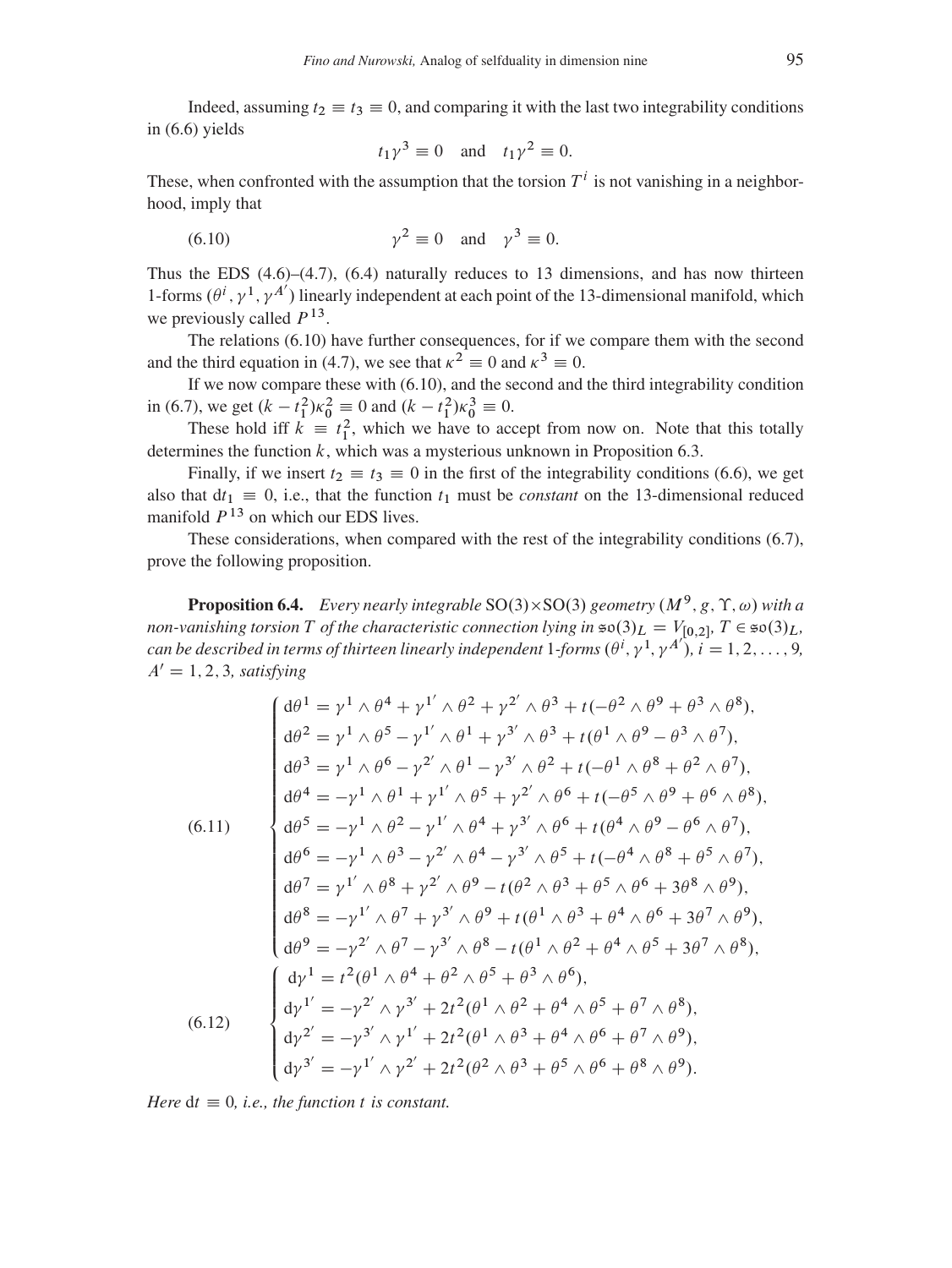Note that the system [\(6.11\)](#page-28-1)–[\(6.12\)](#page-28-2) involves only constant coefficients on the right-hand sides. Thus the manifold  $P^{13}$  is a Lie group  $P^{13} = \mathcal{L}^{13}$ , with the forms  $(\theta^i, \gamma^1, \gamma^{A'})$  constituting a basis of its left invariant forms. A calculation of the Killing form for  $\mathcal{G}^{13}$ , by using the structure constants red off from  $(6.11)$ – $(6.12)$ , shows that this group is semisimple, unless the torsion  $t \equiv 0$ . The group  $\mathcal{G}^{13}$  is a transitive group of symmetries of the underlying nearly integrable geometry  $(M^9, g, \Upsilon, \omega)$ . The 9-dimensional manifold  $M^9$  is a homogeneous space  $M^9 = \mathcal{G}^{13}/H$ , where H is a certain 4-dimensional subgroup of  $\mathcal{G}^{13}$ . The structural tensors g,  $\Upsilon$  and  $\omega$  of the corresponding  $SO(3) \times SO(3)$  structure are obtained, via formulae  $(2.8)$ – $(2.10)$ , from the 1-forms  $(\theta^i)$  solving [\(6.11\)](#page-28-1)–[\(6.12\)](#page-28-2). The system (6.11)–(6.12) guarantees that although tensors  $g, \Upsilon, \omega$  defined in this way live on  $\mathcal{L}^{13}$ , they actually descend to tensors g,  $\Upsilon$ ,  $\omega$  on the manifold  $M^9 = \mathcal{G}^{13}/H$ , defining a homogeneous nearly integrable geometry  $(M^9, g, \Upsilon, \omega)$  with 13-dimensional group of symmetries  $\mathcal{G}^{13}$  there.

For  $t = 0$  the Lie group  $\mathcal{G}^{13}$  is just a semidirect product  $(SO(3) \times SO(2)) \ltimes \mathbb{R}^9$ . For  $t \neq 0$ , by considering the new basis of 1-forms

$$
\tilde{\theta}^{i} = t\theta^{i}, \quad i = 1, ..., 6,
$$
  
\n
$$
\tilde{\gamma}^{1} = \gamma'^{1} + t\theta^{9}, \quad \tilde{\gamma}^{2} = \gamma'^{2} - t\theta^{8}, \quad \tilde{\gamma}^{3} = \gamma'^{3} + t\theta^{7},
$$
  
\n
$$
\tilde{\theta}^{7} = \gamma'^{3} + 2t\theta^{7}, \quad \tilde{\theta}^{8} = \gamma'^{2} - 2t\theta^{8}, \quad \tilde{\theta}^{9} = \gamma'^{1} + 2t\theta^{9},
$$

one sees that for any  $t \neq 0$  the Lie group  $\mathcal{G}^{13}$  is the product  $SO(3) \times K^{10}$  with structure equations

$$
d\tilde{\theta}^{1} = \gamma^{1} \wedge \tilde{\theta}^{4} + \tilde{\gamma}^{1} \wedge \tilde{\theta}^{2} + \tilde{\gamma}^{2} \wedge \tilde{\theta}^{3},
$$
  
\n
$$
d\tilde{\theta}^{2} = \gamma^{1} \wedge \tilde{\theta}^{5} - \tilde{\gamma}^{1} \wedge \tilde{\theta}^{1} + \tilde{\gamma}^{3} \wedge \tilde{\theta}^{3},
$$
  
\n
$$
d\tilde{\theta}^{3} = \gamma^{1} \wedge \tilde{\theta}^{6} - \tilde{\gamma}^{2} \wedge \tilde{\theta}^{1} + \tilde{\gamma}^{2} \wedge \tilde{\theta}^{2},
$$
  
\n
$$
d\tilde{\theta}^{4} = -\gamma^{1} \wedge \tilde{\theta}^{1} + \tilde{\gamma}^{1} \wedge \tilde{\theta}^{5} + \tilde{\gamma}^{2} \wedge \tilde{\theta}^{6},
$$
  
\n
$$
d\tilde{\theta}^{5} = -\gamma^{1} \wedge \tilde{\theta}^{2} - \tilde{\gamma}^{1} \wedge \tilde{\theta}^{4} + \tilde{\gamma}^{3} \wedge \tilde{\theta}^{6},
$$
  
\n
$$
d\tilde{\theta}^{6} = -\gamma^{1} \wedge \tilde{\theta}^{3} - \tilde{\gamma}^{2} \wedge \tilde{\theta}^{4} - \tilde{\gamma}^{3} \wedge \tilde{\theta}^{5},
$$
  
\n
$$
d\gamma^{1} = \tilde{\theta}^{1} \wedge \tilde{\theta}^{4} + \tilde{\theta}^{2} \wedge \tilde{\theta}^{5} + \tilde{\theta}^{3} \wedge \tilde{\theta}^{6},
$$
  
\n
$$
d\tilde{\gamma}^{1} = -\tilde{\gamma}^{2} \wedge \tilde{\gamma}^{3} + \tilde{\theta}^{1} \wedge \tilde{\theta}^{2} + \tilde{\theta}^{4} \wedge \tilde{\theta}^{5},
$$
  
\n
$$
d\tilde{\gamma}^{2} = -\tilde{\gamma}^{3} \wedge \tilde{\gamma}^{1} + \tilde{\theta}^{1} \wedge \tilde{\theta}^{3} + \tilde{\theta}^{4} \wedge \tilde{\theta}^{6},
$$

To say what  $K^{10}$  is, we calculate the Killing forms. In the basis

$$
\big(\tilde{\theta}^1,\tilde{\theta}^2,\tilde{\theta}^3,\tilde{\theta}^4,\tilde{\theta}^5,\tilde{\theta}^6,\gamma^1,\tilde{\gamma}^1,\tilde{\gamma}^2,\tilde{\gamma}^3,\tilde{\theta}^7,\tilde{\theta}^8,\tilde{\theta}^9\big)
$$

the Killing form of  $\mathcal{G}^{13}$  reads

$$
Kil_{13} = diag(6, 6, 6, 6, 6, 6, -6, -6, -6, -6, -2, -2, -2).
$$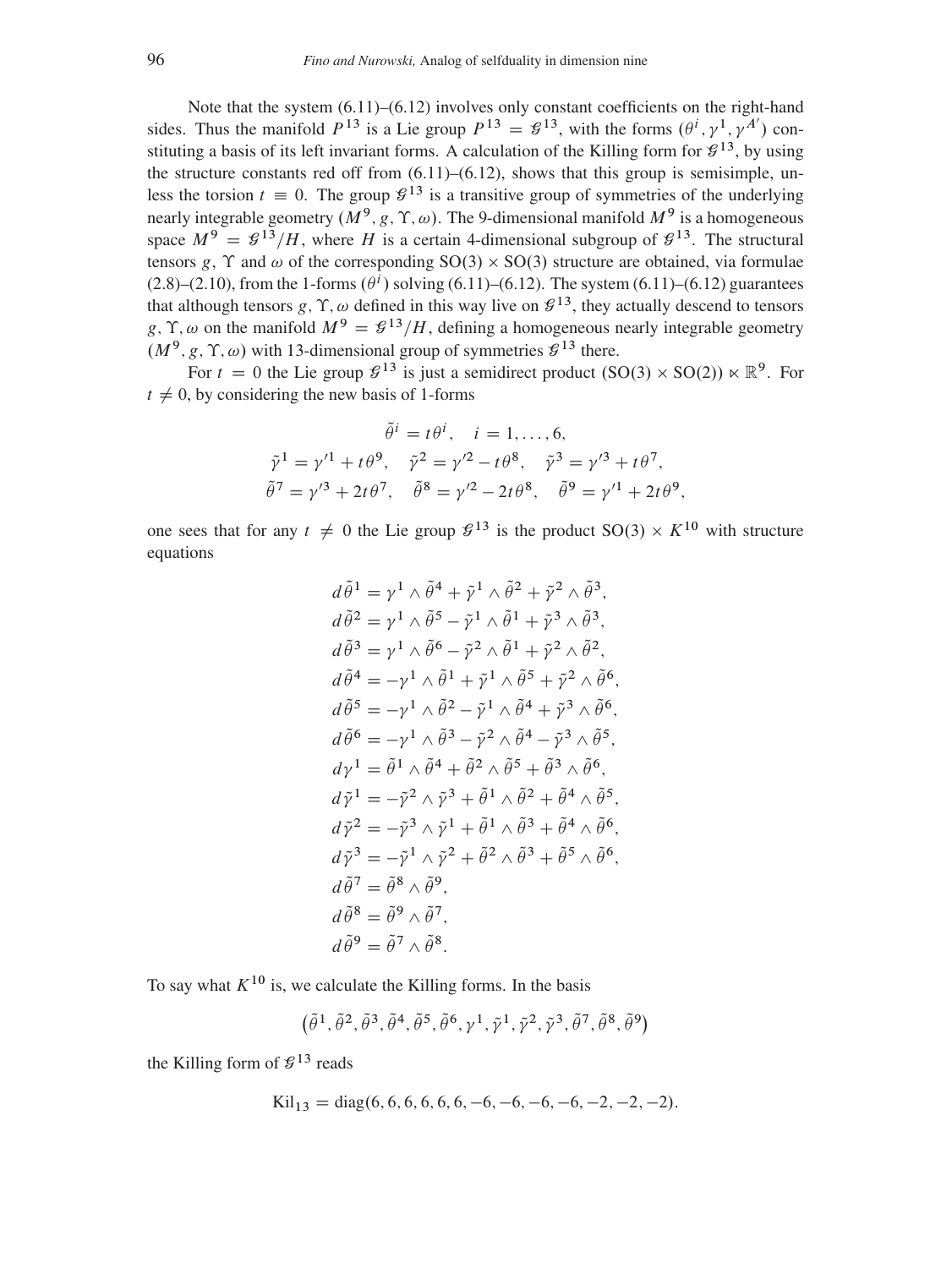The Lie algebra of  $K^{10}$  is spanned by  $(\tilde{\theta}^1, \tilde{\theta}^2, \tilde{\theta}^3, \tilde{\theta}^4, \tilde{\theta}^5, \tilde{\theta}^6, \gamma^1, \tilde{\gamma}^1, \tilde{\gamma}^2, \tilde{\gamma}^3)$ . Its Killing form in this basis is

$$
Kil_{10} = diag(6, 6, 6, 6, 6, 6, -6, -6, -6, -6),
$$

showing that  $K^{10}$  is semisimple, and as such, having dimension 10, it must be locally isomorphic to a non-compact real form of  $SO(5, \mathbb{C})$ . Comparison of Killing forms for  $SO(1, 4)$  and SO(2, 3) shows that  $K^{10}$  is locally SO(2, 3).

In both cases ( $t = 0$  and  $t \neq 0$ ) the Lie algebra of the group  $H = SO(3) \times SO(2)$  is given by the annihilator of the 1-forms  $\theta^i$ ,  $i = 1, 2, ..., 9$ .

After calculating the curvatures of the various connections associated with this geometry we get the following theorem.

<span id="page-30-0"></span>**Theorem 6.5.** Any nearly integrable irreducible  $SO(3)\times SO(3)$  geometry  $(M^9, g, \Upsilon, \omega)$ *with torsion of the characteristic connection*  $\Gamma$  *in*  $V_{[0,2]} = \infty(3)_L$  *is locally a homogeneous* space  $\mathcal{G}^{13}/H$ . It has a transitive symmetry group  $\mathcal{G}^{13}$  of dimension 13. For  $t = 0$  the Lie group  $\mathcal{G}^{13}$  is a semidirect product  $(SO(3) \times SO(2)) \ltimes \mathbb{R}^9$  and for  $t \neq 0$  it is a direct product  $SO(3) \times SO(2, 3)$ *.* 

The metric g is conformally non-flat and not *locally symmetric*. The Ricci tensors of the Levi-Civita connection  $\Gamma$ , of the characteristic connection  $\Gamma$ , and of the  $\infty(3)_L$  part  $\Gamma$  of the *characteristic connection have all two distinct eigenvalues.*

*The*  $\infty$  (3)  $_R$  *part*  $\overline{\Gamma}$  *of the characteristic connection is Einstein.* 

Explicitly, in the adapted coframe  $(\theta^i)$  in which the structure equations read as in [\(6.11\)](#page-28-1) and in which the structural tensors g,  $\Upsilon$ ,  $\omega$  are given by [\(2.8\)](#page-5-5)–[\(2.10\)](#page-5-6), we have the following:

• The Cartan connection  $\Gamma_{\text{Cartan}}$  has the curvature given by

$$
\tilde{R} = \begin{pmatrix}\n0 & (1+t^2)\kappa_0^1 & \kappa_0^2 & | & T^1 & T^2 & T^3 \\
-(1+t^2)\kappa_0^1 & 0 & \kappa_0^3 & | & T^4 & T^5 & T^6 \\
-\kappa_0^2 & -\kappa_0^3 & 0 & | & T^7 & T^8 & T^9 \\
- & - & - & - & - & - & - & - \\
-T^1 & -T^4 & -T^7 & | & 0 & (1+2t^2)\kappa_0^{1'} & (1+2t^2)\kappa_0^{2'} \\
-T^2 & -T^5 & -T^8 & | & -(1+2t^2)\kappa_0^{1'} & 0 & (1+2t^2)\kappa_0^{3'} \\
-T^3 & -T^6 & -T^9 & | & -(1+2t^2)\kappa_0^{2'} & -(1+2t^2)\kappa_0^{3'} & 0\n\end{pmatrix},
$$

where the torsions  $T^i$  are given by [\(6.5\)](#page-25-1) with  $t_1 = t =$  const and  $t_2 = t_3 = 0$ .

• The Levi-Civita connection Ricci tensor reads

$$
\text{Ric} = \text{diag}\left(-4t^2, -4t^2, -4t^2, -4t^2, -4t^2, -4t^2, \frac{3}{2}t^2, \frac{3}{2}t^2, \frac{3}{2}t^2\right)
$$

and has the Ricci scalar equal to  $-\frac{39}{2}$  $\frac{39}{2}t^2$ .

• The  $\neq \infty(3)_L$  part  $\Gamma$  of the characteristic connection has the curvature

$$
\stackrel{+}{\Omega}=-t^2\kappa_0^1e_1,
$$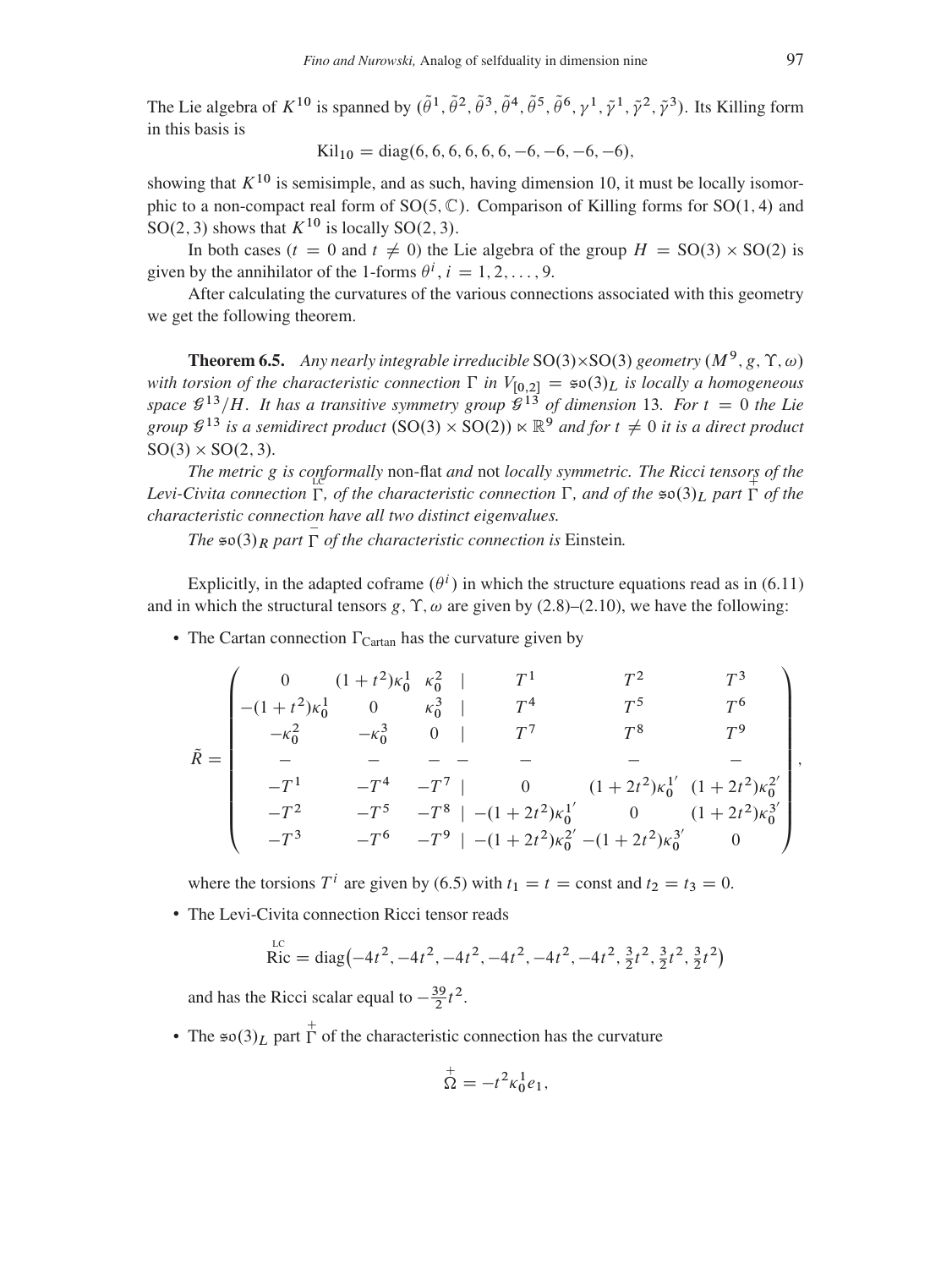where the matrix  $e_1 = (e_1^i_j)$  is given by [\(2.15\)](#page-5-4). It has the Ricci tensor  $\stackrel{+}{R}_{ij}$  given by

$$
\stackrel{+}{R}_{ij} = \text{diag}\left(-t^2, -t^2, -t^2, -t^2, -t^2, -t^2, 0, 0, 0\right),
$$

with the Ricci scalar equal to  $-6t^2$ .

• The  $\neq \infty(3)_R$  part  $\overline{\Gamma}$  of the characteristic connection has the curvature

$$
\bar{\Omega} = -2t^2 \kappa_0^{A'} e_{A'},
$$

where the matrices  $e_{A'} = (e_{A'}^i)$  are given by [\(2.15\)](#page-5-4)–[\(2.17\)](#page-6-1). Its Ricci tensor is *Einstein*,

$$
\bar{R}_{ij}=-4t^2g_{ij},
$$

and has Ricci scalar equal to  $-36t^2$ .

• The characteristic connection  $\Gamma = \Gamma + \overline{\Gamma}$  has curvature

$$
\Omega = \stackrel{+}{\Omega} + \stackrel{-}{\Omega} = -t^2 \kappa_0^1 e_1 - 2t^2 \kappa_0^{A'} e_{A'}
$$

and the Ricci tensor

$$
R_{ij} = \text{diag}\left(-5t^2, -5t^2, -5t^2, -5t^2, -5t^2, -5t^2, -4t^2, -4t^2, -4t^2\right).
$$

<span id="page-31-2"></span>**6.2. Torsion in**  $V_{[0,6]}$ . In this section, we will find examples of *nearly integrable* geometries  $(M^9, g, \Upsilon, \omega)$  in dimension nine, whose characteristic connection  $\Gamma$  has totally skew symmetric torsion T in the irreducible representation  $V_{[0,6]}$ . Thus  $T \in V_{[0,6]} \subset \bigwedge^3 \mathbb{R}^9$  in this subsection.

The assumption that  $T \in V_{[0,6]} \subset \Lambda^3 \mathbb{R}^9$  is equivalent to the requirement that, in a coframe  $\theta^i$  adapted to  $(M^9, g, \Upsilon, \omega)$ , we have

$$
T^i = \frac{1}{2} g^{ij} T_{jkl} \theta^k \wedge \theta^l, \quad T_{ijk} = T_{[ijk]}, \quad \text{and} \quad \tilde{\omega}(T)_{ijk} = -6T_{ijk}.
$$

Solving these algebraic conditions for  $T_{ijk}$  we get the following proposition.

<span id="page-31-1"></span>**Proposition 6.6.** In an adapted coframe  $(\theta^i)$  the  $V_{[0,6]}$  torsion of a characteristic connection of a nearly integrable geometry  $(M^9, g, \Upsilon, \omega)$  reads

<span id="page-31-0"></span>
$$
\begin{cases}\nT^1 = u_1(-\lambda_0^{3'} + \lambda_0^{12'}) - u_2\lambda_0^{15'} - u_3\lambda_0^{3'} - u_4\lambda_0^{6'} - u_5\lambda_0^{9'} - u_6\lambda_0^{6'} - u_7\lambda_0^{9'}, \\
T^2 = u_1(\lambda_0^{2'} - \lambda_0^{11'}) + u_2\lambda_0^{14'} + u_3\lambda_0^{2'} + u_4\lambda_0^{5'} + u_5\lambda_0^{8'} + u_6\lambda_0^{5'} + u_7\lambda_0^{8'}, \\
T^3 = u_1(-\lambda_0^{1'} + \lambda_0^{10'}) - u_2\lambda_0^{13'} - u_3\lambda_0^{1'} - u_4\lambda_0^{4'} - u_5\lambda_0^{7'} - u_6\lambda_0^{4'} - u_7\lambda_0^{7'}, \\
T^4 = u_1\lambda_0^{6'} - u_2\lambda_0^{9'} + u_4(-\lambda_0^{3'} + \lambda_0^{12'}) + u_5\lambda_0^{15'} - u_6\lambda_0^{3'}, \\
T^5 = -u_1\lambda_0^{5'} + u_2\lambda_0^{8'} + u_4(\lambda_0^{2'} - \lambda_0^{11'}) - u_5\lambda_0^{14'} + u_6\lambda_0^{2'}, \\
T^6 = u_1\lambda_0^{4'} - u_2\lambda_0^{7'} + u_4(-\lambda_0^{1'} + \lambda_0^{10'}) + u_5\lambda_0^{13'} - u_6\lambda_0^{1'}', \\
T^7 = -u_2\lambda_0^{6'} + u_3\lambda_0^{9'} + u_5(-\lambda_0^{3'} + \lambda_0^{12'}) + u_6\lambda_0^{15'} - u_7\lambda_0^{3'}, \\
T^8 = u_2\lambda_0^{5'} - u_3\lambda_0^{8'} + u_5(\lambda_0^{2'} - \lambda_0^{11'}) - u_6\lambda_0^{14'} + u_7\lambda_0^{2'}', \\
T^9 = -u_2\lambda_0^{4'} + u_3\lambda_0^{7'} + u_5(-\lambda_0^{1'} + \lambda_0^{10'}) + u_6\lambda_0^{13'} - u_7\lambda_0^{1'}.\n\end{cases}
$$

*where*  $(u_1, u_2, u_3, u_4, u_5, u_6, u_7)$  *are the seven independent components of the torsion* T, and  $(\lambda_0^{\mu'})$ ,  $\mu' = 1, 2, ..., 15$ , is a basis of 2-forms in  $V_{[4,2]}$  as defined in [\(3.3\)](#page-11-1).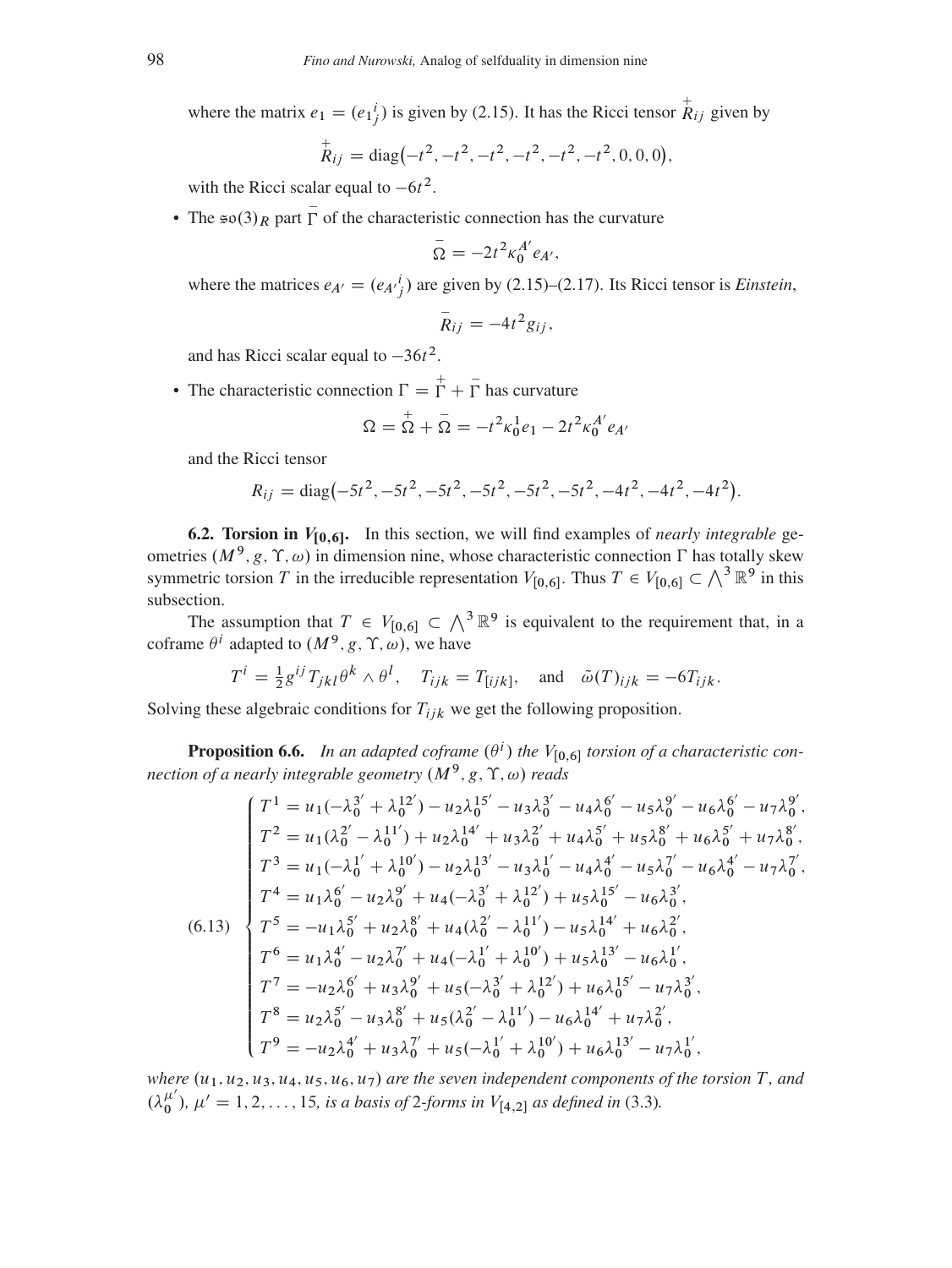**Proposition 6.7.** The action of  $SO(3)_R$  on  $V_{[0,6]}$ , as defined in (6.1)–(6.2), is trivial, *i.e.*,  $(h'T)_{ijk} = T_{ijk}$  for all  $h' \in SO(3)_R$  and for all  $T_{ijk} \in V_{[0,6]}$ .

The 'left' SO(3) acts non-trivially on  $V_{[0,6]}$ . It has a 4-parameter family of generic orbits in this 7-dimensional space. As in the  $V_{[0,2]}$  case, instead of restricting ourselves to the representatives of these orbits, we will analyze the EDS (4.6)–(4.7) for the torsion in  $V_{[0,6]}$ , with general torsions  $(u_1, u_2, u_3, u_4, u_5, u_6, u_7)$  as in (6.13). Thus the EDS (4.6)–(4.7), (6.13) we consider, lives on the Cartan bundle  $SO(3)<sub>L</sub> \times SO(3)<sub>R</sub> \rightarrow P \rightarrow M$ , where the 15 forms  $(\theta^i, \gamma^A, \gamma^{A'})$  are linearly independent at each point.

Now the  $V_{[0,6]}$  analog of Proposition 6.3 is as follows.

**Proposition 6.8.** The first Bianchi identities  $d^2\theta^i \equiv 0$ , for the EDS (4.6)–(4.7), (6.13) *imply that* 

<span id="page-32-2"></span>(6.14)  
\n
$$
\begin{cases}\n du_1 = (3u_4 + 2u_6)\gamma^1 + u_5\gamma^2 - 2u_2\gamma^3, \\
 du_2 = -(2u_5 + u_7)\gamma^1 - (u_4 + 2u_6)\gamma^2 + (u_1 - u_3)\gamma^3, \\
 du_3 = u_6\gamma^1 + (2u_5 + 3u_7)\gamma^2 + 2u_2\gamma^3, \\
 du_4 = -3u_1\gamma^1 + 3u_5\gamma^3, \\
 du_5 = 2u_2\gamma^1 - u_1\gamma^2 + (2u_6 - u_4)\gamma^3, \\
 du_6 = -u_3\gamma^1 + 2u_2\gamma^2 + (u_7 - 2u_5)\gamma^3, \\
 du_7 = -3u_3\gamma^2 - 3u_6\gamma^3,\n\end{cases}
$$

and that the curvatures  $(\kappa^A, \kappa^{A'})$ , as defined in (4.7), are

<span id="page-32-0"></span>(6.15)  

$$
\begin{cases}\n\kappa^1 = k_1 \kappa_0^1 + k_2 \kappa_0^2 + k_3 \kappa_0^3, \\
\kappa^2 = k_2 \kappa_0^1 + k_4 \kappa_0^2 + k_5 \kappa_0^3, \\
\kappa^3 = k_3 \kappa_0^1 + k_5 \kappa_0^2 + k_6 \kappa_0^3, \\
\kappa^1' = k_7 \kappa_0^{1'}, \\
\kappa^2' = k_7 \kappa_0^{2'}, \\
\kappa^3' = k_7 \kappa_0^{3'},\n\end{cases}
$$

where

<span id="page-32-1"></span>(6.16)  
\n
$$
\begin{cases}\nk_2 = 2(u_1 + u_3)u_2 - (2u_4 + 3u_6)u_5 - (u_4 + 2u_6)u_7, \\
k_3 = 2u_2u_4 + (2u_1 - u_3)u_5 + u_1u_7, \\
k_4 = k_1 + 2u_1^2 - 2u_3^2 + 2u_4^2 + 2u_4u_6 - 2u_5u_7 - 2u_7^2, \\
k_5 = -u_3u_4 + (u_1 - 2u_3)u_6 - 2u_2u_7, \\
k_6 = k_1 + 2u_1^2 + 2u_1u_3 + 2u_4^2 + 4u_4u_6 + 2u_5u_7, \\
k_7 = k_1 + 2u_1^2 + u_2^2 + u_1u_3 + 2u_4^2 + u_5^2 + 3u_4u_6 + u_6^2 + u_5u_7.\n\end{cases}
$$

Here  $k_1$  is an unknown function and  $(\kappa_0^A, \kappa_0^{A'})$  are given by (3.1).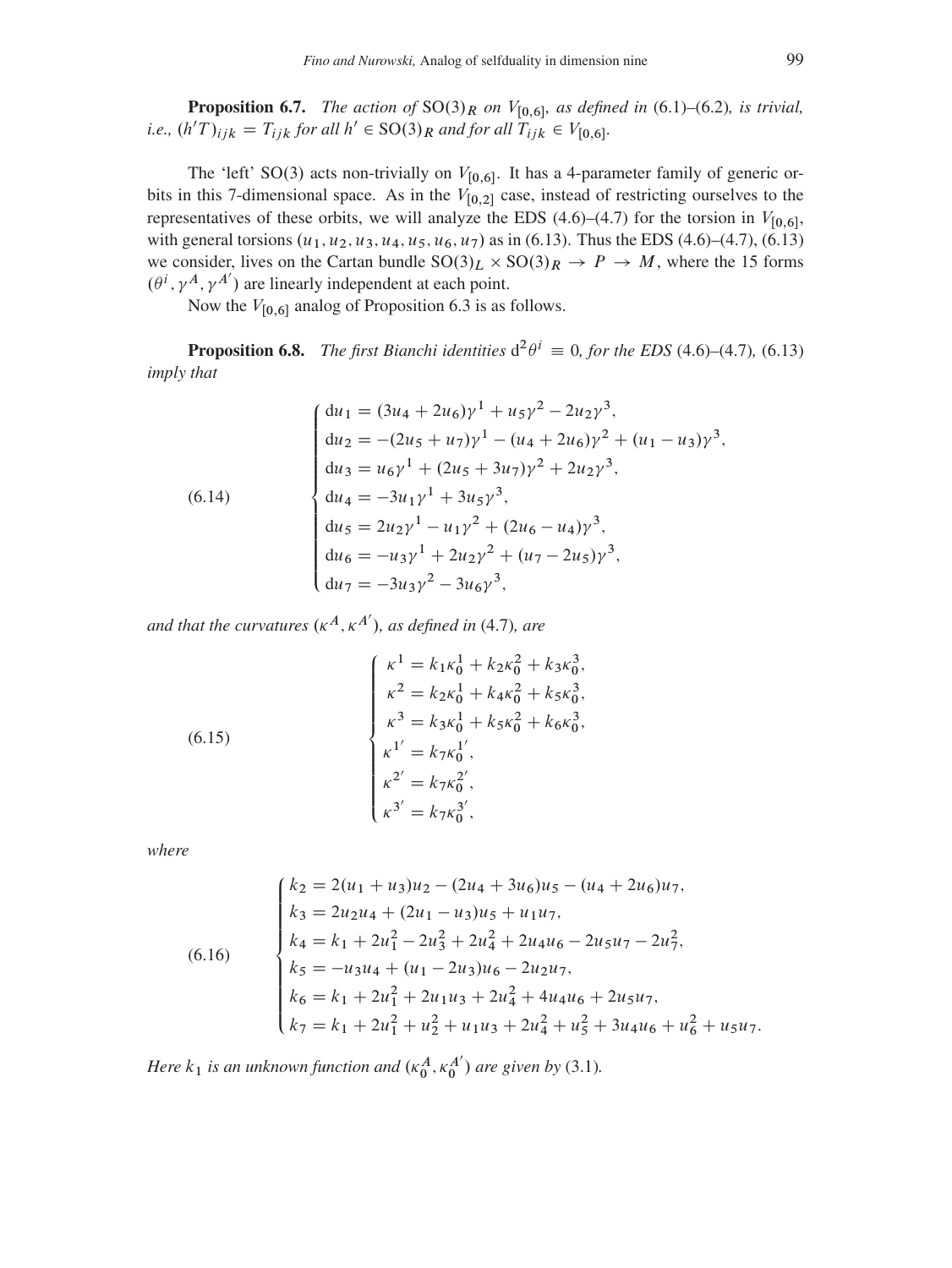*Proof.* The proof here is very similar to the proof of Proposition [6.3.](#page-26-2) So we first assume the most general form for the derivatives of the torsions  $u_{\mu}$ :

<span id="page-33-0"></span>(6.17) 
$$
\mathrm{d}u_{\mu} = u_{\mu j} \theta^{j} + u_{\mu A} \gamma^{A} + u_{\mu A'} \gamma^{A'}, \quad \mu = 1, 2, ..., 7.
$$

Here  $u_{\mu i}$ ,  $u_{\mu A}$ ,  $u_{\mu A'}$  are  $(7 * 9 + 7 * 3 + 7 * 3) = 105$  functions on P, which we will determine by means of the first Bianchi identities  $d^2\theta^i \equiv 0, i = 1, 2, ..., 9$ . Inserting our definitions [\(6.17\)](#page-33-0) in these identities, we obtain nine identities each of which is a 3-form on P. We decompose these nine 3-forms into the basis of 3-forms on P,  $\theta^i \wedge \theta^j \wedge \theta^k$ ,  $\theta^i \wedge \theta^j \wedge \gamma^{A/A'}$ ,  $\theta^i \wedge \gamma^{A/A'} \wedge \gamma^{B/B'}$ , and  $\gamma^{A/A'} \wedge \gamma^{B/B'} \wedge \gamma^{C/C'}$ . This brings the relations between the unknown functions  $u_{\mu j}$ ,  $t_{\mu A}$ ,  $t_{\mu A'}$  and the curvatures  $K^{i}{}_{jkl}$ .

Analyzing these relations step by step we get the following:

First, we consider terms at the basis forms  $\theta^i \wedge \theta^j \wedge \gamma^{A/A'}$ . This gives 42 conditions determining all the functions  $u_{\mu A}$  and  $u_{\mu A'}$  in terms of  $(u_{\mu})$ . After solving these 42 conditions we get

$$
du_1 = (3u_4 + 2u_6)\gamma^1 + u_5\gamma^2 - 2u_2\gamma^3 + u_{1j}\theta^j,
$$
  
\n
$$
du_2 = -(2u_5 + u_7)\gamma^1 - (u_4 + 2u_6)\gamma^2 + (u_1 - u_3)\gamma^3 + u_{2j}\theta^j,
$$
  
\n
$$
du_3 = u_6\gamma^1 + (2u_5 + 3u_7)\gamma^2 + 2u_2\gamma^3 + u_{3j}\theta^j,
$$
  
\n
$$
du_4 = -3u_1\gamma^1 + 3u_5\gamma^3 + u_{4j}\theta^j,
$$
  
\n
$$
du_5 = 2u_2\gamma^1 - u_1\gamma^2 + (2u_6 - u_4)\gamma^3 + u_{5j}\theta^j,
$$
  
\n
$$
du_6 = -u_3\gamma^1 + 2u_2\gamma^2 + (u_7 - 2u_5)\gamma^3 + u_{6j}\theta^j,
$$
  
\n
$$
du_7 = -3u_3\gamma^2 - 3u_6\gamma^3 + u_{7j}\theta^j.
$$

Second, the terms at the basis forms  $\theta^i \wedge \theta^j \wedge \theta^k$ , when equated to zero, can be split into two types of equations. The first type is obtained by eliminating the curvatures  $K^{i}_{jkl}$  from the full set. This yields a system of linear equations for the unknowns  $u_{\mu i}$ , whose only solution is  $u_{\mu i} = 0$ . After these conditions are imposed, the second type of equations involves the curvatures  $K^{i}_{jkl}$  only in a linear fashion. It has a unique solution for the curvatures, which is explicitly given by  $(6.15)$ – $(6.16)$ .

Third, after imposing the conditions described above, all the other terms in  $d^2\theta^i$  are automatically zero.

This proves the proposition.

 $\Box$ 

The next proposition determines the derivatives of the unknown  $k_1$ .

**Proposition 6.9.** The second Bianchi identities  $d^2\gamma^A \equiv 0 \equiv d^2\gamma^{A'}$ , A, A' = 1, 2, 3, *imply that*

(6.18) 
$$
dk_1 = -2k_3\gamma^2 + 2k_2\gamma^3.
$$

*Proof.* To prove this we write  $dk_1$  in the most general form

<span id="page-33-1"></span>
$$
dk_1 = k_{1i} \theta^i + k_{1A} \gamma^A + k_{1A'} \gamma^{A'},
$$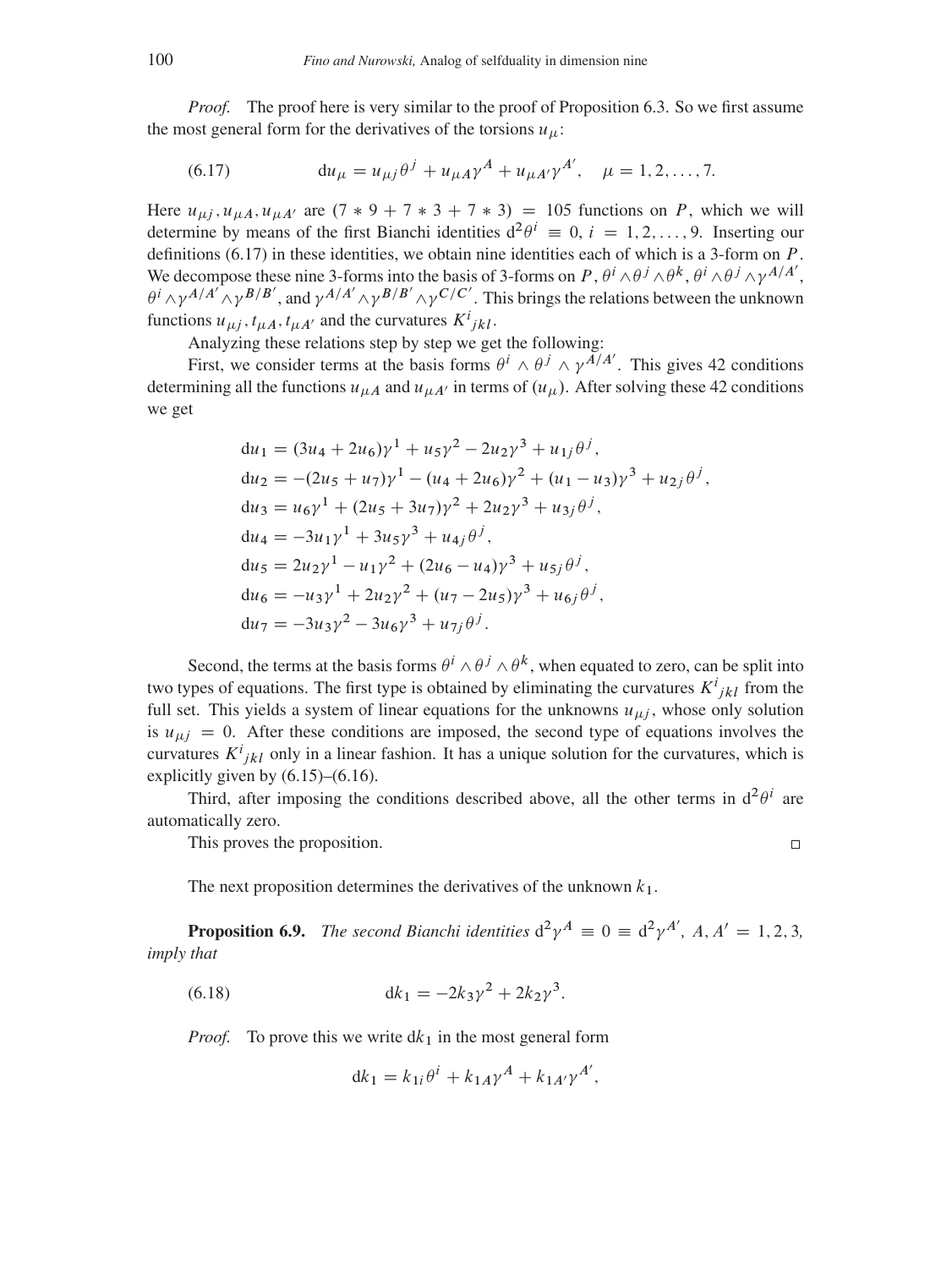and consider the terms  $\theta^i \wedge \theta^j \wedge \gamma^{A/A'}$  in the decomposition of  $d^2\gamma^{A/A'}$ . This immediately yields  $k_{1A'} = 0$  for all  $A' = 1, 2, 3$ , and  $k_{11} = 0$ ,  $k_{12} = -2k_3$ , and  $k_{13} = 2k_2$ .

Eliminating  $u_{\mu}$ s from the equations implied by equating to zero the coefficients at the terms  $\theta^i \wedge \theta^j \wedge \theta^k$  in  $d^2\gamma^{A/A'} = 0$ , shows that all the remaining coefficients  $k_{1i}$  in dk<sub>1</sub> must also vanish, i.e.,  $k_{1i} = 0$ , for all  $i = 1, 2, ..., 9$ . This finishes the proof.  $\Box$ 

The lack of the  $\theta^i$  terms on the right-hand sides of equations [\(6.14\)](#page-32-2) and [\(6.18\)](#page-33-1) proves that the functions  $u_{\mu}$  and  $k_1$ , and as a consequence the functions  $k_2, \ldots, k_7$ , are *constant* along the base manifold M. They depend only on the fiber coordinates. Moreover, since only  $\gamma^A$ s appear on the right-hand sides of these equations, they only depend on the fiber coordinates associated with  $SO(3)<sub>L</sub>$ . This means that there exists an  $SO(3)<sub>L</sub>$  gauge in which all the functions  $u<sub>\mu</sub>$ ,  $k_1, \ldots, k_7$  are constant. This is the same as to say that there exists a subbundle  $\mathcal G$  of P, with fibers at least as large as  $SO(3)_R$ , on which we have  $du_{\mu} = 0 = dk_1 = \cdots = dk_7$ .

To see the examples of such solutions we look at the fourth and the seventh equation in [\(6.14\)](#page-32-2). Since we want  $du_4 = du_7 = 0$ , we obtain that

<span id="page-34-0"></span>
$$
u_1 \gamma^1 = u_5 \gamma^3
$$
 and  $u_3 \gamma^2 = -u_6 \gamma^3$ .

Now, assuming that  $u_1 \neq 0 \neq u_3$ , we solve it for  $\gamma^1$  and  $\gamma^2$ , obtaining

(6.19) 
$$
\gamma^1 = \frac{u_5}{u_1} \gamma^3
$$
 and  $\gamma^2 = -\frac{u_6}{u_3} \gamma^3$ .

Thus these equations show that we have reduced our original manifold  $P$  to its 13-dimensional submanifold  $\mathcal G$  on which the forms  $\gamma^1$  and  $\gamma^2$  become dependent on  $\gamma^3$ . On this manifold we further want that  $du_{\mu} = 0$  for all  $\mu = 1, 2, ..., 7$ . Inserting [\(6.19\)](#page-34-0) into the right-hand sides of equations [\(6.14\)](#page-32-2) for du<sub>1</sub>, du<sub>2</sub>, du<sub>3</sub>, du<sub>5</sub>, du<sub>6</sub>, and equating the result to zero, we obtain the five equations

$$
2u_1u_2u_3 - 3u_3u_4u_5 + u_1u_5u_6 - 2u_3u_5u_6 = 0,
$$
  
\n
$$
u_1^2u_3 - u_1u_3^2 - 2u_3u_5^2 + u_1u_4u_6 + 2u_1u_6^2 - u_3u_5u_7 = 0,
$$
  
\n
$$
2u_1u_2u_3 - 2u_1u_5u_6 + u_3u_5u_6 - 3u_1u_6u_7 = 0,
$$
  
\n
$$
u_1u_3u_4 - 2u_2u_3u_5 - u_1^2u_6 - 2u_1u_3u_6 = 0,
$$
  
\n
$$
2u_1u_3u_5 + u_3^2u_5 + 2u_1u_2u_6 - u_1u_3u_7 = 0.
$$

A particular solution is given by

<span id="page-34-1"></span>
$$
(6.20)
$$
\n
$$
\begin{cases}\nu_2 = \frac{u_6 \sqrt{4u_1 + u_3} \sqrt{u_1 u_3^2 - u_3^3 + u_1 u_6^2 + 4u_3 u_6^2}}{3u_6^2 - u_3^2}, \\
u_4 = \frac{u_6 (u_1 u_6^2 - 3u_1 u_3^2 - 2u_3 u_6^2)}{u_3 (3u_6^2 - u_3^2)}, \\
u_5 = -\frac{u_1 \sqrt{u_1 u_3^2 - u_3^3 + u_1 u_6^2 + 4u_3 u_6^2}}{u_3 \sqrt{4u_1 + u_3}}, \\
u_7 = \frac{(2u_1 u_3^3 + u_3^3 + 2u_1 u_6^2 - u_3 u_6^2) \sqrt{u_1 u_3^2 - u_3^3 + u_1 u_6^2 + 4u_3 u_6^2}}{u_3 (3u_6^2 - u_3^2) \sqrt{4u_1 + u_3}}\n\end{cases}
$$

: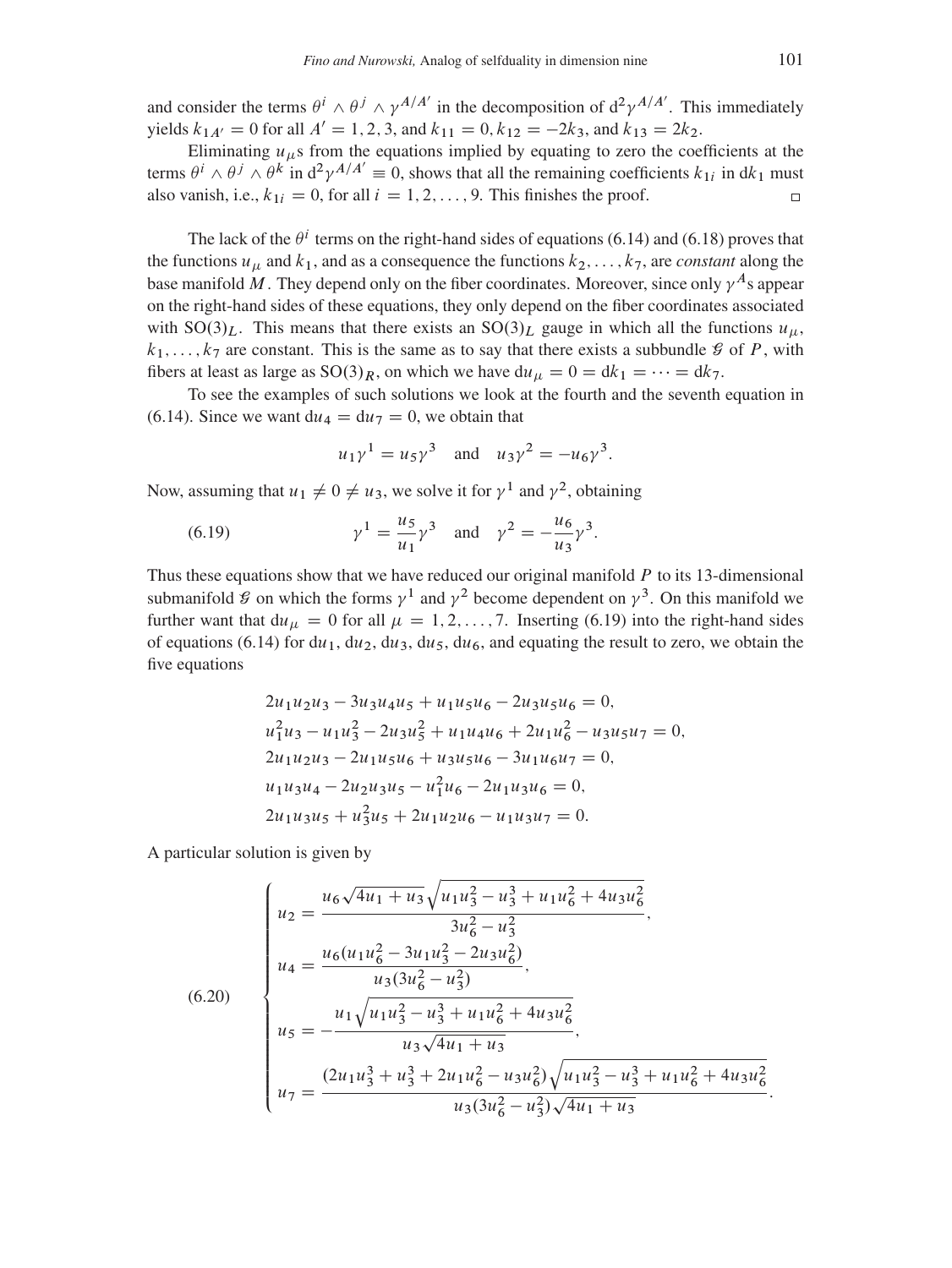Of course we restrict the range of the free real torsion parameters  $u_1$ ,  $u_3$  and  $u_6$ , so that  $u_2$ ,  $u_4$ ,  $u_5$  and  $u_7$  are real and finite! This happens, e.g., for

$$
-1 < \frac{4u_3}{u_1} < 4, \quad u_6 \neq \pm \sqrt{\frac{1}{3}}u_3 \neq 0.
$$

This solution is compatible with the structure equations

<span id="page-35-0"></span>
$$
d\gamma^{1} = -\gamma^{2} \wedge \gamma^{3} + \kappa^{1}, \quad d\gamma^{2} = -\gamma^{3} \wedge \gamma^{1} + \kappa^{2}
$$

having  $\kappa^1$ ,  $\kappa^2$  and  $\kappa^3$  as in [\(6.15\)](#page-32-0), and with  $dk_1 = 0$  if and only if

(6.21) 
$$
k_1 = \frac{4(u_1u_3^2 + u_1u_6^2 + u_3u_6^2)^2(u_1u_3^2 - u_3^3 + u_1u_6^2 + 4u_3u_6^2)}{u_3^2(4u_1 + u_3)(u_3^2 - 3u_6^2)^2}.
$$

This leads to the following proposition.

**Proposition 6.10.** Assume that the forms  $(\theta^i, \gamma^3, \gamma^{A'})$  satisfy the equations for  $d\theta^i$ ,  $d\gamma^3$ *, and*  $d\gamma^{A'}$  *as in the system* [\(4.6\)](#page-16-0)–[\(4.7\)](#page-16-1)*,* [\(6.13\)](#page-31-0) *with* 

- *the forms*  $\gamma^1$  *and*  $\gamma^2$  *given by* [\(6.19\)](#page-34-0)*,*
- *the coefficients*  $u_1$ ,  $u_3$  *and*  $u_6$  *being constants*,
- the coefficients  $u_2$ ,  $u_4$ ,  $u_5$  and  $u_7$  given by [\(6.20\)](#page-34-1),
- the curvatures  $\kappa^1$ ,  $\kappa^{A'}$  given by [\(6.15\)](#page-32-0)–[\(6.16\)](#page-32-1) and [\(6.21\)](#page-35-0)*.*

*Then*

- the equations for  $dy^1$  and  $dy^2$  in the system [\(4.6\)](#page-16-0)–[\(4.7\)](#page-16-1), [\(6.13\)](#page-31-0) are automatically satis*fied, and*
- the Bianchi identities  $d^2\theta^i = d^2\gamma^3 = d^2\gamma^{A'} = 0$  are also automatically satisfied.

*In such a case the manifold on which the forms*  $(\theta^i, \gamma^3, \gamma^{A'})$  are defined becomes a 13dimensional Lie group  $\mathcal{G}^{13}$ , with the forms  $(\theta^i, \gamma^3, \gamma^{A'})$  being its Maurer-Cartan forms. The Lie group  $\mathcal{G}^{13}$  is a subbundle of the bundle  $\text{SO}(3)\times \text{SO}(3)\to P\to M^9$ , so that the manifold  $M<sup>9</sup>$  is a homogeneous space  $M<sup>9</sup> = \mathcal{G}<sup>13</sup>/H$ , with H being a certain 4-dimensional subgroup *of*  $\mathcal{G}^{13}$  *containing* SO(3)<sub>R</sub>. The nearly integrable SO(3) × SO(3) structure (g,  $\Upsilon$ ,  $\omega$ ) on M<sup>9</sup> is given by the forms  $\theta^i$  and the formulae [\(2.8\)](#page-5-5)–[\(2.10\)](#page-5-6).

*For all of these geometries the metric* g *is conformally* non-flat *and* not *locally symmetric.* The Ricci tensors of the Levi-Civita connection  $\Gamma$ , of the characteristic connection  $\Gamma$ , and of *the*  $\mathfrak{so}(3)_L$  *part*  $\Gamma$  *of*  $\Gamma$  *have all two distinct eigenvalues.* 

*The*  $\mathfrak{so}(3)_R$  *part*  $\Gamma$  *of the characteristic connection*  $\Gamma$  *is* Einstein.

Explicitly, in the adapted coframe  $(\theta^i)$  in which the structure equations read as in [\(6.11\)](#page-28-1) and in which the structural tensors g,  $\Upsilon$ ,  $\omega$  are given by [\(2.8\)](#page-5-5)–[\(2.10\)](#page-5-6), we have the following:

The eigenvalues of the Levi-Civita connection Ricci tensor read

 $(45s, 45s, 45s, 55s, 55s, 55s, 55s, 55s)$ ,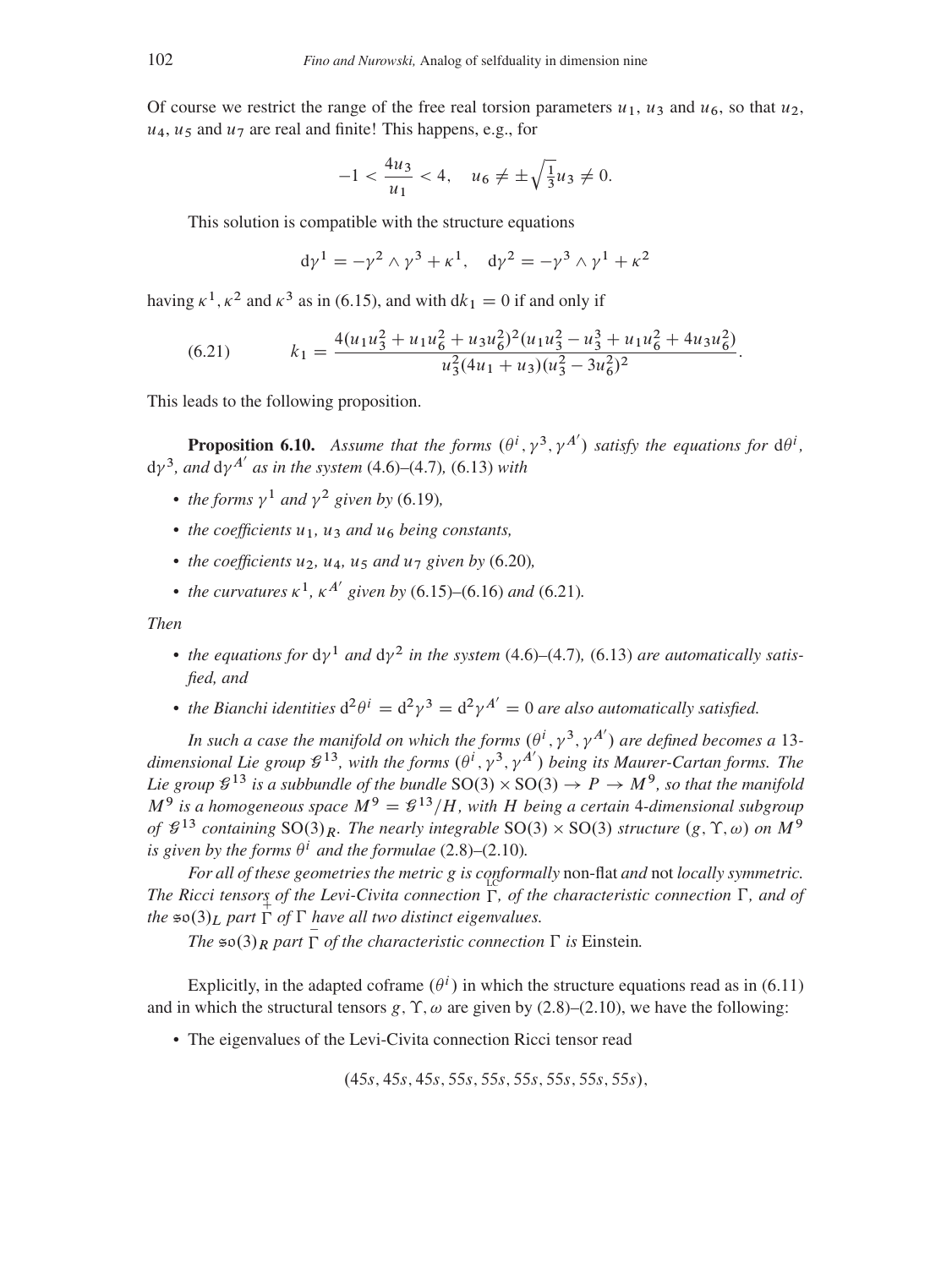where

$$
s = \frac{(u_1 u_3^2 + u_1 u_6^2 + u_3 u_6^2)^3}{u_3^2 (4u_1 + u_3)(u_3^2 - 3u_6^2)^2}.
$$

The Ricci scalar is equal to 465s. The Levi-Civita connection is never Ricci flat, because the equation  $u_1 u_3^2 + u_1 u_6^2 + u_3 u_6^2 = 0$  contradicts the reality of  $u_2$ ,  $u_5$  and  $u_7$ .

• The  $\sin(3)$  part  $\Gamma$  of  $\Gamma$  has the curvature  $\mathop{\Omega}^+ = \kappa^A e_A$ , with

$$
\kappa^{1} = \frac{4(u_{1}u_{3}^{2} + u_{1}u_{6}^{2} + u_{3}u_{6}^{2})^{2}(u_{1}u_{3}^{2} - u_{3}^{3} + u_{1}u_{6}^{2} + 4u_{3}u_{6}^{2})}{u_{3}^{2}(4u_{1} + u_{3})(u_{3}^{2} - 3u_{6}^{2})^{2}} \kappa_{0}^{1} \n+ \frac{4u_{6}(u_{1}u_{3}^{2} + u_{1}u_{6}^{2} + u_{3}u_{6}^{2})^{2}\sqrt{u_{1}u_{3}^{2} - u_{3}^{3} + u_{1}u_{6}^{2} + 4u_{3}u_{6}^{2}}}{u_{3}^{2}\sqrt{4u_{1} + u_{3}(u_{3}^{2} - 3u_{6}^{2})^{2}} \kappa_{0}^{2} \n- \frac{4(u_{1}u_{3}^{2} + u_{1}u_{6}^{2} + u_{3}u_{6}^{2})^{2}\sqrt{u_{1}u_{3}^{2} - u_{3}^{3} + u_{1}u_{6}^{2} + 4u_{3}u_{6}^{2}}}{u_{3}\sqrt{4u_{1} + u_{3}(u_{3}^{2} - 3u_{6}^{2})^{2}} \kappa_{0}^{3}, \n\kappa^{2} = \frac{4u_{6}(u_{1}u_{3}^{2} + u_{1}u_{6}^{2} + u_{3}u_{6}^{2})^{2}\sqrt{u_{1}u_{3}^{2} - u_{3}^{3} + u_{1}u_{6}^{2} + 4u_{3}u_{6}^{2}}}{u_{3}^{2}\sqrt{4u_{1} + u_{3}(u_{3}^{2} - 3u_{6}^{2})^{2}} \kappa_{0}^{1} \n+ \frac{4u_{6}^{2}(u_{1}u_{3}^{2} + u_{1}u_{6}^{2} + u_{3}u_{6}^{2})^{2}\sqrt{u_{1}u_{3}^{2} - u_{3}^{3} + u_{1}u_{6}^{2} + u_{3}u_{6}^{2}}}}{u_{3}(u_{3}^{2} - 3u_{6}^{2})^{2}} \kappa_{0}^{3}, \n\kappa^{3} = -\frac{4(u_{1}u_{3}^{2} + u_{1}u_{6}^{2} + u_{3}u
$$

and the matrices  $e_A = (e_A^i)$  given by (2.15)–(2.17). It has the Ricci tensor  $\overrightarrow{R}_{ij}$  with two different eigenvalues

$$
(0, 0, 0, 20s, 20s, 20s, 20s, 20s, 20s)
$$

with the Ricci scalar equal to 120s.

• The  $\infty(3)_R$  part  $\overline{\Gamma}$  of  $\Gamma$  has the curvature  $\overline{\Omega} = 15s\kappa_0^{A'}e_{A'}$ , where as before the matrices  $e_{A'} = (e_{A'}{}^i_j)$  are given by (2.15)–(2.17). Its Ricci tensor is *Einstein*,

$$
R_{ij}=30sg_{ij},
$$

and has Ricci scalar equal to 270s.

• The characteristic connection  $\Gamma = \Gamma + \overline{\Gamma}$  has curvature

$$
\Omega = \overline{\Omega} + \overline{\Omega} = \kappa^A e_A + 15 s \kappa_0^{A'} e_{A'}
$$

and the Ricci tensor with eigenvalues

$$
(30s, 30s, 30s, 50s, 50s, 50s, 50s, 50s, 50s).
$$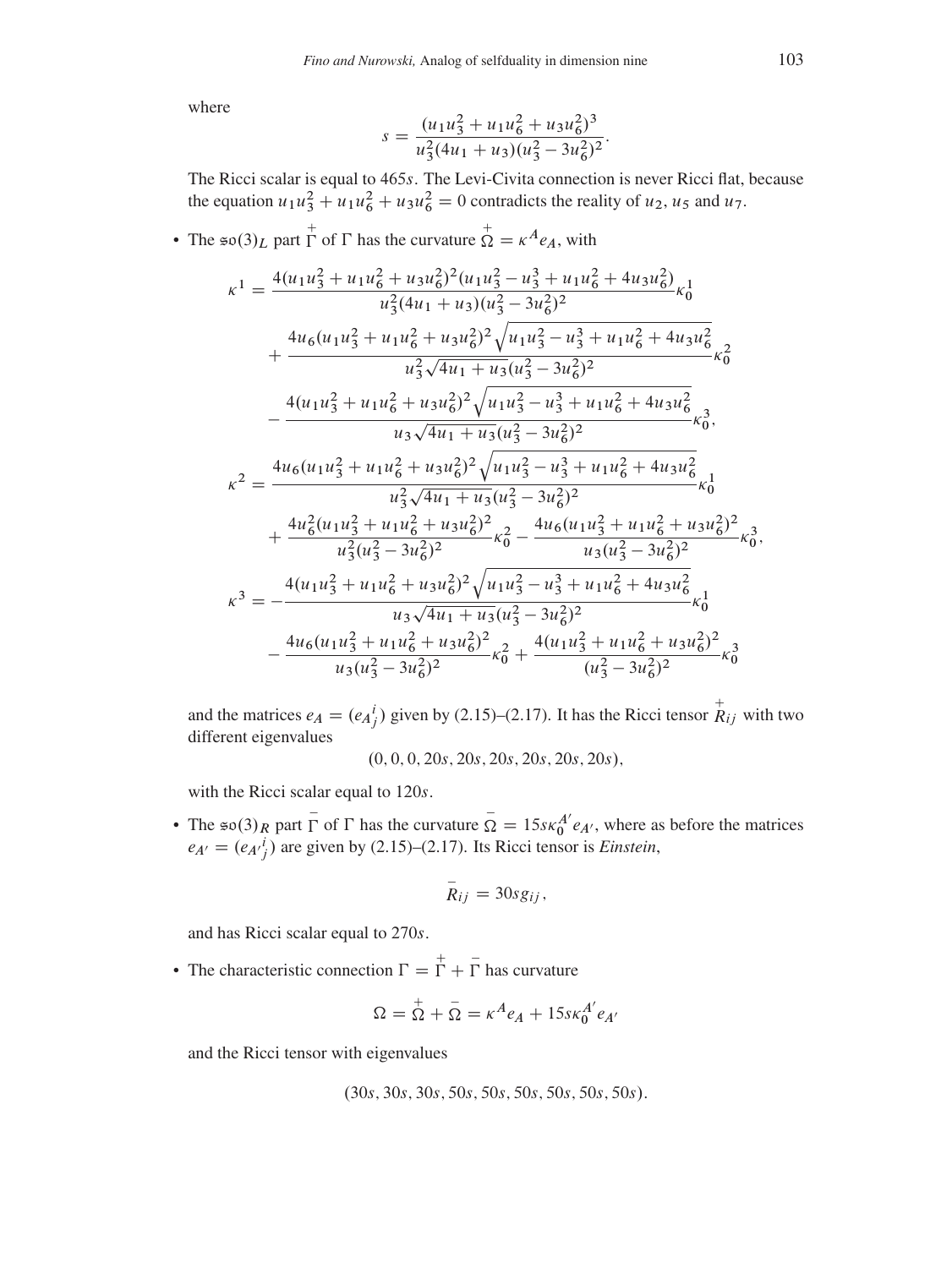The examples of nearly integrable  $SO(3) \times SO(3)$  geometries with torsion of the characteristic connection in  $V_{[0,6]}$  described by this proposition have quite similar features to the nearly integrable SO(3) × SO(3) geometries with torsion in  $V_{[0,2]}$ . In particular, if any of these geometries has curvature  $\overline{\Omega} \equiv 0$ , then it must be flat and torsion free.

It turns out however that there is another branch of nearly integrable  $SO(3) \times SO(3)$ geometries with torsion of their characteristic connections in  $V_{[0,6]}$  for which  $\Omega = 0$  neither implies vanishing torsion nor vanishing of  $\Omega$ . Below we present these examples.

Assuming that  $\overrightarrow{\Omega} \equiv 0$  is the same as to assume that

$$
k_1 = k_2 = k_3 = k_4 = k_5 = k_6 = 0.
$$

(Compare with the first three equations in (6.15)). But since  $\overrightarrow{\Omega} = 0$  is the condition for the connection  $\Gamma$  to be flat, in such a situation we can use a gauge in which  $\Gamma = 0$ . This condition means that the system (4.6)–(4.7), (6.13) reduces from P to a 12-dimensional  $\mathcal{G}^{12}$  manifold on which  $\gamma^1 \equiv \gamma^2 \equiv \gamma^3 \equiv 0$ .

Having these conditions and the requirement that  $T \in V_{[0,6]}$ , we see, via (6.14), that all  $u_{\mu}$  are constants. The rest of the equations  $d^2\theta^i \equiv 0$  finally imply that

$$
2u_2u_4 + 2u_1u_5 - u_3u_5 + u_1u_7 = 0,
$$
  
\n
$$
u_3u_4 - u_1u_6 + 2u_3u_6 + 2u_2u_7 = 0,
$$
  
\n
$$
2u_1u_2 + 2u_2u_3 - 2u_4u_5 - 3u_5u_6 - u_4u_7 - 2u_6u_7 = 0,
$$
  
\n
$$
2u_1^2 + 2u_1u_3 + 2u_4^2 + 4u_4u_6 + 2u_5u_7 = 0,
$$
  
\n
$$
2u_1u_3 + 2u_3^2 + 2u_4u_6 + 4u_5u_7 + 2u_7^2 = 0,
$$
  
\n
$$
2u_1^2 - 2u_2^2 + 2u_4^2 + 2u_4u_6 - 2u_5u_7 - 2u_7^2 = 0.
$$

We have found six different particular solutions to these equations. These are

<span id="page-37-0"></span>(6.22)  
\n
$$
\begin{cases}\nu_2 = \frac{(u_1 - 2u_3)u_7^2 - (2u_1 - u_3)(u_1 - 2u_3)(u_1 + u_3) + u_4^2)}{6u_4u_7}, \\
u_5 = \frac{(u_1 - 2u_3)(u_1 + u_3) + u_4^2 - 2u_7^2}{3u_7}, \\
u_6 = \frac{-(2u_1 - u_3)(u_1 + u_3) - 2u_4^2 + u_7^2}{3u_4}; \\
u_7 = \frac{u_5\sqrt{9u_3^2 - 4u_4^2}}{2u_4}, \quad u_6 = \pm \frac{u_3(\pm 3u_3 + \sqrt{9u_3^2 - 4u_4^2})}{2u_4}, \\
u_1 = \frac{1}{2}(u_3 \pm \sqrt{9u_3^2 - 4u_4^2}), \quad u_7 = 0; \\
u_2 = \mp \frac{u_6(\pm 9u_3^2 + \sqrt{9u_3^2 + 8u_7^2})}{8u_7}, \\
u_5 = \frac{-4u_7^2 \pm u_3(\mp 3u_3 + \sqrt{9u_3^2 + 8u_7^2})}{8u_7}, \\
u_1 = \frac{1}{4}(-u_3 \mp \sqrt{9u_3^2 + 8u_7^2}), \quad u_4 = 0;\n\end{cases}
$$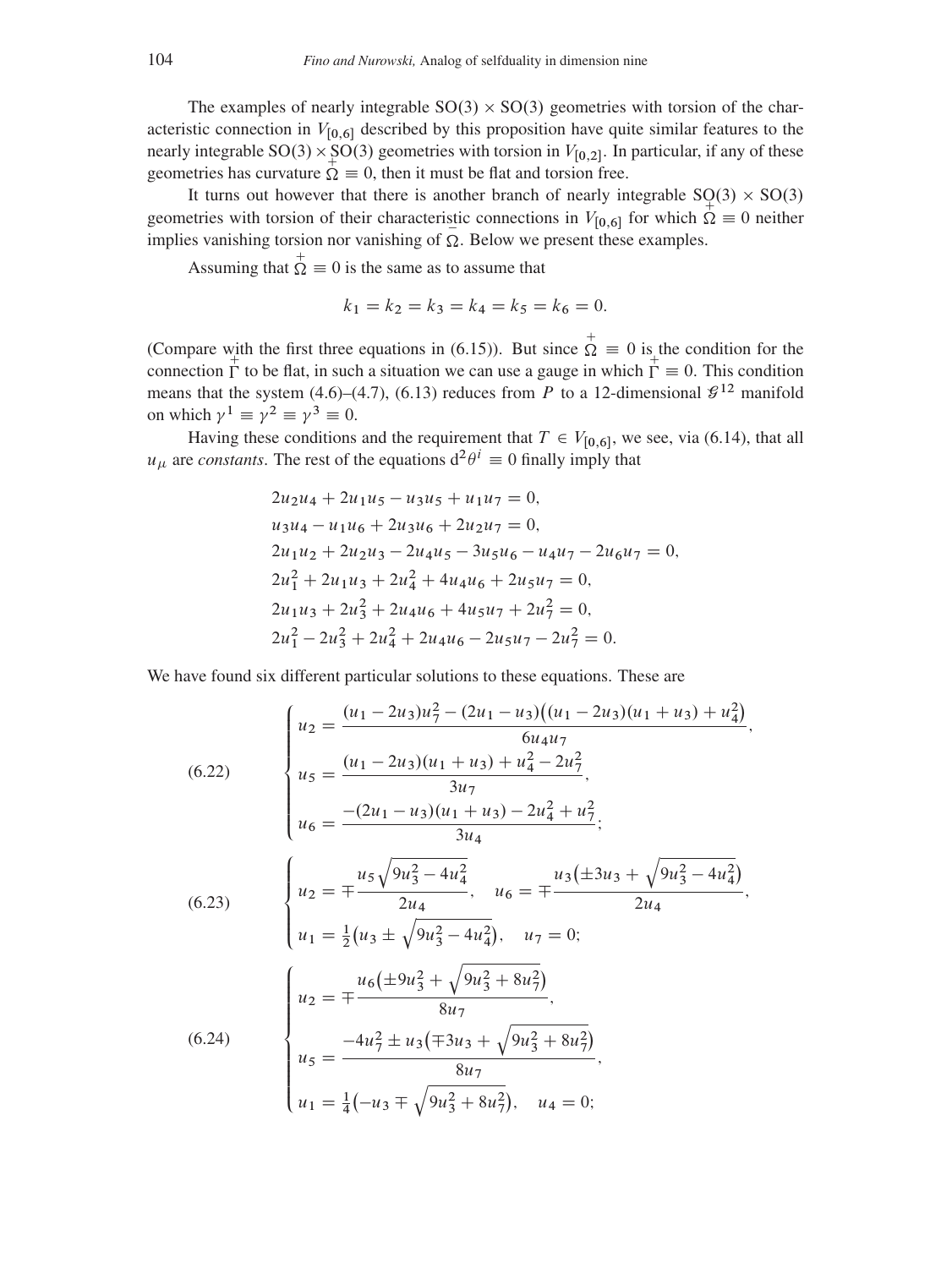$$
(6.25) \t\t u_1 = u_3 = u_4 = u_5 = u_7 = 0;
$$

$$
(6.26) \t u_1 = -u_3, \t u_4 = u_5 = u_6 = u_7 = 0;
$$

<span id="page-38-0"></span>(6.27)  $u_1 = u_3 = u_4 = u_6 = u_7 = 0.$ 

It follows that for all of these six solutions we have  $d^2\theta^i \equiv 0$  and  $d^2\gamma^{A'} \equiv 0$ , automatically for all  $i = 1, 2, ..., 9$  and for all  $A' = 1, 2, 3$ . Thus each of these six solutions defines a nearly integrable SO(3)  $\times$  SO(3) geometry  $(M^9, g, \Upsilon, \phi)$  having the torsion of the characteristic connection in  $V_{[0,6]}$  and the vanishing curvature  $\Omega$  of  $\Gamma_c$  It turns out that all the six solutions have the same qualitative behavior of the curvatures of  $\Gamma$ ,  $\Gamma$ ,  $\Gamma$  and  $\Gamma$ . The properties of the curvatures of the geometries corresponding to these six solutions are summarized in the theorem below.

<span id="page-38-1"></span>**Theorem 6.11.** All nearly integrable  $SO(3) \times SO(3)$  geometries  $(M^9, g, \Upsilon, \omega)$  corre*sponding to any solution* [\(6.22\)](#page-37-0)*–*[\(6.27\)](#page-38-0) *above have*

- torsion of the characteristic connection  $\Gamma$  in  $V_{[0,6]} \subset \bigwedge^3 \mathbb{R}^9$ ,
- vanishing curvature  $\sum_{n=1}^{+\infty}$  of the  $\infty(3)_L$  part of  $\Gamma$ , i.e.,  $\sum_{n=1}^{+\infty}$   $= 0$ ,
- *the curvature*  $\Omega$  *of the characteristic connection*  $\Gamma$  *equal to*

$$
\Omega \equiv \bar{\Omega} = \frac{1}{36} ||T||^2 \kappa_0^{A'} e_{A'},
$$

where  $||T||^2$  is the square norm of the torsion  $T$  of  $\Gamma$ :

$$
||T||^2 = T_{ijk}T^{ijk}
$$
  
= 36k<sub>7</sub> = 36(2u<sub>1</sub><sup>2</sup> + u<sub>2</sub><sup>2</sup> + u<sub>1</sub>u<sub>3</sub> + 2u<sub>4</sub><sup>2</sup> + u<sub>5</sub><sup>2</sup> + 3u<sub>4</sub>u<sub>6</sub> + u<sub>6</sub><sup>2</sup> + u<sub>5</sub>u<sub>7</sub>)

*with*  $u_{\mu}$  *being constants and satisfying one of* [\(6.22\)](#page-37-0)–[\(6.27\)](#page-38-0).

All these geometries  $(M^9, g, \Upsilon, \omega)$  are locally homogeneous spaces  $M^9 = \mathcal{L}^{12}/H$ , where  $\mathcal{G}^{12}$  is a 12-dimensional symmetry group of  $(M^9, g, \Upsilon, \omega)$  and H is its 3-dimensional *subgroup isomorphic to* SO(3), *i.e.,*  $H = SO(3)<sub>R</sub>$ *. The metric* g*, the tensor*  $\Upsilon$  *and the form*  $\omega$  defining a nearly integrable SO(3)  $\times$  SO(3) geometry on  $M^9$  are given by formulae [\(2.8\)](#page-5-5)–  $(2.10)$ *, in terms of the forms*  $(\theta^i, \gamma^A \equiv 0, \gamma^{A'})$  satisfying [\(4.6\)](#page-16-0)–[\(4.7\)](#page-16-1), [\(6.13\)](#page-31-0), [\(6.15\)](#page-32-0)–[\(6.16\)](#page-32-1)*, and one of* [\(6.22\)](#page-37-0)–[\(6.27\)](#page-38-0)*, with*  $u_{\mu}$  *being constants.* 

• In the basis  $(\theta^i, \gamma^{A'})$  the Killing form for the group  $\mathcal{G}^{12}$  reads

$$
Kil = -8 \operatorname{diag}(k_7, k_7, k_7, k_7, k_7, k_7, k_7, k_7, k_7, 1, 1, 1).
$$

- If  $k_7 \neq 0$  the Riemannian manifold  $(M^9 = \mathcal{C}^{\{12\}}/\text{SO}(3)_R, g)$  is not locally symmetric. *If*  $k_7 = 0$  *the solutions have flat characteristic connection,*  $\Omega \equiv 0$ *, and in such a case*  $(M^9 = \mathcal{C}^{12}/\mathrm{SO}(3)_R, g)$  is a locally symmetric Riemannian manifold.
- For every value of  $k_7$  the metric is Einstein, Ric =  $3k_7g$ . It is not conformally flat unless *the torsion is zero,*  $(u_1, u_2, \ldots, u_7) = 0$ *.*
- Also the  $SO(3)_R$  part  $\overline{\Gamma}$  of the characteristic connection is always Einstein,

$$
\bar{R}_{ij}=2k_7g_{ij}.
$$

*It is flat,*  $\overline{\Omega} \equiv 0$ *, if and only if*  $k_7 = 0$ *.*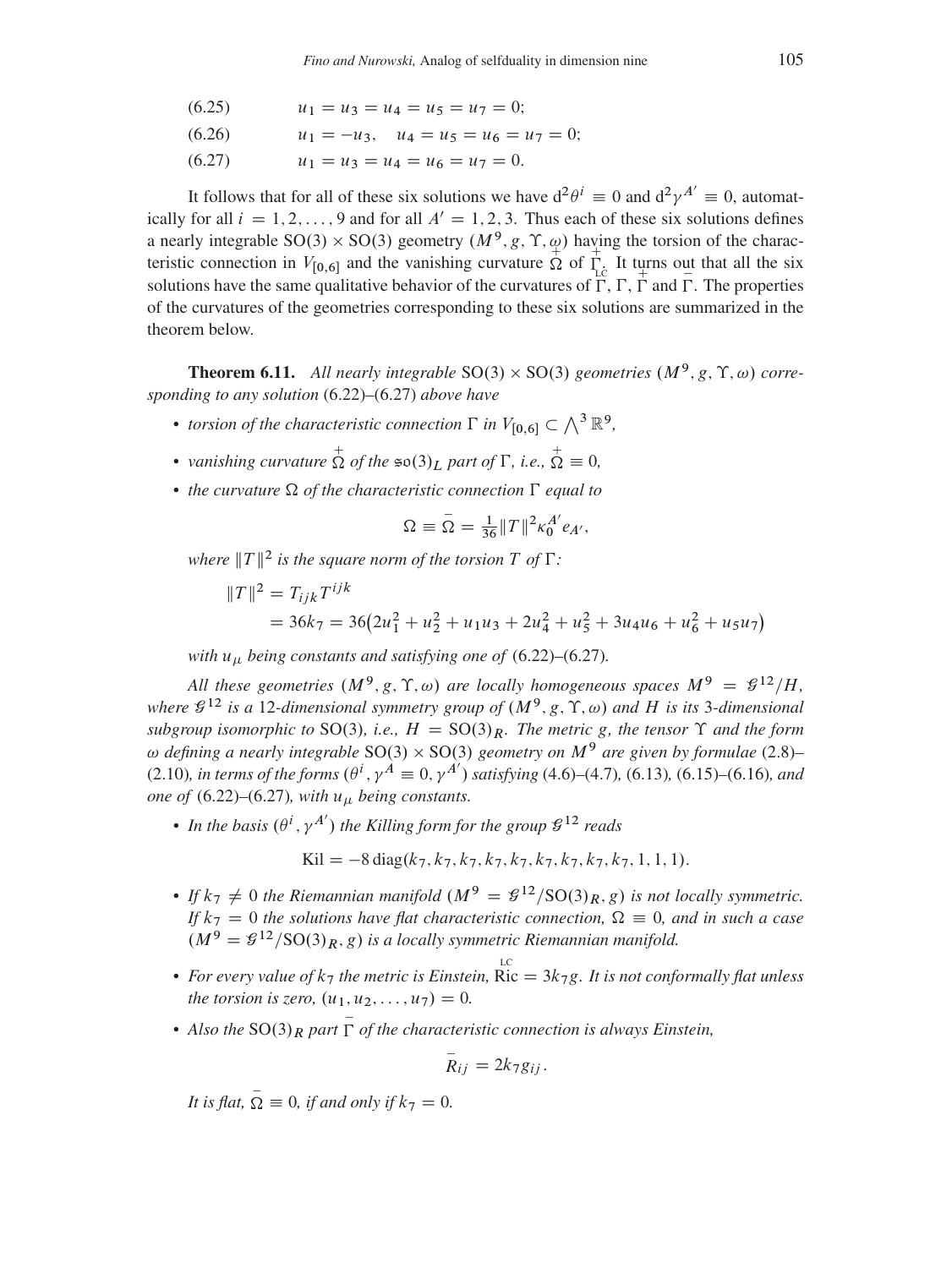It is a remarkable fact that both the Levi-Civita connection  $\Gamma$  and the characteristic connection  $\Gamma$  are Einstein and (generically) Ricci non-flat for all the geometries  $(M^9, g, \Upsilon, \omega)$ described by the theorem. Moreover although the metric g is not conformally flat, the  $SO(3)<sub>L</sub>$ . part  $\Gamma$  of  $\Gamma$  is flat. This makes these geometries similar to the selfdual Riemannian geometries in dimension four.

6.3. Analogs of selfduality; examples with torsion in  $V_{[0,2]} \oplus V_{[0,6]}$ . The examples described by the Theorem [6.11](#page-38-1) raise the question if there are other nearly integrable  $SO(3) \times SO(3)$  geometries  $(M^9, g, \hat{A}, \hat{C})$  in dimension nine for which the  $SO(3)_L$  part  $\Gamma$  of the characteristic connection  $\Gamma$  is flat,  $\overline{\Omega} = 0$ , and for which the  $\mathfrak{so}(3)_R$  part  $\overline{\Gamma}$  is not flat,  $\Omega \neq 0$ .

In the following the nearly integrable SO(3)×SO(3) geometries  $(M^9, g, \Upsilon, \omega)$  with these two properties,  $\overline{\Omega} \equiv 0$  and  $\overline{\Omega} \neq 0$ , will be called *analogs of selfduality*.

The problem of finding all such structures is a difficult one. To generalize solutions of Theorem [6.11,](#page-38-1) on top of the analogs of selfduality conditions, we will assume in addition that the torsion T of the characteristic connection  $\Gamma$  is restricted from  $\bigwedge^3 \mathbb{R}^9$  to  $V_{[0,2]} \oplus V_{[0,6]}$ . In this section we will find all such structures.

We first have an analog of Proposition [6.6](#page-31-1) and Remark [6.2:](#page-25-2)

**Proposition 6.12.** In an adapted coframe  $(\theta^i)$  the  $V_{[0,2]} \oplus V_{[0,6]}$  torsion of a charac*teristic connection of a nearly integrable geometry*  $(M^9, g, \Upsilon, \omega)$  *reads* 

<span id="page-39-0"></span>
$$
T^{1} = -t_{1}\lambda_{0}^{9'} + t_{2}\lambda_{0}^{6'} + \frac{1}{3}t_{3}(5\kappa_{0}^{3'} - 4\lambda_{0}^{3'} + 2\lambda_{0}^{12'}) + u_{1}(-\lambda_{0}^{3'} + \lambda_{0}^{12'})
$$
  
\n
$$
-u_{2}\lambda_{0}^{15'} - u_{3}\lambda_{0}^{3'} - u_{4}\lambda_{0}^{6'} - u_{5}\lambda_{0}^{6'} - u_{6}\lambda_{0}^{6'} - u_{7}\lambda_{0}^{9'},
$$
  
\n
$$
T^{2} = t_{1}\lambda_{0}^{8'} - t_{2}\lambda_{0}^{5'} + \frac{1}{3}t_{3}(-5\kappa_{0}^{2'} + 4\lambda_{0}^{2'} - 2\lambda_{0}^{11'}) + u_{1}(\lambda_{0}^{2'} - \lambda_{0}^{11'})
$$
  
\n
$$
+u_{2}\lambda_{0}^{14'} + u_{3}\lambda_{0}^{2'} + u_{4}\lambda_{0}^{5'} + u_{5}\lambda_{0}^{8'} + u_{6}\lambda_{0}^{5'} + u_{7}\lambda_{0}^{8'},
$$
  
\n
$$
T^{3} = -t_{1}\lambda_{0}^{7'} + t_{2}\lambda_{0}^{4'} + \frac{1}{3}t_{3}(5\kappa_{0}^{1'} - 4\lambda_{0}^{1'} + 2\lambda_{0}^{10'}) + u_{1}(-\lambda_{0}^{1'} + \lambda_{0}^{10'})
$$
  
\n
$$
-u_{2}\lambda_{0}^{13'} - u_{3}\lambda_{0}^{1'} - u_{4}\lambda_{0}^{4'} - u_{5}\lambda_{0}^{7'} - u_{6}\lambda_{0}^{4'} - u_{7}\lambda_{0}^{7'},
$$
  
\n
$$
T^{4} = -t_{1}\lambda_{0}^{15'} + \frac{1}{3}t_{2}(-5\kappa_{0}^{3'} - 2\lambda_{0}^{3'} + 4\lambda_{0}^{12'}) - t_{3}\lambda_{0}^{6'}
$$
  
\n
$$
+u_{1}\lambda_{0}^{6'} - u_{2}\lambda_{0}^{6'} + u_{4}(-\lambda_{0}^{3'} + \lambda_{0}^{12'}) + u_{5}\lambda_{0}^{15'} - u_{6}\lambda_{0}^{3'},
$$
  
\n(6.28)  
\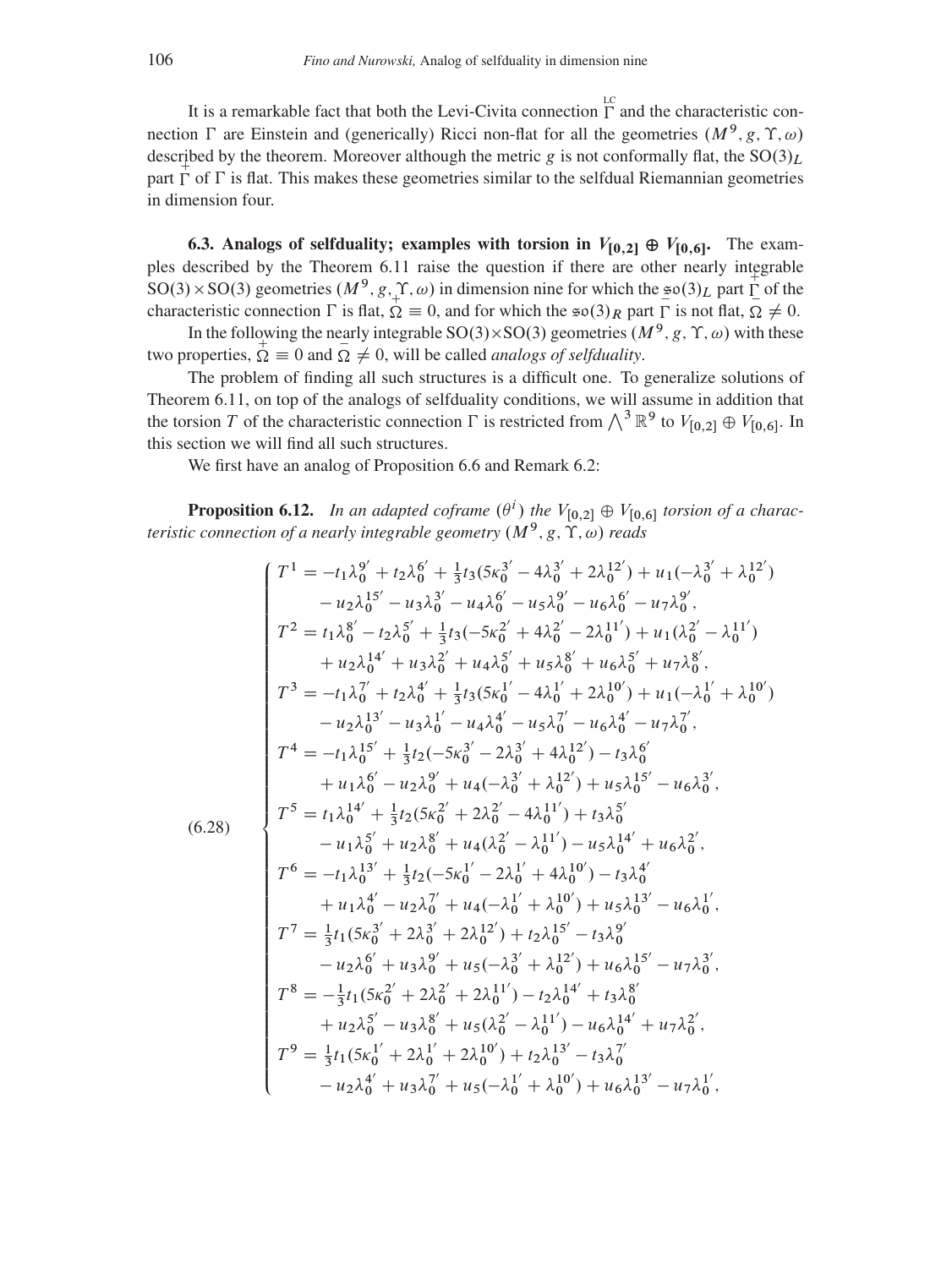where  $(t_1, t_2, t_3, u_1, u_2, u_3, u_4, u_5, u_6, u_7)$  are the ten independent components of the torsion *T*, and  $(\lambda_0^{\mu'})$ ,  $\mu' = 1, 2, \ldots, 15$ , is a basis of 2-forms in  $V_{[4,2]}$  as defined in (3.3). Note that if all  $u_{\mu}$  are equal to zero, then  $T \in V_{[0,2]}$ , and if all  $t_A$  are equal to zero, then  $T \in V_{[0,6]}$ .

We want to construct nearly integrable  $SO(3) \times SO(3)$  structures with torsion in  $V_{[0,2]} \oplus V_{[0,6]}$ , and with  $\overline{\Omega} \equiv 0$ . All of them, in an adapted coframe, are therefore described by the system (4.6)–(4.7), (6.28), with  $\kappa^A = 0$ . This enables us to reduce the system from  $P \rightarrow M^9$  to a 12-dimensional subbundle of P on which

$$
\gamma^1 \equiv \gamma^2 \equiv \gamma^3 \equiv 0
$$

The procedure of analyzing such a reduced system is completely the same as the procedure leading to solutions described by Theorem 6.11. We therefore only state the result.

**Theorem 6.13.** All nearly integrable SO(3)  $\times$  SO(3) geometries ( $M^9$ , g,  $\Upsilon$ ,  $\omega$ ), which have torsion T of the characteristic connection  $\Gamma$  in  $V_{[0,2]} \oplus V_{[0,6]}$ , and the curvature  $\overrightarrow{\Omega}$  of the  $\infty(3)_L$ -part  $\Gamma$  of  $\Gamma$  vanishing,  $\Omega \equiv 0$ , correspond to the system (4.6)–(4.7), (6.28), with  $\gamma^1 \equiv \gamma^2 \equiv \gamma^3 \equiv 0$  and  $\kappa^A \equiv 0$ , and constant torsion coefficients

$$
(t_1, t_2, t_3, u_1, u_2, u_3, u_4, u_5, u_6, u_7)
$$

satisfying the following algebraic equations:

<span id="page-40-0"></span>
$$
\begin{cases}\n2u_2u_4 + 2u_1u_5 - u_3u_5 + u_1u_7 \\
+ t_2u_2 + t_1u_3 - t_3u_5 - t_3u_7 - t_1t_3 = 0, \\
u_3u_4 - u_1u_6 + 2u_3u_6 + 2u_2u_7 \\
-t_2u_1 - t_1u_2 - t_3u_4 - t_3u_6 + t_2t_3 = 0, \\
2u_1u_2 + 2u_2u_3 - 2u_4u_5 - 3u_5u_6 - u_4u_7 - 2u_6u_7 \\
+t_3u_2 + t_2u_5 - t_1u_6 - t_1t_2 = 0, \\
2u_1^2 + 2u_1u_3 + 2u_4^2 + 4u_4u_6 + 2u_5u_7 \\
- 2t_1u_7 - t_3u_1 - 2t_3u_3 + t_2u_4 - t_1u_5 + 2t_2u_6 + t_1^2 - t_3^2 = 0, \\
2u_1u_3 + 2u_3^2 + 2u_4u_6 + 4u_5u_7 + 2u_7^2 \\
- 2t_3u_1 - t_3u_3 + 2t_2u_4 - 2t_1u_5 + t_2u_6 - t_1u_7 + t_2^2 - t_3^2 = 0, \\
2u_1^2 - 2u_3^2 + 2u_4^2 + 2u_4u_6 - 2u_5u_7 - 2u_7^2 \\
+t_3u_1 - t_3u_3 - t_2u_4 + t_1u_5 + t_2u_6 - t_1u_7 + t_1^2 - t_2^2 = 0.\n\end{cases}
$$

If these equations are satisfied, the metric g, the tensor  $\Upsilon$  and the 4-form  $\omega$  are obtained in terms of the forms  $(\theta^i)$  via formulae (2.8)–(2.10). They descend from the 12-dimensional subbundle  $P^{12} \rightarrow M^9$  of the fiber bundle SO(3)  $\times$  SO(3)  $\rightarrow P \rightarrow M^9$  to M<sup>9</sup> due to the structure equations (4.6).

If the equations (6.29) for the constants  $(t_1, t_2, t_3, u_1, u_2, u_3, u_4, u_5, u_6, u_7)$  are satisfied, then all the integrability conditions  $d^2\theta^i \equiv 0$  and  $d^2\gamma^{A'} \equiv 0$ , for all  $\theta^i$  and all  $\gamma^{A'}$  appearing in the system  $(4.6)$ – $(4.7)$ ,  $(6.28)$  are automatically satisfied.

The manifold  $P^{12}$  is locally a 12-dimensional symmetry group  $P^{12} = \mathcal{G}^{12}$  of the so *obtained*  $(M^9, g, \Upsilon, \omega)$ , and  $M^9$  is a homogeneous space  $M^9 = g^{12}/H$ , where  $H = SO(3)_R$ is a subgroup of  $\mathcal{G}^{12}$ .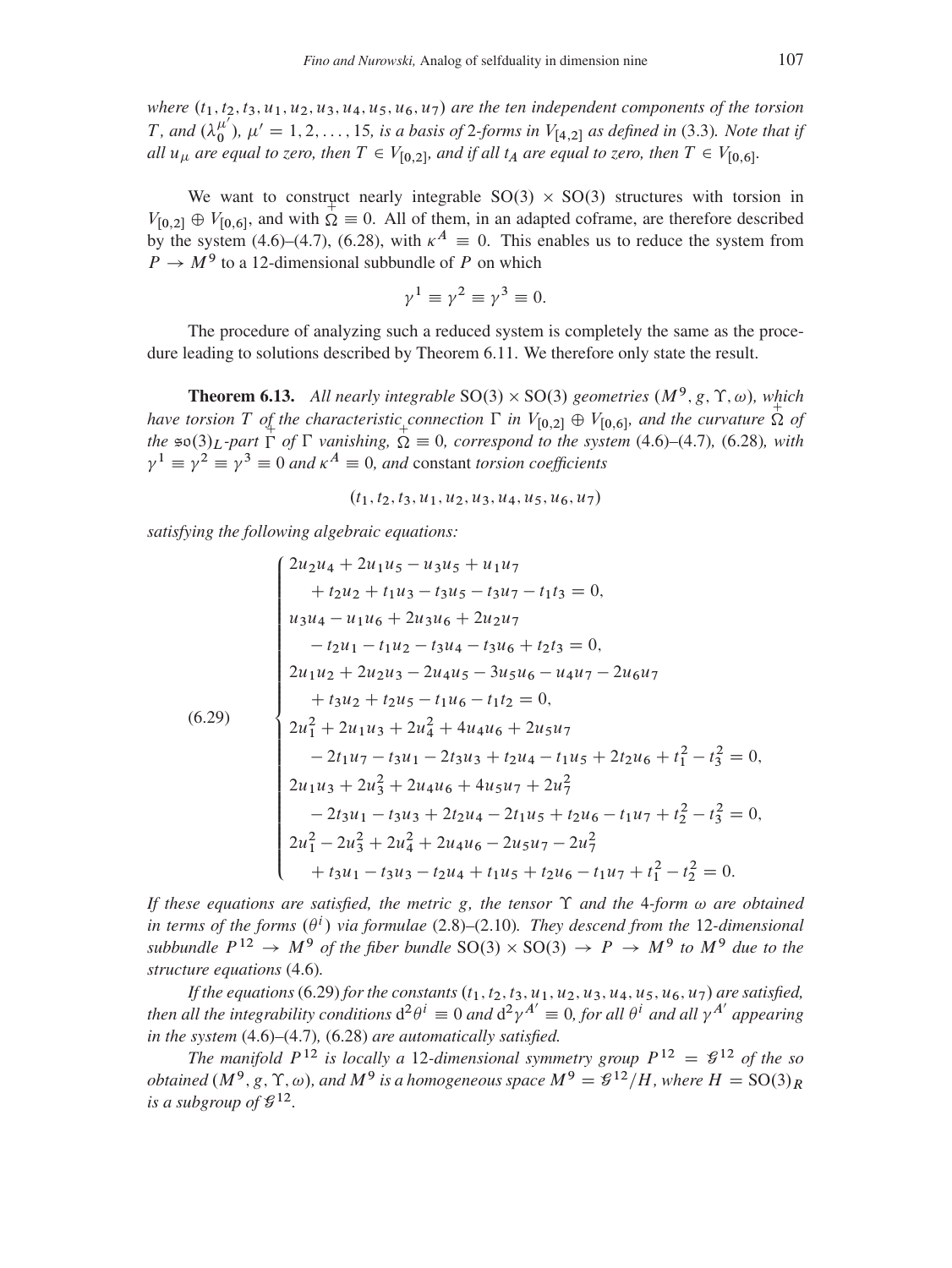The curvatures  $\kappa^{A'}$  are given by

$$
\kappa^{A'} = \left(\frac{1}{36} ||T||^2 - \frac{25}{6} (t_1^2 + t_2^2 + t_3^2)\right) \kappa_0^{A'}, \quad A' = 1, 2, 3,
$$

where

$$
||T||^2 = 6(4u_1^2 + 6u_2^2 + 2u_1u_3 + 4u_3^2 + 4u_4^2 + 6u_5^2 + 6u_4u_6 + 6u_6^2 + 6u_5u_7 + 4u_7^2) + 90(t_1^2 + t_2^2 + t_3^2),
$$

with constants  $(t_1, t_2, t_3, u_1, u_2, u_3, u_4, u_5, u_6, u_7)$  fulfilling equations (6.29).

The torsion T of the characteristic connection generically seats in  $V_{[02,1]}\oplus V_{[0,6]}$ . It is in  $V_{[0,2]}$  if and only if  $(u_1, u_2, u_3, u_4, u_5, u_6, u_7) = 0$ , and in  $V_{[0,6]}$  if and only if  $(t_1, t_2, t_3) = 0$ . The square of the torsion is  $||T||^2$  as above.

The curvature  $\Omega$  of  $\Gamma$  has vanishing  $\approx \infty(3)_L$  part,  $\overline{\Omega} \equiv 0$ , and is equal to

$$
\Omega \equiv \overline{\Omega} = \left(\frac{1}{36} \|T\|^2 - \frac{25}{6} (t_1^2 + t_2^2 + t_3^2) \right) \kappa_0^{A'} e_{A'}.
$$

The Ricci tensor of the curvature  $\Omega$  of the characteristic connection, and what is the same, the *Ricci tensor of the curvature*  $\Omega$  *of its*  $\infty(3)$  *R*-part is *Einstein*,

$$
\bar{R}_{ij} = 2\left(\frac{1}{36}||T||^2 - \frac{25}{6}(t_1^2 + t_2^2 + t_3^2)\right)g_{ij}.
$$

The metric g is Einstein if and only if  $t_1 = t_2 = t_3 = 0$ . In such a case the nearly integrable structures coincide with those described in Theorem 6.11.

Generically the solutions described by this theorem have  $\Omega \neq 0$ , and as such constitute analogs of selfduality.

**Remark 6.14.** Note that although  $(t_1, t_2, t_3) = 0$  gives all the solutions described in Theorem 6.11, the assumption  $(u_1, u_2, u_3, u_4, u_5, u_6, u_7) = 0$  does not recover all the solutions with  $T \in V_{[0,2]}$ . The reason for this is that here we additionally assumed that  $\Omega = 0$ , and such solutions are possible for  $T \in V_{[0,2]}$  only if  $T = 0$ . Nonetheless the solutions in this section are non-trivial generalizations to  $T \in V_{[0,2]} \oplus V_{[0,6]}$  of solutions from Theorems 6.5 and 6.11.

**Remark 6.15.** We emphasize that the system of equations (6.29) for the constants  $(t_1, t_2, t_3, u_1, u_2, u_3, u_4, u_5, u_6, u_7)$  can be solved explicitly to the very end. For example, an application of a Mathematica command  $Solve$  [] to the system (6.29), immediately gives thirteen different solutions of these equations. The obtained formulae are not particularly illuminating. For example a generalization to the case of  $T \in V_{[0,2]} \oplus V_{[0,6]}$  of the solution (6.22) from Section 6.2 is given by

$$
u_2 = ((2(t_3 + u_1 - 2u_3)u_7^2 + (t_3 - 2u_1 + u_3)(-2t_2^2 + (t_3 + u_1 - 2u_3)(t_3 + 2(u_1 + u_3)) - 3t_2u_4 + 2u_4^2) + 3t_1(t_3 + u_1 - 2u_3)u_7 - 2t_1^2(t_3 + u_1 - 2u_3)) \times (3(t_2 + 2u_4)(2u_7 - t_1))^{-1},
$$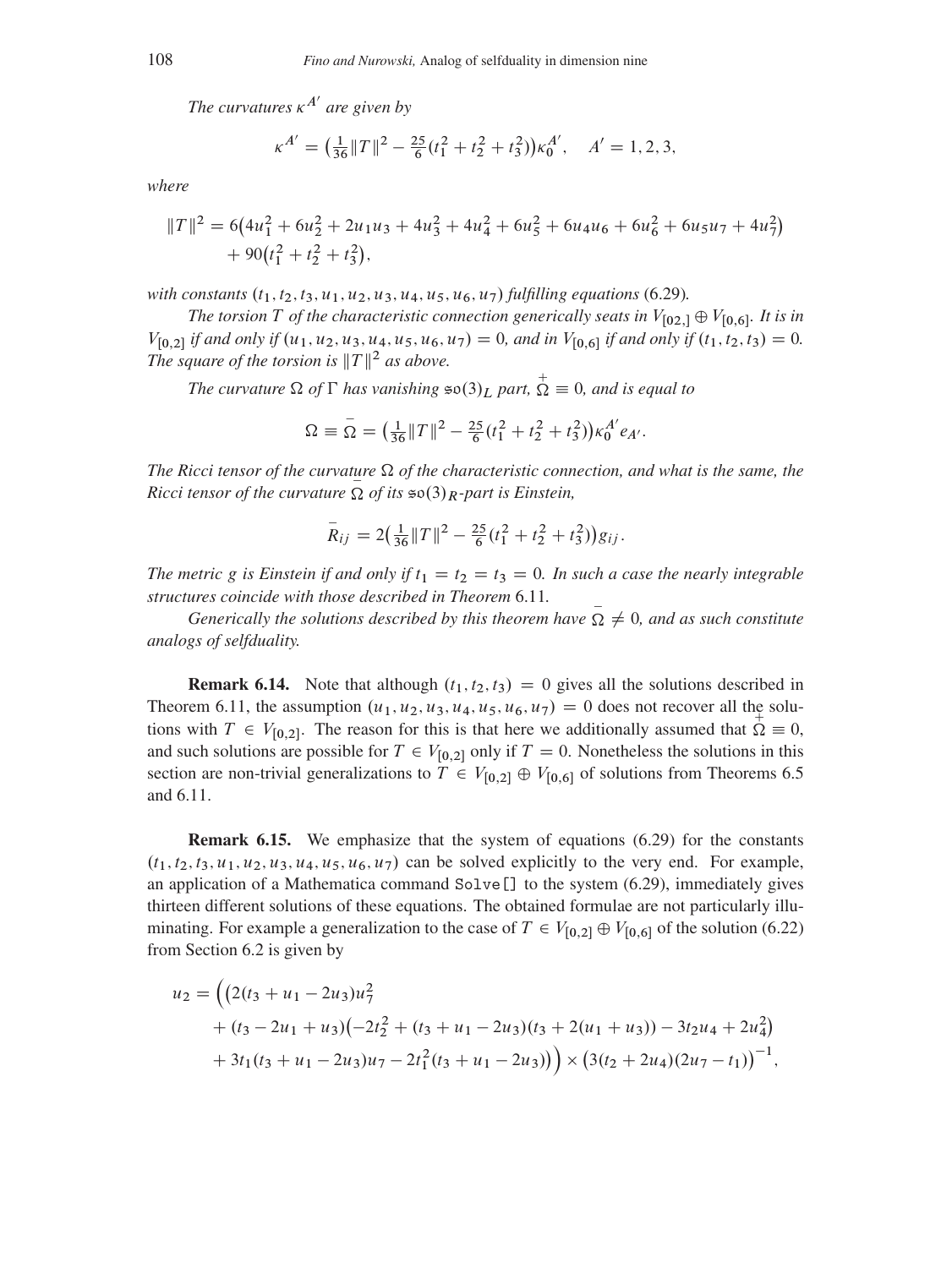$$
u_5 = \frac{(t_3 + u_1 - 2u_3)(t_3 + 2(u_1 + u_3)) - (2t_2 - u_4)(t_2 + 2u_4) - 4u_7^2 + t_1^2}{3(2u_7 - t_1)},
$$
  

$$
u_6 = \frac{2u_3(u_3 - u_1) - 4(u_1^2 + u_4^2) - (t_1 - 2u_7)(2t_1 + u_7) + t_2^2 + t_3^2 + 3t_3u_3}{3(2u_4 + t_2)}.
$$

It is a matter of checking that this coincides with solution [\(6.22\)](#page-37-0) from Section [6.2](#page-31-2) in the limit  $t_1 \to 0, t_2 \to 0, t_3 \to 0.$ 

A solution of [\(6.29\)](#page-40-0) which has *no* limit when  $t_1 \rightarrow 0, t_2 \rightarrow 0, t_3 \rightarrow 0$  is given below:

$$
u_2 = \frac{3t_1t_2 - 8t_2u_5 + 8t_1u_6 + 12u_5u_6}{20t_3}, \quad u_1 = u_3 = t_3, \quad u_4 = -\frac{1}{2}t_2, \quad u_7 = \frac{1}{2}t_1.
$$

<span id="page-42-0"></span>Remark 6.16. It is remarkable that we have obtained analogs of selfduality *with high number of symmetries*. We did not *assume* any symmetry conditions. The homogeneity of the structures obtained were implied by the merely requirements that

$$
\overline{\Omega} \equiv 0
$$
 and  $T \in V_{[0,2]} \oplus V_{[0,6]}.$ 

 $\pm$ 

It would be very interesting to find analogs of selfduality which are not locally homogeneous. It is an open question whether such solutions exist.

#### References

- <span id="page-42-10"></span>[1] *I. Agricola*, The Srní lectures on non-integrable geometries with torsion, Arch. Math. (Brno) 42 (2006), 5–84.
- <span id="page-42-2"></span>[2] *I. Agricola*, *J. Becker-Bender* and *T. Friedrich*, On the topology and the geometry of SO.3/-manifolds, Ann. Global Anal. Geom. 40 (2011), 67–84.
- <span id="page-42-11"></span>[3] *I. Agricola* and *T. Friedrich*, On the holonomy of connections with skew-symmetric torsion, Math. Ann. 328 (2004), 711–748.
- <span id="page-42-1"></span>[4] *M. F. Atiyah*, *N. J. Hitchin* and *I. M. Singer*, Self-duality in four dimensional Riemannian geometry, Proc. Roy. Soc. London Ser. A 362 (1978), 425–461.
- <span id="page-42-3"></span>[5] *M. Bobieński* and *P. Nurowski*, Irreducible SO(3) geometry in dimension five, J. reine. angew. Math. 605 (2007), 51–93.
- <span id="page-42-12"></span>[6] *R. Bryant*, Classical, exceptional, and exotic holonomies: A status report, in: Actes de la Table Ronde de Geometrie Differentielle (Luminy 1992), Semin. Congr. 1, Société Mathématique de France, Paris (1996), 93–165.
- <span id="page-42-15"></span>[7] *R. Bryant*, Private communication, 2011.
- <span id="page-42-4"></span>[8] *S. Chiossi* and *A. Fino*, Nearly integrable SO(3)-structures on 5-dimensional Lie groups, J. Lie Theory 17 (2007), 539–562.
- <span id="page-42-9"></span>[9] *B. Doubrov*, Private communication, 2011.
- <span id="page-42-13"></span>[10] *T. Friedrich* and *S. Ivanov*, Almost contact manifolds, connections with torsion and parallel spinors, J. reine angew. Math. 559 (2003), 217–236.
- <span id="page-42-17"></span>[11] *H. Gluck*, *D. Mackenzie* and *F. Morgan*, Volume-minimizing cycles in Grassmann manifolds, Duke Math J. 79 (1995), 335–404.
- <span id="page-42-7"></span>[12] *M. Godliński* and *P. Nurowski*, GL $(2,\mathbb{R})$  geometry of ODEs, J. Geom. Phys. **60** (2010), 991–1027.
- <span id="page-42-5"></span>[13] *J. Gutt*, Special Riemannian geometries and the magic square of Lie algebras, preprint 2008, [http://arxiv.](http://arxiv.org/abs/0810.2138) [org/abs/0810.2138](http://arxiv.org/abs/0810.2138).
- <span id="page-42-8"></span>[14] *C. D. Hill* and *P. Nurowski*, Differential equations and para-CR structures, Boll. Unione Mat. Ital. (9) 3 (2010), 25–91.
- <span id="page-42-16"></span>[15] *C. T. Michael*, Uniqueness of calibrated cycles using exterior differential systems, Ph.D. thesis, Duke University, 1996.
- <span id="page-42-14"></span>[16] *P. A. Nagy*, Prolongations of Lie algebras and applications, J. Lie Theory 23 (2013), 1–33.
- <span id="page-42-6"></span>[17] *P. Nurowski*, Distinguished dimensions for special Riemannian geometries, J. Geom. Phys. 58 (2008), 1148– 1170.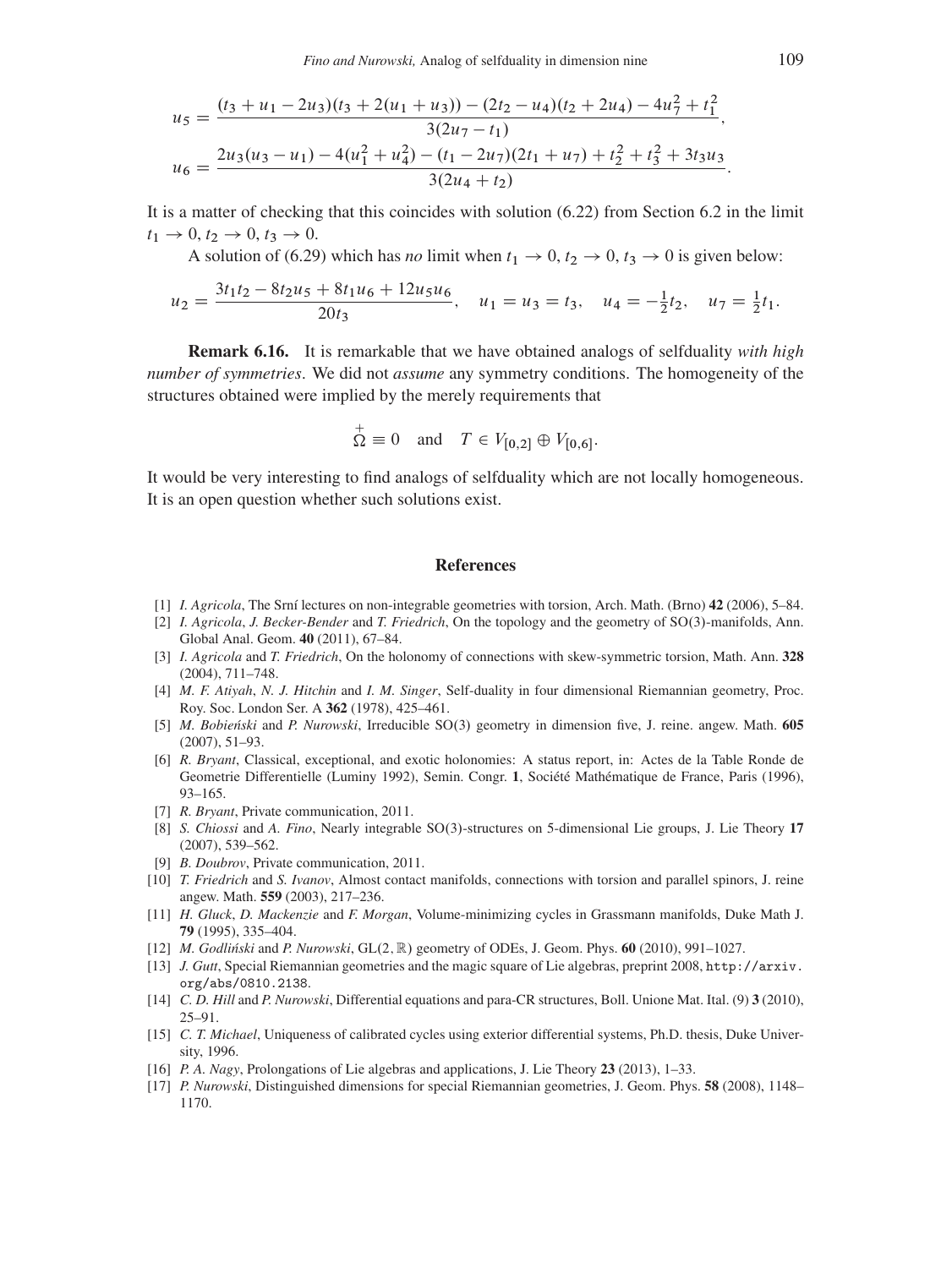- <span id="page-43-3"></span>[18] *P. Nurowski*, Special Riemannian geometries modeled on distinguished symmetric spaces, RIMS Kôkyûroku 1502 (2006), 107–116.
- <span id="page-43-2"></span>[19] *P. J. Olver*, Classical invariant theory, London Math. Soc. Stud. Texts 44, Cambridge University Press, Cambridge 1999.
- <span id="page-43-1"></span>[20] *G. Peano*, Formazioni invariantive delle corrispondenze, Giornale di Matematiche 20 (1882), 79–100.
- <span id="page-43-0"></span>[21] *I. M. Singer* and *J. A. Thorpe*, The curvature of 4-dimensional Einstein spaces, in: Global analysis, University of Tokyo Press (1969), 355–365.

Anna Fino, Dipartimento di Matematica, Università di Torino, Via Carlo Alberto 10, 10123 Torino, Italy e-mail: annamaria.fino@unito.it

Paweł Nurowski, Centrum Fizyki Teoretycznej PAN, Al. Lotnikow 32/46, 02-668 Warszawa, Poland e-mail: nurowski@cft.edu.pl

Eingegangen 13. September 2011, in revidierter Fassung 17. Januar 2013